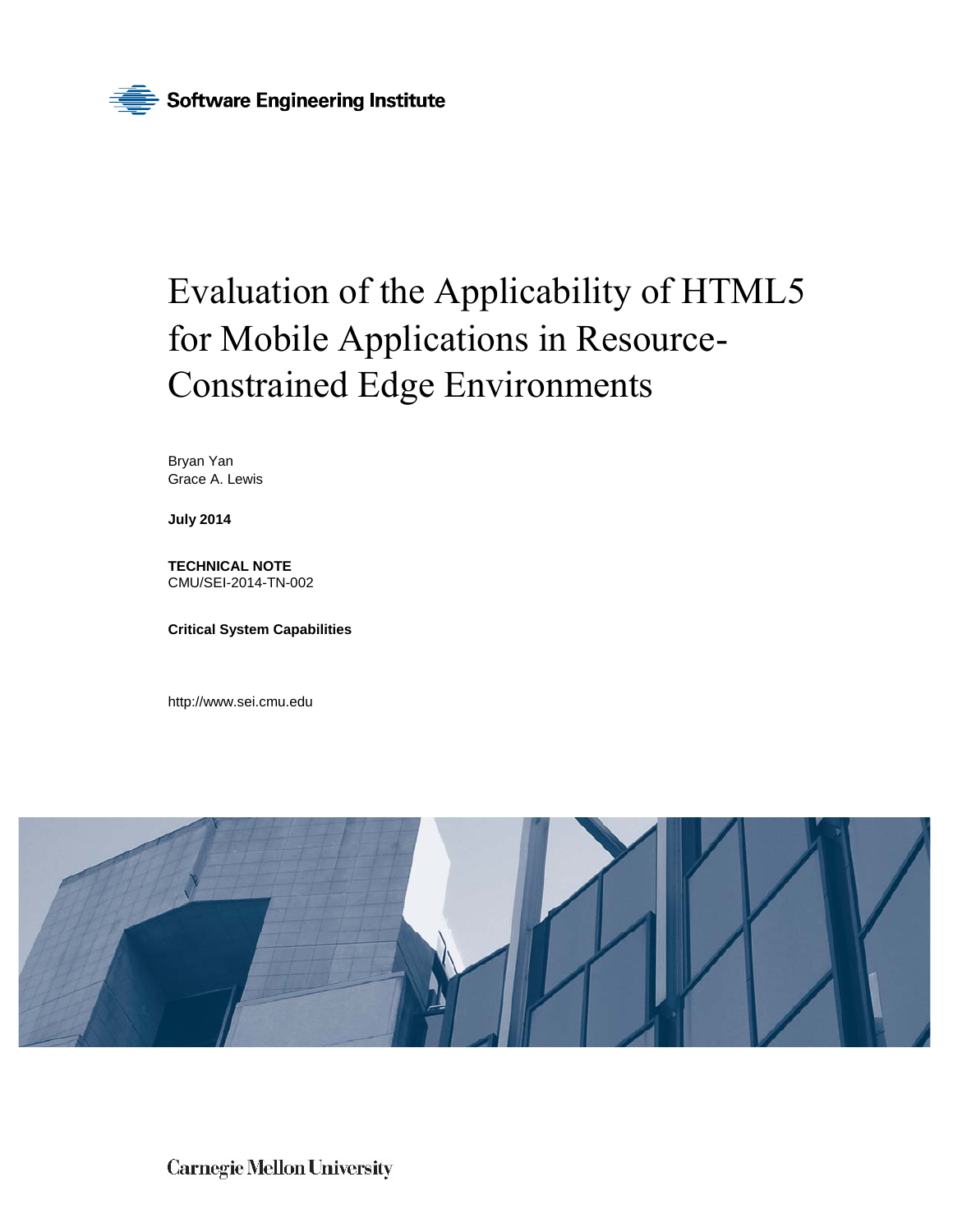Copyright 2014 Carnegie Mellon University

This material is based upon work funded and supported by the Department of Defense under Contract No. FA8721-05-C-0003 with Carnegie Mellon University for the operation of the Software Engineering Institute, a federally funded research and development center.

Any opinions, findings and conclusions or recommendations expressed in this material are those of the author(s) and do not necessarily reflect the views of the United States Department of Defense.

This report was prepared for the SEI Administrative Agent AFLCMC/PZM 20 Schilling Circle, Bldg 1305, 3rd floor Hanscom AFB, MA 01731-2125

NO WARRANTY. THIS CARNEGIE MELLON UNIVERSITY AND SOFTWARE ENGINEERING INSTITUTE MATERIAL IS FURNISHED ON AN "AS-IS" BASIS. CARNEGIE MELLON UNIVERSITY MAKES NO WARRANTIES OF ANY KIND, EITHER EXPRESSED OR IMPLIED, AS TO ANY MATTER INCLUDING, BUT NOT LIMITED TO, WARRANTY OF FITNESS FOR PURPOSE OR MERCHANTABILITY, EXCLUSIVITY, OR RESULTS OBTAINED FROM USE OF THE MATERIAL. CARNEGIE MELLON UNIVERSITY DOES NOT MAKE ANY WARRANTY OF ANY KIND WITH RESPECT TO FREEDOM FROM PATENT, TRADEMARK, OR COPYRIGHT INFRINGEMENT.

This material has been approved for public release and unlimited distribution except as restricted below.

Internal use:\* Permission to reproduce this material and to prepare derivative works from this material for internal use is granted, provided the copyright and "No Warranty" statements are included with all reproductions and derivative works.

External use:\* This material may be reproduced in its entirety, without modification, and freely distributed in written or electronic form without requesting formal permission. Permission is required for any other external and/or commercial use. Requests for permission should be directed to the Software Engineering Institute at permission@sei.cmu.edu.

\* These restrictions do not apply to U.S. government entities.

DM-0001051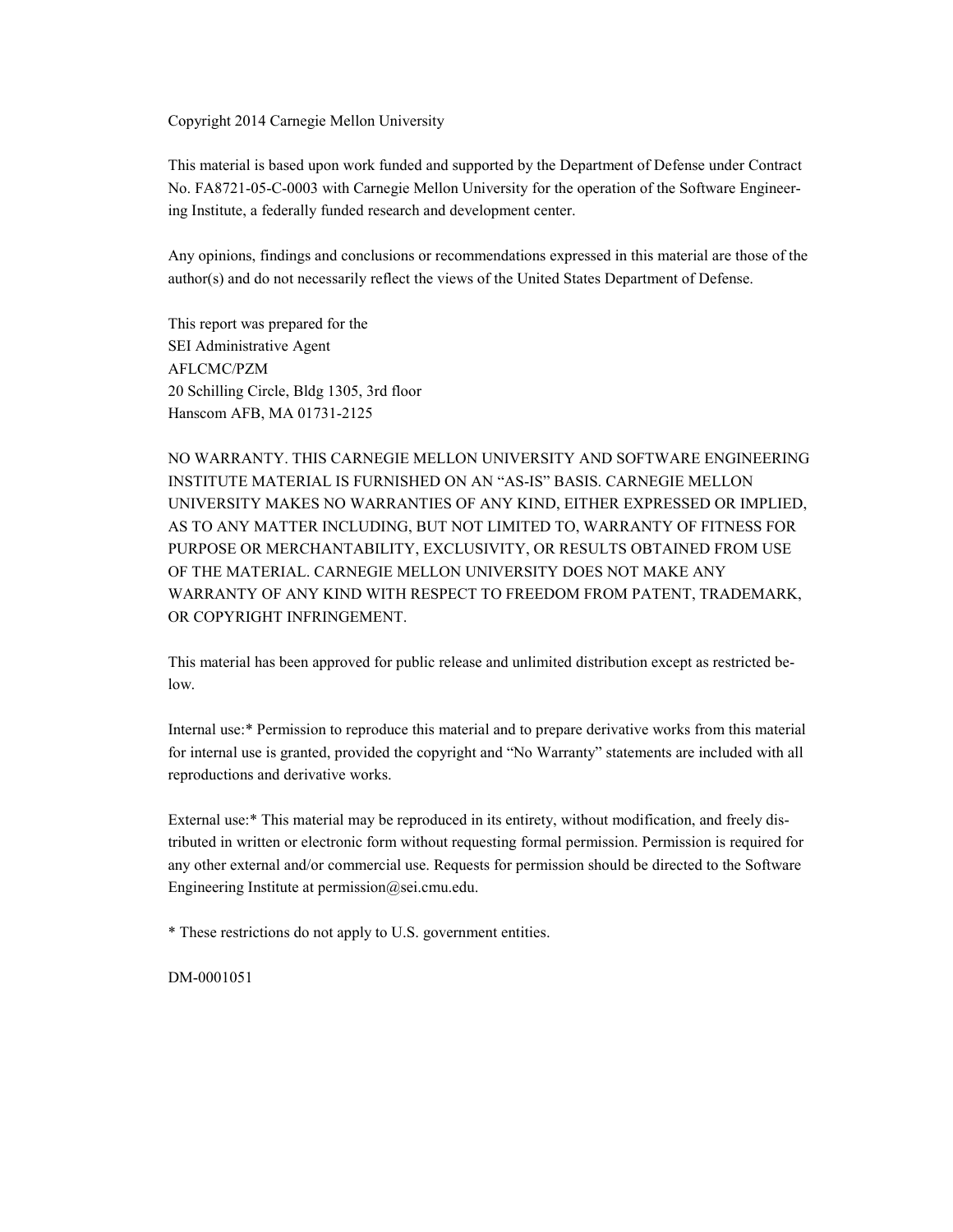## **Table of Contents**

| <b>Abstract</b> |         |                                                                                         | vii                       |
|-----------------|---------|-----------------------------------------------------------------------------------------|---------------------------|
| 1               |         | <b>Introduction</b>                                                                     | 1                         |
| $\mathbf{2}$    |         | <b>Background</b>                                                                       | $\mathbf 2$               |
|                 | 2.1     | <b>Edge Applications</b>                                                                | $\overline{c}$            |
|                 | $2.2\,$ | <b>HTML5 Mobile Applications</b>                                                        | $\ensuremath{\mathsf{3}}$ |
|                 | 2.3     | Web Application Bridging Frameworks                                                     | $\ensuremath{\mathsf{3}}$ |
| 3               |         | <b>Initial Evaluation: HTML5</b>                                                        | 5                         |
|                 | 3.1     | Geolocation                                                                             | 6                         |
|                 | 3.2     | Wi-Fi Communication                                                                     | 6                         |
|                 | 3.3     | <b>Bluetooth Communication</b>                                                          | 9                         |
|                 | 3.4     | <b>Background Processing</b>                                                            | 9                         |
|                 | 3.5     | Interactive UI                                                                          | 10                        |
|                 | 3.6     | <b>User Notification</b>                                                                | 12                        |
|                 | 3.7     | Access to Files                                                                         | 12                        |
|                 | 3.8     | Accelerometer                                                                           | 13                        |
|                 | 3.9     | Orientation                                                                             | 13                        |
|                 |         | 3.10 Microphone                                                                         | 14                        |
|                 |         | 3.11 Compass                                                                            | 15                        |
|                 |         | 3.12 Ambient Light                                                                      | 16                        |
|                 |         | 3.13 Proximity                                                                          | 17                        |
|                 |         | 3.14 Ambient Temperature                                                                | 17                        |
|                 |         | 3.15 Ambient Humidity                                                                   | 18                        |
|                 |         | 3.16 Atmospheric Pressure                                                               | 19                        |
|                 |         | 3.17 Battery Status                                                                     | 19                        |
|                 |         |                                                                                         | 20                        |
|                 |         | 3.18 Audio Playback                                                                     |                           |
|                 |         | 3.19 Video Playback                                                                     | 21                        |
|                 |         | 3.20 Camera                                                                             | 21                        |
|                 |         | 3.21 Vibration                                                                          | 22                        |
| 4               |         | Follow-Up Evaluation: Bridging Frameworks                                               | 23                        |
|                 | 4.1     | PhoneGap                                                                                | 23                        |
|                 |         | 4.1.1<br>Notification Hybrid Mobile Application                                         | 24                        |
|                 |         | <b>Battery Status Hybrid Mobile Application</b><br>4.1.2                                | 26                        |
|                 | 4.2     | SenchaTouch                                                                             | 28                        |
| 5               |         | <b>Software Architecture Implications</b>                                               | 29                        |
|                 | 5.1     | Maintainability                                                                         | 29                        |
|                 |         | 5.1.1<br>Evolution of HTML5 and Its Effects on HTML5 Applications                       | 29                        |
|                 |         | 5.1.2<br>Evolution of Android OS and Its Effects on HTML5 Applications                  | 29                        |
|                 |         | Evolution of Bridging Frameworks and Its Effects on Hybrid Mobile Applications<br>5.1.3 | 31                        |
|                 |         | Migrating Hybrid Mobile Applications to HTML5 Applications<br>5.1.4                     | 32                        |
|                 | 5.2     | Performance                                                                             | 34                        |
|                 |         | 5.2.1<br><b>Execution Time Analysis</b>                                                 | 34                        |
|                 |         | Memory Usage Analysis<br>5.2.2                                                          | 35                        |
|                 | 5.3     | Portability of HTML5 Among Mobile Web Browsers                                          | 36                        |
| 6               |         | <b>Related Work</b>                                                                     | 38                        |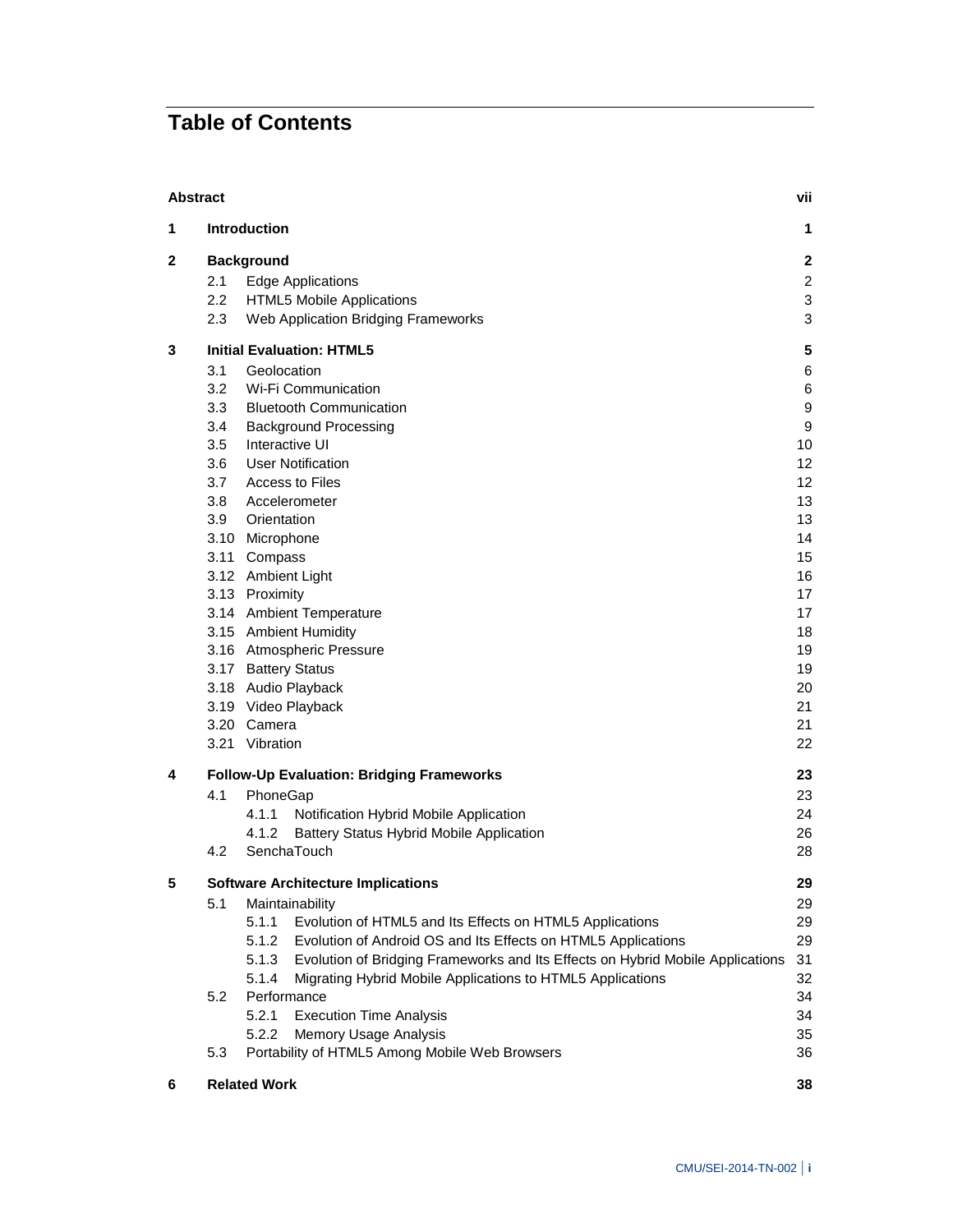**7 Summary and Conclusions 39**

**Bibliography 41**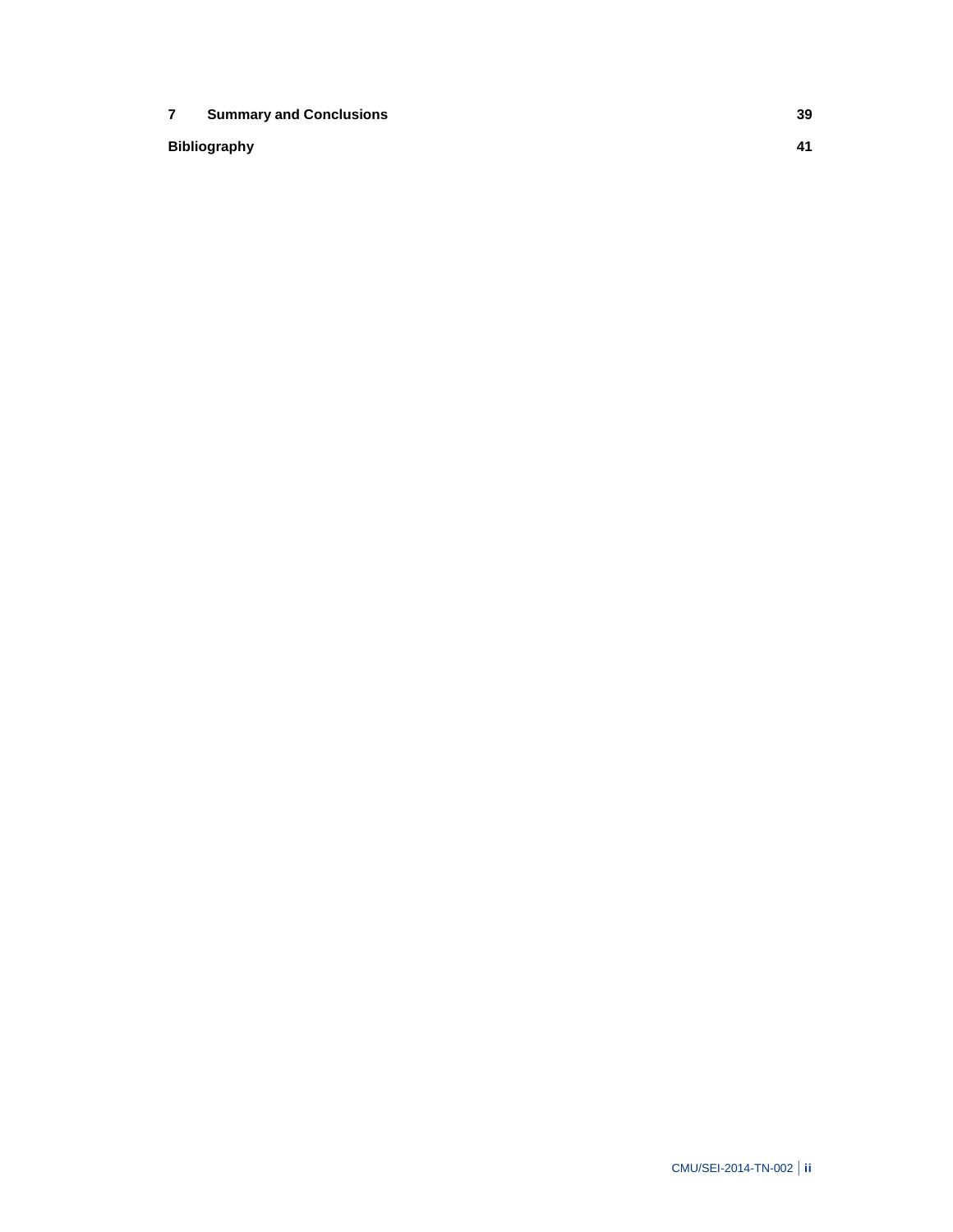## **List of Figures**

| Figure 1:  | HTML5 Code Example for Geolocation                               | 6  |
|------------|------------------------------------------------------------------|----|
| Figure 2:  | HTML5 Code Example for Using WebSockets                          | 8  |
| Figure 3:  | HTML5 Code Example for Background Processing                     | 9  |
| Figure 4:  | Timer.js JavaScript File                                         | 10 |
| Figure 5:  | HTML5 Code Example for Interactive UI                            | 11 |
| Figure 6:  | JavaScript Code Example for Accessing Files                      | 12 |
| Figure 7:  | HTML5 Code Example for Accelerometer                             | 13 |
| Figure 8:  | HTML5 Code Example for Orientation                               | 14 |
| Figure 9:  | HTML5 Code Example for Microphone                                | 15 |
| Figure 10: | HTML5 Code Example for Compass                                   | 16 |
| Figure 11: | HTML5 Code Example for Ambient Light                             | 17 |
| Figure 12: | HTML5 Code Example for Proximity                                 | 17 |
| Figure 13: | HTML5 Code Example for Ambient Temperature                       | 18 |
| Figure 14: | HTML5 Code Example for Ambient Humidity                          | 18 |
| Figure 15: | HTML5 Code Example for Atmospheric Pressure                      | 19 |
| Figure 16: | HTML5 Code Example for Battery Status                            | 20 |
| Figure 17: | HTML5 Code Example for Audio Playback                            | 20 |
| Figure 18: | HTML5 Code Example for Video Playback                            | 21 |
| Figure 19: | HTML5 Code Example for Using the Camera                          | 22 |
| Figure 20: | HTML5 Code Example for Vibration                                 | 22 |
| Figure 21: | PhoneGap Wrapper Application for the Notification Demo           | 23 |
| Figure 22: | Notification Application Logic and Presentation HTML5 Web Page   | 25 |
| Figure 23: | Battery Status Application Logic and Presentation HTML5 Web Page | 27 |
| Figure 24: | Accelerometer Application Logic and Presentation HTML5 Web Page  | 33 |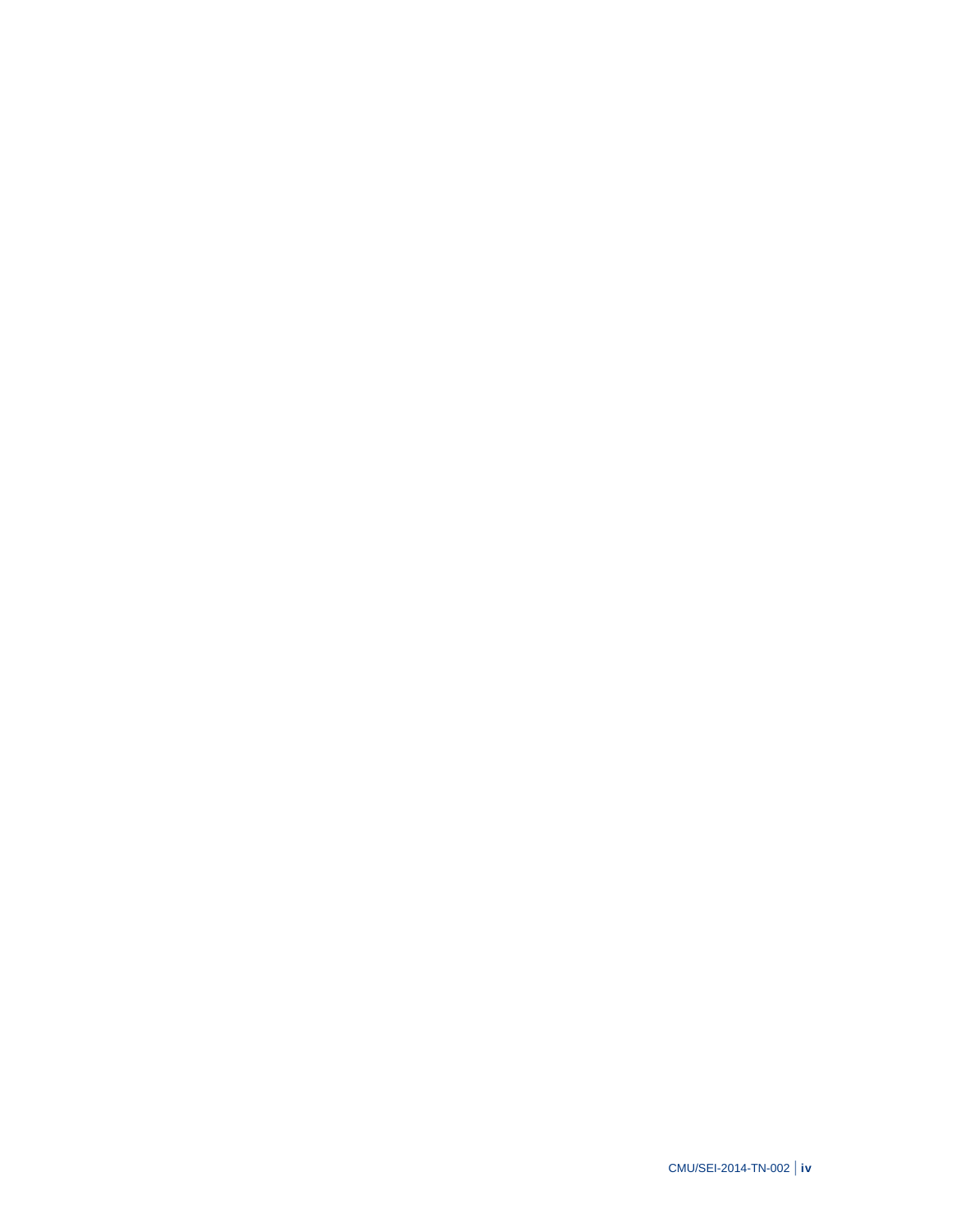## **List of Tables**

| Table 1: | Edge Application Development Features                                            | $\overline{2}$ |
|----------|----------------------------------------------------------------------------------|----------------|
| Table 2: | HTML Support for Edge Applications                                               | 5              |
| Table 3: | Android OS Version History Related to HTML5 Support [Wikipedia 2013a]            | 30             |
| Table 4: | Android Google Chrome Version History Related to HTML5 Support [Wikipedia 2013b] | 30             |
| Table 5: | Firefox for Android Version History Related to HTML5 Support [Wikipedia 2013c]   | 31             |
| Table 6: | Execution Times for a Native and an HTML5 Mobile Geolocation Application         | 34             |
| Table 7: | Memory Usage for a Native and an HTML5 Mobile Geolocation Application            | 35             |
| Table 8: | <b>HTML5 Features Support for Android Web Browsers</b>                           | 36             |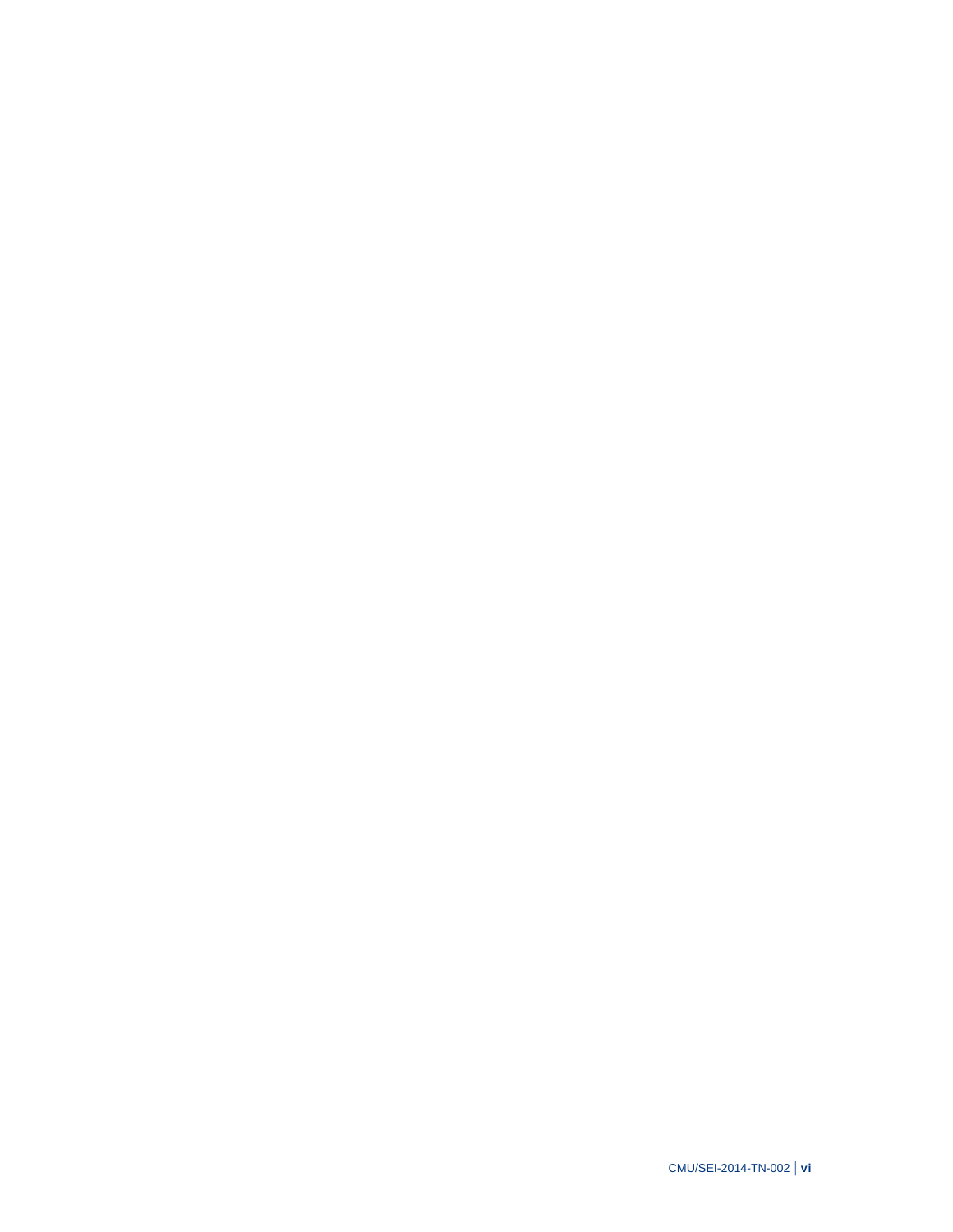## **Abstract**

Mobile applications increasingly are being used by first responders and soldiers to support their missions. These users operate in resource-constrained, edge environments characterized by dynamic context, limited computing resources, intermittent network connectivity, and high levels of stress. In addition to efficient battery management, mobile applications operating in edge environments require efficient resource usage of onboard sensors to capture, store, and send data across networks that may be intermittent. The traditional method for building mobile applications is to use native software development kits (SDKs) on a particular mobile platform, such as Android or iOS. However, HTML5 has recently evolved to a stage where it supports many of the development features that native SDKs support. The advantages of using HTML5 not only include cross-platform development and deployment, but also that mobile edge applications would not have to be deployed on mobile devices, potentially leading to an easier distribution and testing process because they simply run inside the web browser that already exists on the device. This technical note presents an analysis of the feasibility of using HTML5 for developing mobile edge applications, as well as the use of bridging frameworks for filling in gaps in HTML5 development features. This note also provides a discussion of the software architecture implications of HTML5 mobile application development. The work presented in this note is the result of an independent study in Carnegie Mellon University's Master of Information Technology - Embedded Software Engineering (MSIT-ESE) program.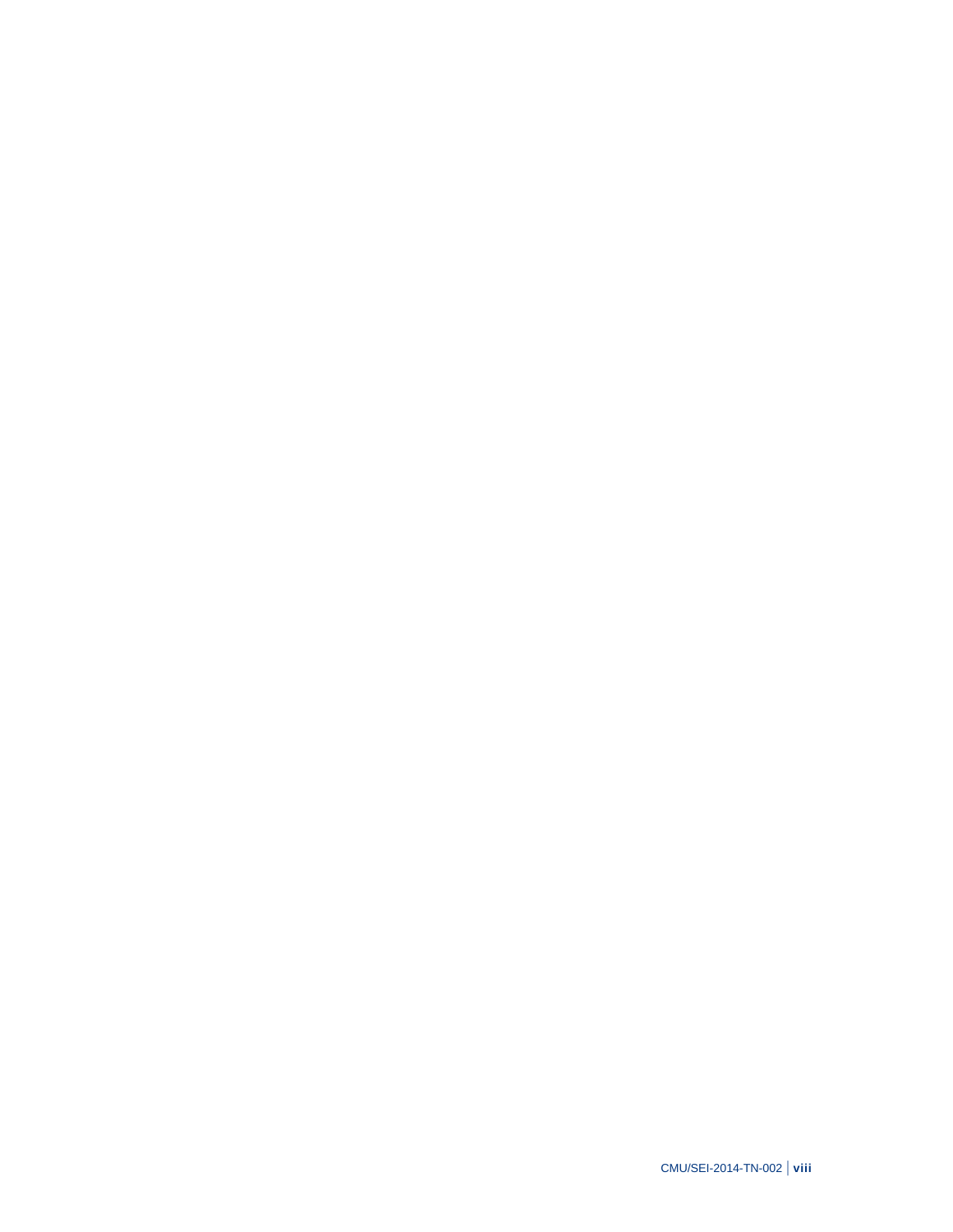## **1 Introduction**

Mobile applications increasingly are being used by first responders and soldiers to support their missions. These users operate in resource-constrained, edge environments; not only are they at the edge of the network infrastructure, but they are also resource constrained due to dynamic context, limited computing resources, intermittent network connectivity, and high levels of stress.

Typical mobile applications used by field personnel include face recognition, speech recognition, natural language translation, and situational awareness. These types of applications require access to sensors on the mobile device to capture data, and using the network interfaces to send data to nearby servers or the cloud, if the data cannot be processed locally. The natural way to support this type of functionality is through native<sup>1</sup> mobile applications. However, native applications present certain disadvantages:

- They are tied to a particular mobile platform such as Android or iOS.
- They must be deployed onto the devices typically through an app store (application store of the mobile device manufacturers or internal to an organization from which apps can be downloaded).
- They require a complex testing process for each platform (many app stores have very strict testing processes that have to be passed before an application can be made available to users).

Alternatively, HTML5 is a technology that can be used to develop mobile applications [W3C 2013]. The advantages of using HTML5 include portability across mobile device platforms as well as mobile device capability to access functionality without having to download and install applications. However, it is not clear that HTML5 can support all the development features required by edge applications. This paper evaluates the use of HTML5 for developing edge applications and explores the use of alternative technologies such as bridging frameworks to meet edge application requirements.

Section 2 describes related work on using HTML5 for mobile application development. Section 3 provides background information on edge applications, HTML5 mobile applications, and hybrid mobile applications. Section 4 presents the initial evaluation of building edge applications using HTML5. Section 4 presents the use of bridging frameworks to satisfy some of the application development features required by edge applications that are not met by using HTML5 alone. Section 5 describes some of the software architecture implications of developing edge applications using HTML5. Section 6 concludes and summarizes the work.

<sup>1</sup> Native mobile applications are developed, tested, and deployed for a specific mobile application platform (e.g., Android, iOS, Blackberry, Windows Phone) and installed directly onto the device itself.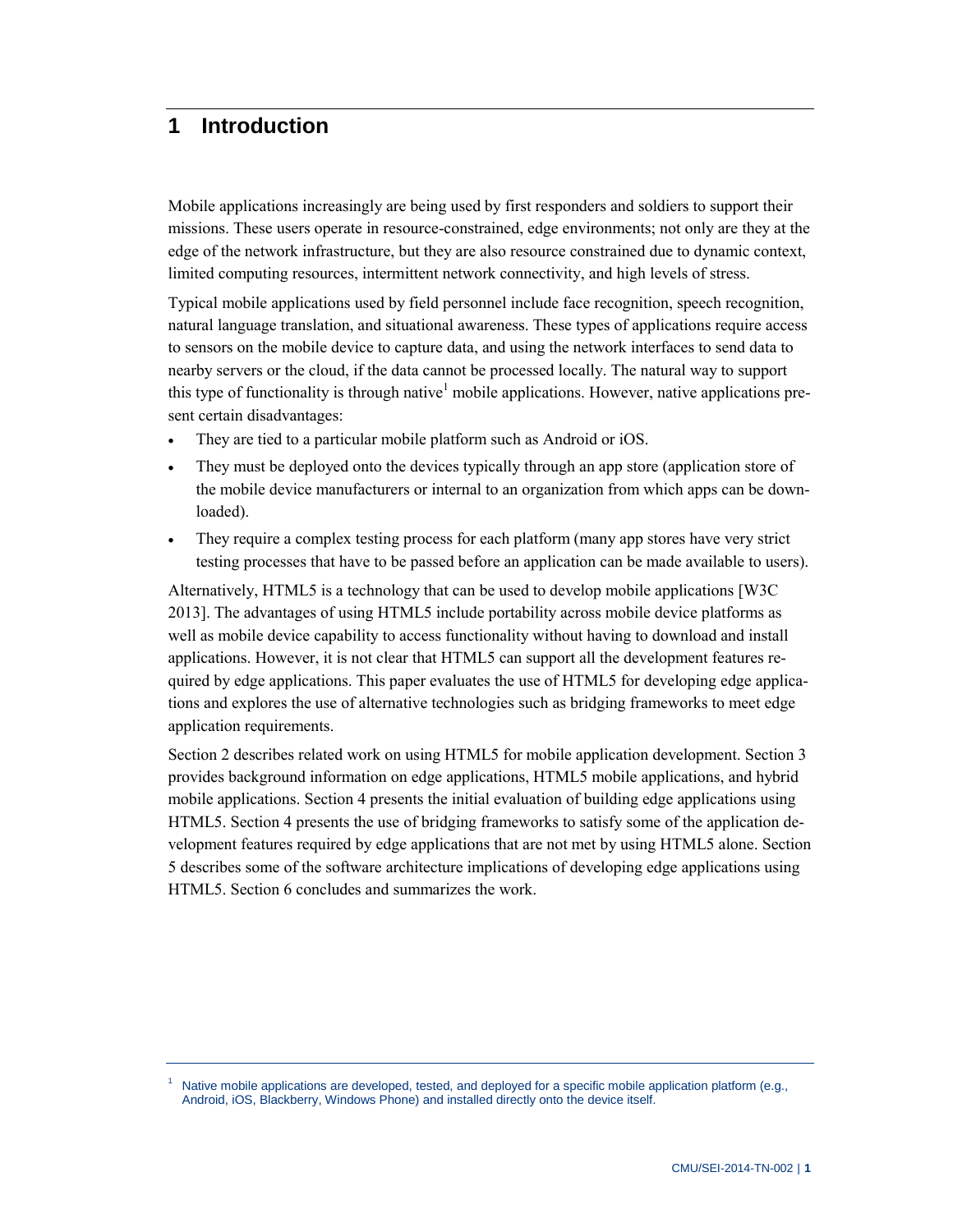## **2 Background**

#### **2.1 Edge Applications**

We define edge applications as mobile applications operating at the edge of the network infrastructure, to support first responders and military personnel in their execution of tasks and missions. These edge environments are characterized by

- intermittent or no connectivity to the enterprise
- a fast-paced, highly fluid and unpredictable environment due to, for example, mission changes, threats, or changing weather condition
- the potential of involving large amounts of field-collected data
- resource challenges (power, computing, etc.)
- periods of very high stress and cognitive load

To deal with these characteristics, edge applications must

- exploit available sensors such that contextual information can be captured with easy and minimal user interaction
- process, store, and forward sensed and captured information
- be resilient to intermittent communications connectivity and opportunistic in using communication capabilities as they become available
- manage resources on the mobile device such that they are used as efficiently as possible to maximize the availability of the system by reducing power consumption

Table 1 lists some of the mobile application development features for edge applications that are required to satisfy the previous list of requirements, along with rationale for the features.

| <b>Feature</b>                                                       | <b>Rationale</b>                                                           |
|----------------------------------------------------------------------|----------------------------------------------------------------------------|
| geolocation                                                          | display of user location and location of relevant events                   |
| Wi-Fi communication – client-server                                  | opportunistic communication with servers                                   |
| Wi-Fi communication $-$ peer-to-peer                                 | opportunistic communication with peers and nearby de-<br>vices             |
| Bluetooth communication                                              | opportunistic communication with peers and nearby serv-<br>ers and devices |
| background processing                                                | background services for sensor gathering and communica-<br>tions           |
| interactive user interface (such as<br>touch interface and gestures) | easy interaction with device in stressful conditions                       |
| user notification                                                    | alerting of events                                                         |
| access to files                                                      | access to configuration files, user preferences, and sensed<br>data        |

*Table 1: Edge Application Development Features*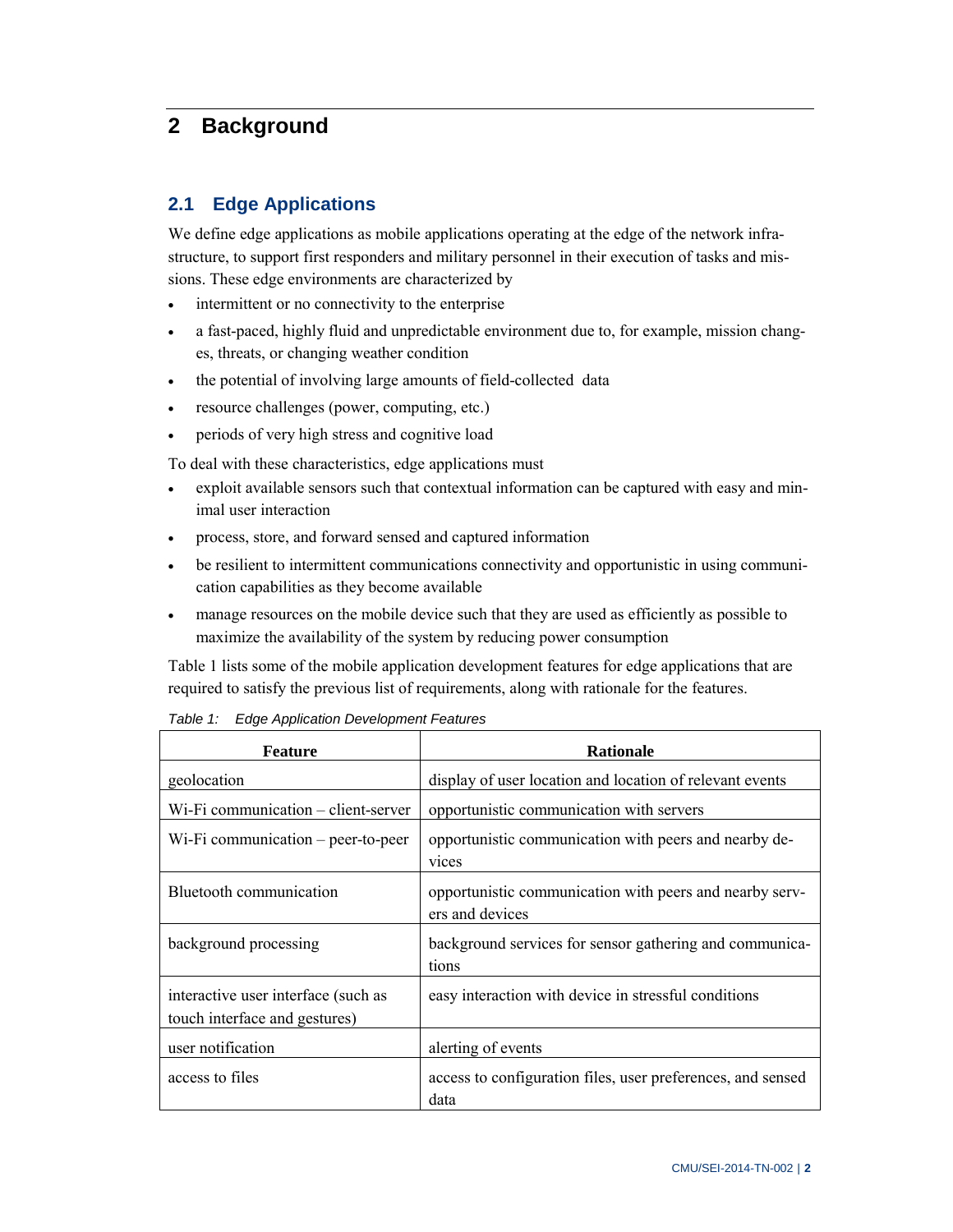| accelerometer        | activity recognition                                                                                            |
|----------------------|-----------------------------------------------------------------------------------------------------------------|
| orientation          | map panning based on the direction that the user is facing                                                      |
| microphone           | data input, triangulating the source of a sound, push-to-<br>talk communications                                |
| compass              | map panning based on the direction the user is facing                                                           |
| ambient light        | activity recognition, sensing of environmental conditions                                                       |
| proximity            | activity recognition, sensing of environmental conditions                                                       |
| ambient temperature  | activity recognition, sensing of environmental conditions                                                       |
| ambient humidity     | activity recognition, sensing of environmental conditions                                                       |
| atmospheric pressure | activity recognition, sensing of environmental conditions                                                       |
| battery status       | mobile device battery life optimization such as reducing<br>low priority processes under low battery conditions |
| audio playback       | receiving information audibly                                                                                   |
| video playback       | receiving information visually                                                                                  |
| camera               | capturing surrounding environment visually                                                                      |
| vibration            | alerting of events                                                                                              |

## **2.2 HTML5 Mobile Applications**

HTML5 is the fifth revision of the HTML specification developed by the World Wide Web Consortium (W3C) [W3C 2013]. HTML5 mobile applications are similar to web applications in that the technologies used for application development are the same: HTML, JavaScript, and CSS3. To specifically address mobile devices, HTML5 APIs have been drafted by W3C for the use of on-board sensors such as the accelerometer [Block 2011].

The major benefits of using HTML5 for mobile application development are the portability across mobile platforms and an easier testing, deployment, and distribution process, because applications do not need to be installed on mobile devices. The distribution aspect, especially, can be challenging for distributed teams operating in edge environments. However, the major drawback is that the APIs to access the mobile devices' hardware and on-board sensors are limited for use in edge applications, as discussed in Section 4 of this paper.

## **2.3 Web Application Bridging Frameworks**

Web application bridging frameworks are software packages created by third-party software development organizations that merge the advantages of native mobile application development with the advantages of HTML5. Examples of bridging frameworks include PhoneGap and SenchaTouch. The applications created by utilizing bridging frameworks are referred to as *hybrid mobile applications*. These applications have the advantage of high portability—because the framework can compile the hybrid mobile applications to multiple mobile platforms—as well as the ability to access on-board sensors of mobile devices.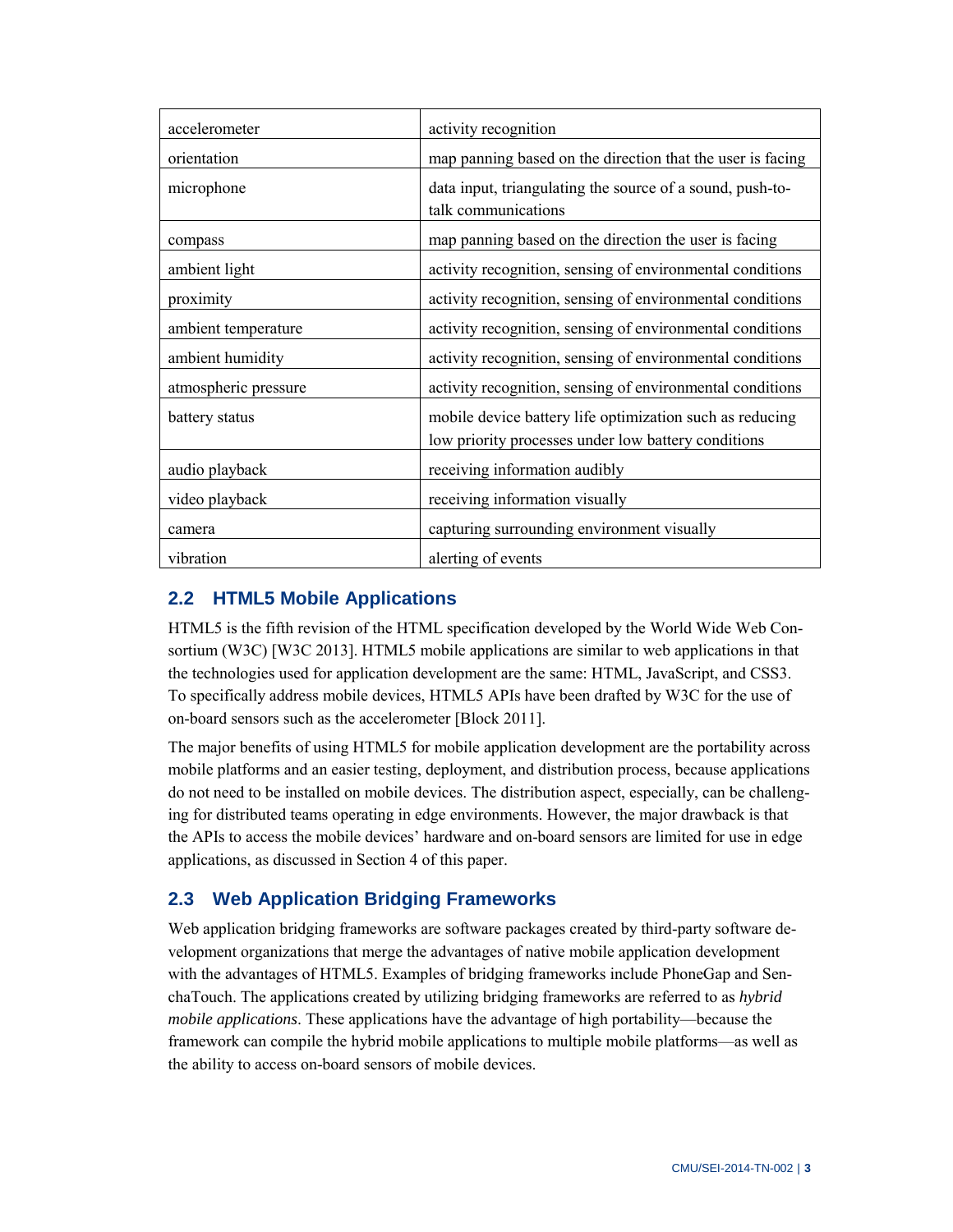Although developing hybrid mobile applications using bridging frameworks seems like a perfect fit for edge application development requirements, there are problems with performance of hybrid mobile applications. In addition, because the applications are compiled into a form of mobile app, the distribution problem of native mobile applications remains. The details of using bridging frameworks are discussed in Section 4.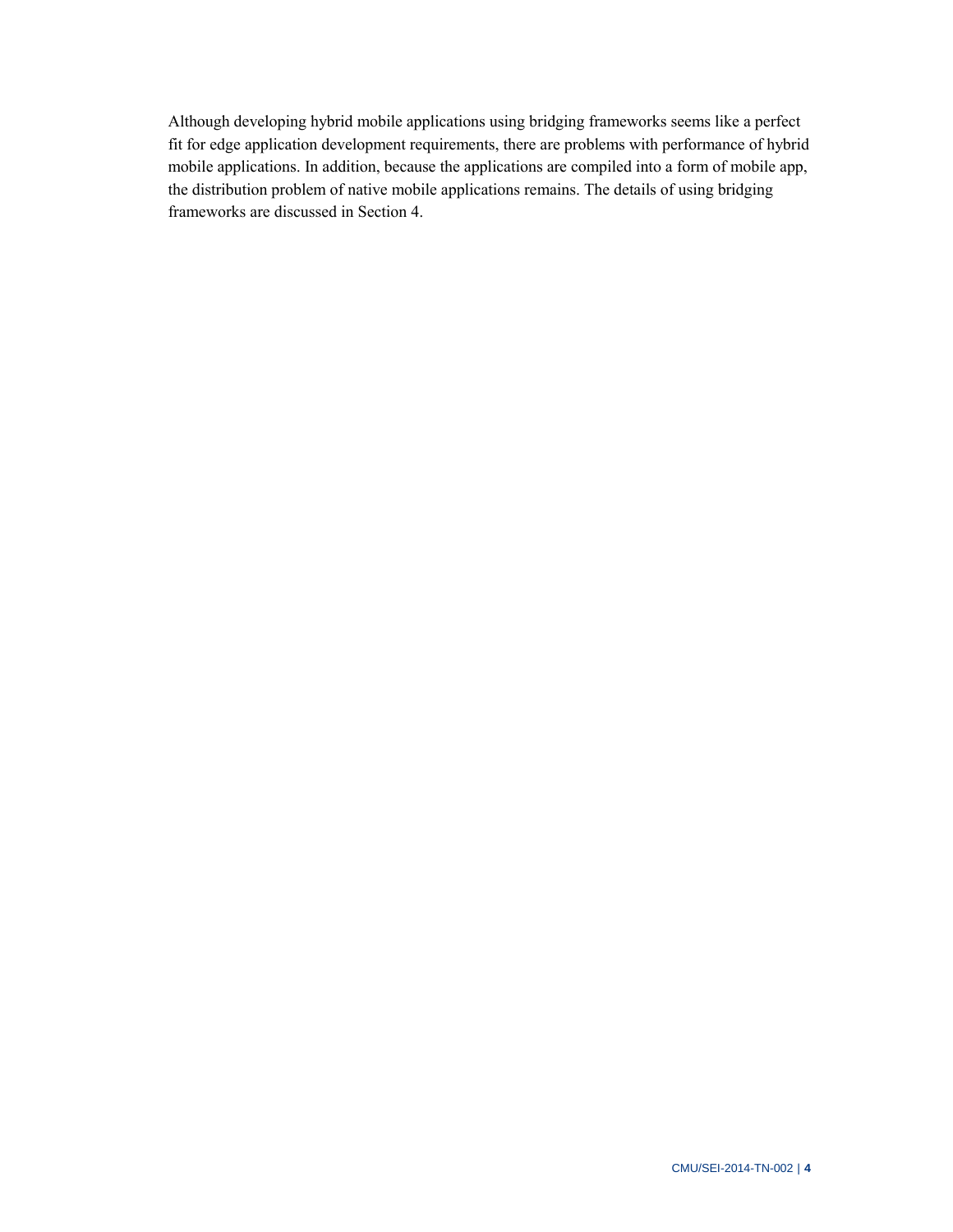## **3 Initial Evaluation: HTML5**

To determine if edge applications could be developed using HTML5 technology, we started implementing all the development features listed in Table 1 and testing the code on the Google Chrome, Firefox for Android, and Dolphin web browsers, on a Google Nexus 7 tablet and a Samsung Galaxy S4 smartphone, running Version 4.3 and 4.2.1 of the Android OS respectively. Table 2 shows the list of edge application development features and their corresponding HTML5 support. "Fully supported" means that the feature can be fully developed using only HTML5. "Not currently supported" means that the feature is not currently supported by the HTML5 specification, but a draft HTML5 specification is forming with a claim that mobile web browsers will soon support the feature. "Not supported" means that HTML5 cannot be used to support the feature. The details of each edge application development feature and its corresponding HTML5 support are discussed in detail in the following subsections.

| <b>Edge Application Development Feature</b>           | <b>HTML5</b> Support as of December 2013 |
|-------------------------------------------------------|------------------------------------------|
| geolocation                                           | fully supported                          |
| Wi-Fi communication - client-server                   | fully supported                          |
| Wi-Fi communication - peer-to-peer                    | fully supported                          |
| <b>Bluetooth communication</b>                        | not supported                            |
| background processing                                 | fully supported                          |
| interactive UI (such as touch interface and gestures) | fully supported                          |
| user notification                                     | not currently supported                  |
| access to files                                       | fully supported                          |
| accelerometer                                         | fully supported                          |
| orientation                                           | fully supported                          |
| microphone                                            | fully supported                          |
| compass                                               | fully supported                          |
| ambient light                                         | not currently supported                  |
| proximity                                             | not currently supported                  |
| ambient temperature                                   | not currently supported                  |
| ambient humidity                                      | not currently supported                  |
| atmospheric pressure                                  | not currently supported                  |
| battery status                                        | not currently supported                  |
| audio playback                                        | fully supported                          |
| video playback                                        | fully supported                          |

*Table 2: HTML Support for Edge Applications*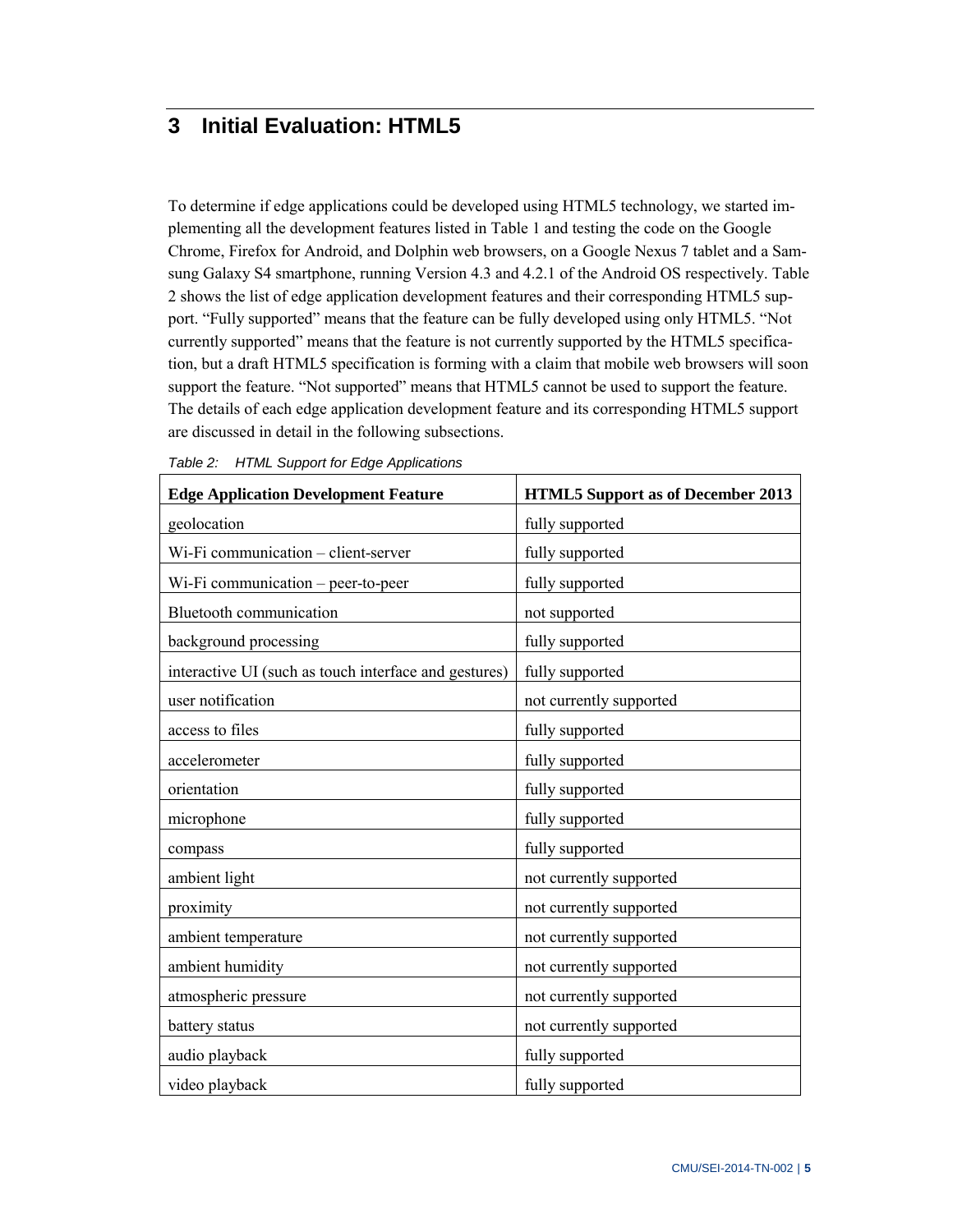| camera    | fully supported         |
|-----------|-------------------------|
| vibration | not currently supported |

#### **3.1 Geolocation**

The HTML5 standard has full geolocation support for mobile devices as shown in the code example in Figure 1. The example registers the location tracking feature of the mobile device and reports the longitude, latitude, altitude, heading, speed, and accuracy of the location in plain text format.

```
<!DOCTYPE html> 
<html> 
    <body> 
       <div id="GeoDemo"></div> 
       <script> 
         var startTime = new Date().getTime();
          function success(pos) { 
                var crd = pos.coords; 
               var toPrint = "<p>Your current position is:</p>";
               toPrint += "<p>Latitude : " + crd.latitude + "</p>";
               toPrint += "<p>Longitude: " + crd.longitude + "</p>";
                toPrint += "<p>Altitude: " + crd.altitude + "</p>"; 
               toPrint += "<p>Heading: " + crd.heading + "</p>";
               toPrint += "\text{-}speed: " + crd.speed + "\text{-}/p>";
               toPrint += "<p>Accuracy within " + crd.accuracy + " meters.</p>";
                toPrint += "<p>Retrieved location in " + (new Date().getTime() - startTime) + " 
                    milliseconds.</p>"; 
                document.getElementById("GeoDemo").innerHTML = toPrint; 
                navigator.geolocation.clearWatch(loc_id); 
          }; 
          function error(err) { 
                console.warn('ERROR(' + err.code + '): ' + err.message); 
                document.getElementById("GeoDemo").innerHTML = "<p>Cannot access device's 
                    location.</p>"; 
                navigator.geolocation.clearWatch(loc_id); 
          }; 
          var options = { 
                enableHighAccuracy : true, 
                timeout : 5000, 
                maximumAge : 0 
          }; 
         var loc id = navigator.geolocation.watchPosition(success, error, options);
       </script> 
    </body> 
</html>
```
*Figure 1: HTML5 Code Example for Geolocation* 

#### **3.2 Wi-Fi Communication**

There are two possible architectures for use of Wi-Fi communication to support edge applications: client-server and peer-to-peer. In the client-server architecture, the mobile device is acting as a client and using Wi-Fi to communicate with a server. In the peer-to-peer architecture the mobile device is using Wi-Fi to communicate with another mobile device.

- client-server architecture: fully supported
- peer-to-peer architecture: fully supported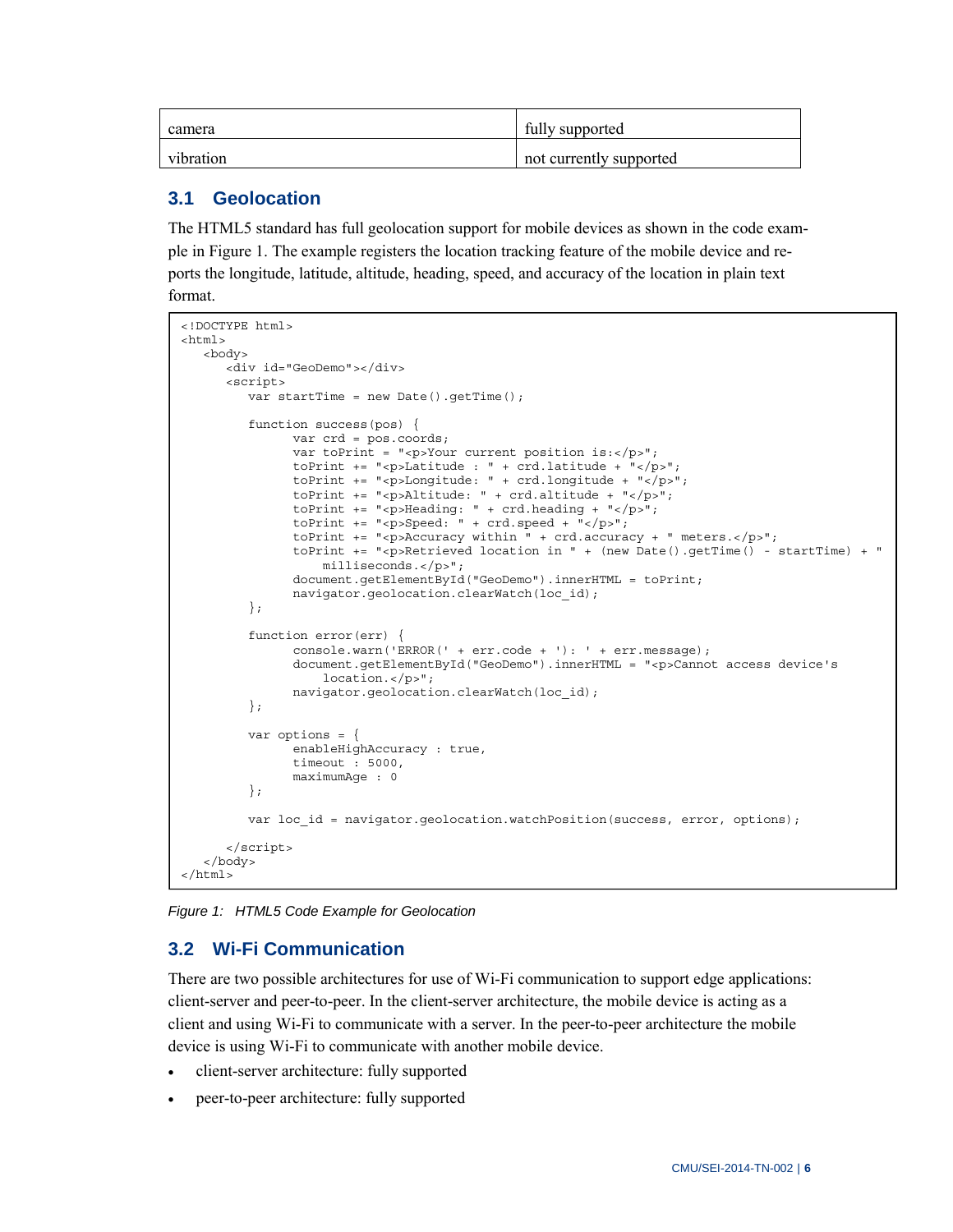Wi-Fi communication in the traditional client-server architecture is fully supported using the WebSockets interface. However, the precondition is that a computing machine such as a desktop computer or a server machine must be set up as a WebSockets server. For this reason, peer-topeer Wi-Fi communication is supported but cannot be achieved through HTML5 WebSockets alone.

Figure 2 shows the code example that demonstrates the utilization of the HTML5 WebSockets API. The code example connects to a WebSockets server set up by "echo.websocket.org" and then sends the message "WebSockets Rocks" to that server. The server replies back with the same message.

To support peer-to-peer Wi-Fi communication on mobile devices using HTML5 via client-side scripting, an open source project called WebRTC enables web browsers to communicate to each other in real time via simple JavaScript [Google 2011]. Although the communication and data transmission that takes place between mobile devices is peer-to-peer, the initial connection setup or "signaling" stage requires connection to a server, such as a WebSockets server or a server that implements the Internet Communications Engine (ICE) framework [Dutton 2012].

WebRTC is a newly formed standard and is supported by Android Google Chrome version 29 as of August 21, 2013, according to The Chromium Blog [Chromium 2013], and by Firefox for Android as of September 17, 2013, according to The Mozilla Blog [Mozilla 2013a].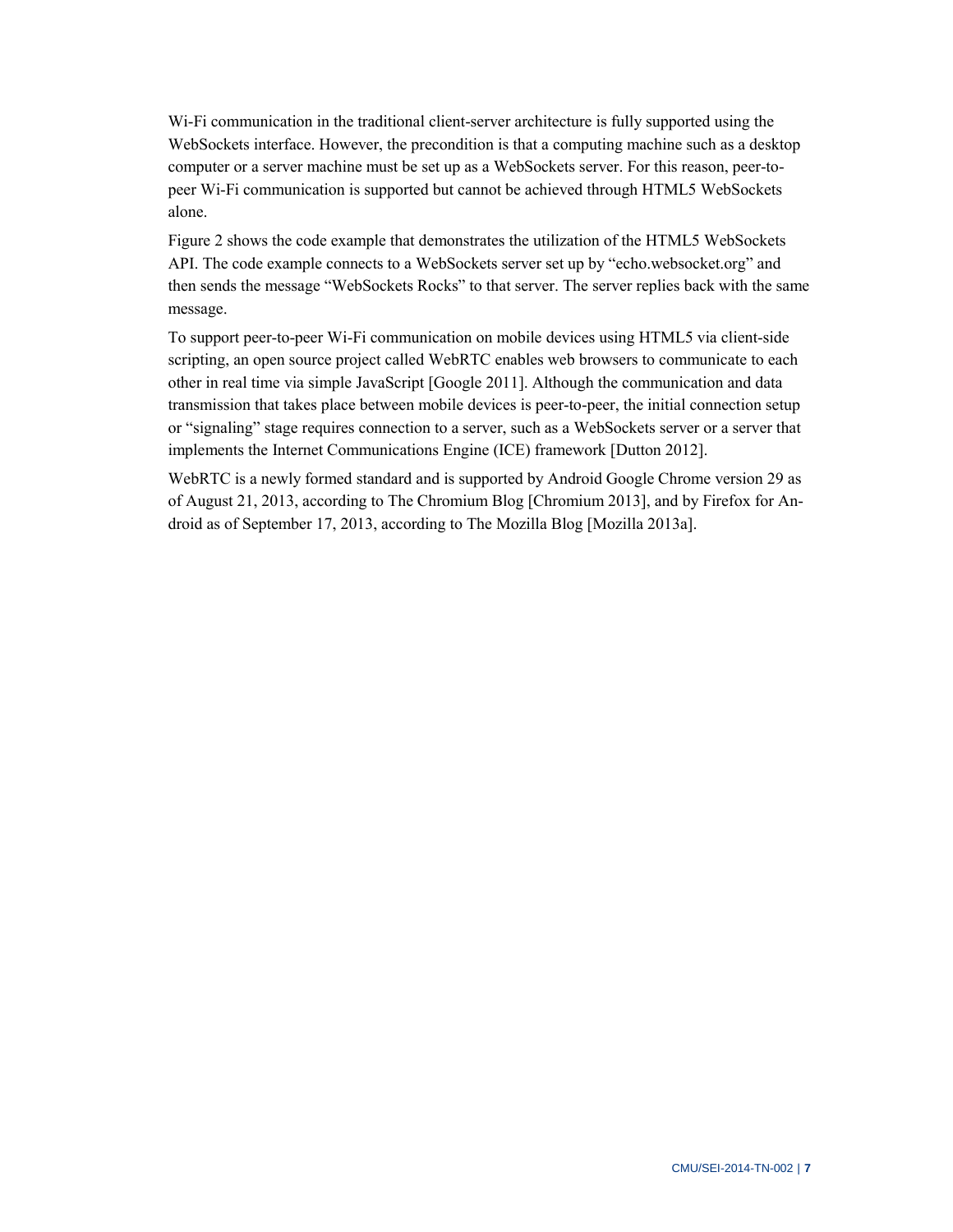```
<!DOCTYPE html> 
<meta charset="utf-8" /> 
<title>WebSocket Test</title>
<script language="javascript" type="text/javascript"> 
    var wsUri = "ws://echo.websocket.org/"; 
    var output; 
    function init() { 
        output = document.getElementById("output"); 
        testWebSocket(); 
    } 
    function testWebSocket() { 
       websocket = new WebSocket(wsUi);websocket.onopen = function(evt) {
                onOpen(evt) 
        }; 
        websocket.onclose = function(evt) {
                onClose(evt) 
         }; 
         websocket.onmessage = function(evt) { 
                onMessage(evt) 
         }; 
         websocket.onerror = function(evt) { 
                onError(evt) 
         }; 
    } 
    function onOpen(evt) { 
        writeToScreen("CONNECTED"); 
        doSend("WebSockets Rocks"); 
    } 
    function onClose(evt) { 
        writeToScreen("DISCONNECTED"); 
    } 
    function onMessage(evt) { 
       writeToScreen('<span style="color: blue;">RESPONSE: ' + evt.data + '</span>');
        websocket.close(); 
    } 
    function onError(evt) { 
       writeToScreen('<span style="color: red;">ERROR:</span> ' + evt.data);
    } 
    function doSend(message) { 
        writeToScreen("SENT: " + message); 
        websocket.send(message); 
    } 
    function writeToScreen(message) { 
       var pre = document.createElement("p");
        pre.style.wordWrap = "break-word"; 
        pre.innerHTML = message; 
        output.appendChild(pre); 
    } 
    window.addEventListener("load", init, false); 
</script> 
<h2>WebSocket Test</h2> 
<div id="output"></div> 
</html>
```
Figure 2: HTML5 Code Example for Using WebSockets<sup>2</sup>

*<sup>2</sup>* ©2013 Kaazing Corporation. Reprinted with permission (*[http://www.websocket.org/echo.html\).](http://www.websocket.org/echo.html)*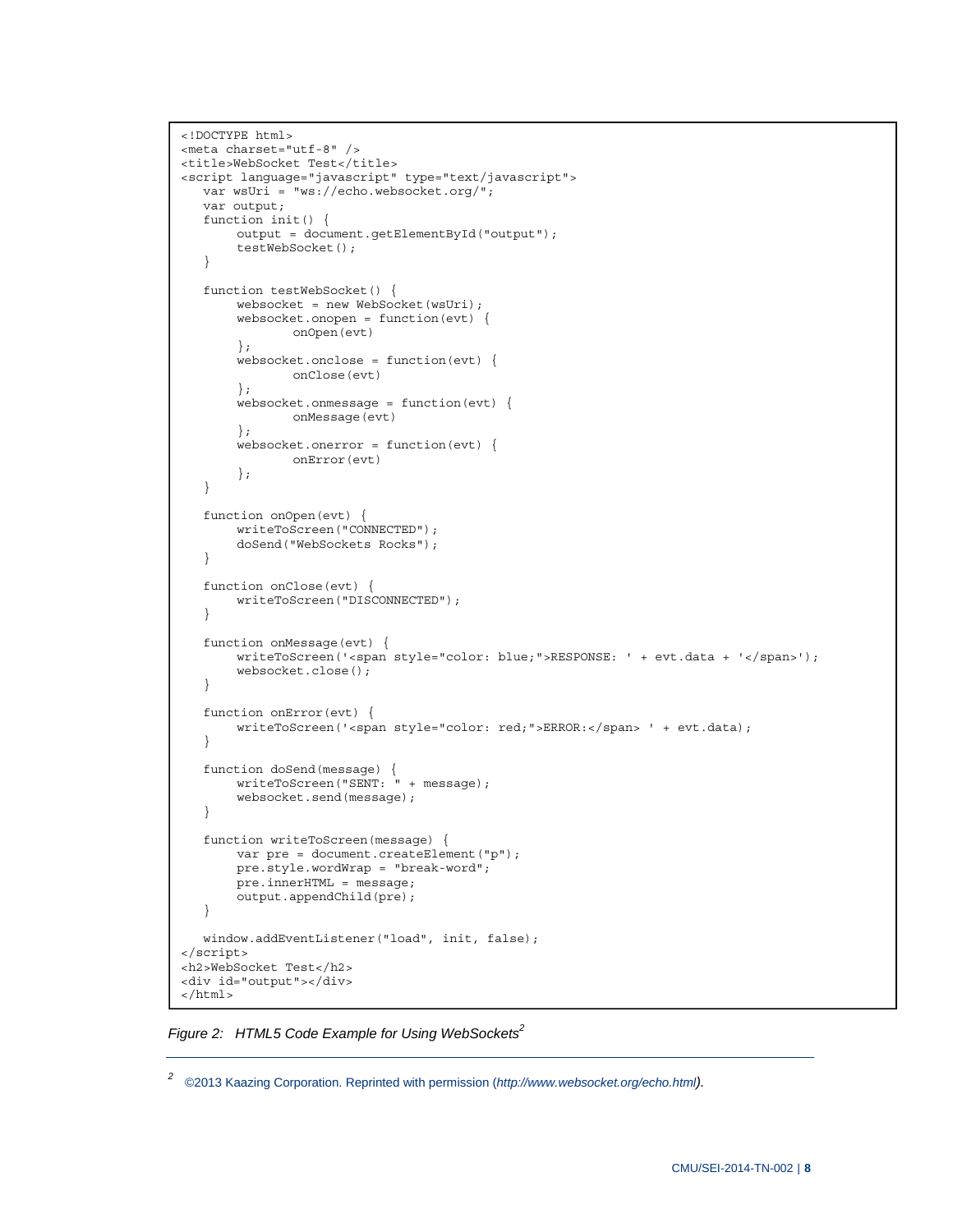## **3.3 Bluetooth Communication**

Bluetooth communication is not supported. There are no Bluetooth specifications in the HTML5 draft, nor are there third-party client-side APIs that support Bluetooth communication in mobile devices.

## **3.4 Background Processing**

Background processing occurs when a process can continue to execute even when it is not the user's currently active process. For example, if a user is running a timer process to track the time of an activity, and then switches to watch a video and hides the timer process (for example, using the Home button on an Android device), the timer process should continue to run and keep track of activity time if background processing is allowed.

Background processing of tasks is supported fully by HTML5 via the WebWorkers API specified by W3C [Hickson 2012]. The caveat is that the browser that is running the task still must be in running state within the Android OS. If the web browser process stops running, then the task that was sent to the background will no longer execute.

Figure 3 shows the HTML5 code example that demonstrates the background processing capability. The example uses a Worker object that runs in the background to count the seconds elapsed since the last time that the HTML5 web page was opened. Note that the Worker object must take an executable JavaScript file as a parameter. In the example, timer.js is passed into the Worker object, which is shown in Figure 4.

```
<!DOCTYPE HTML> 
<html> <head> 
       <title>Background processing example</title> 
    </head> 
    <body> 
      < p > <h1>Number of seconds since you opened this page: 
          <output id="result"> 
         \Omega </output> 
      \langleh1>
      br/br/ Notice that if you switch to another tab, or put Google Chrome to the background, the 
       timer still runs. The Web Worker will stop only if the Google Chrome process is killed. 
       </p> 
       <script> 
         var worker = new Worker('timer.js');
          worker.onmessage = function(event) { 
                document.getElementById('result').textContent = event.data; 
          }; 
       </script> 
    </body> 
</html>
```
*Figure 3: HTML5 Code Example for Background Processing*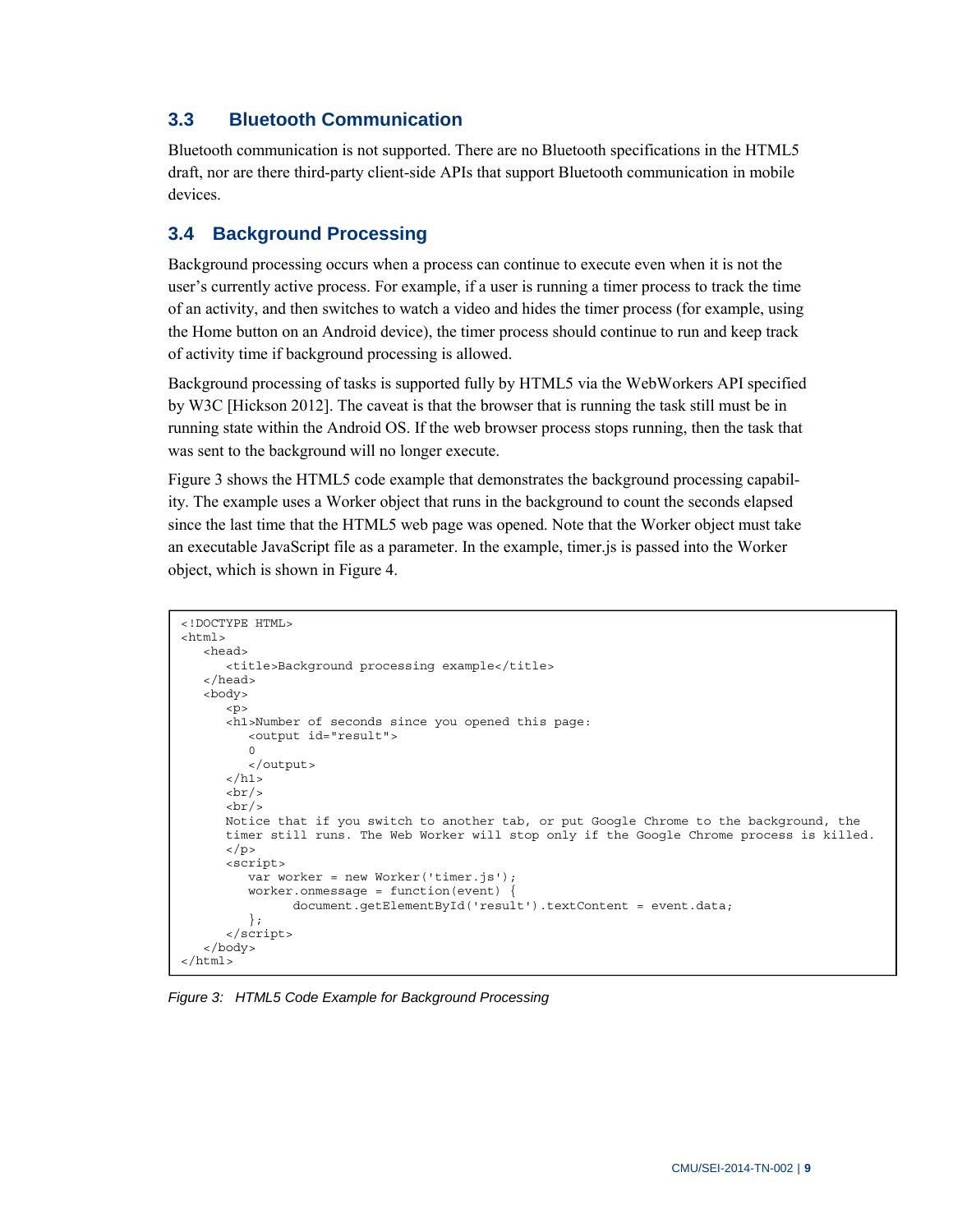```
var timer = 0; 
setInterval 
( 
          function() 
          { 
                    timer ++; 
                   postMessage(timer); 
          }, 
          1000 
);
```
*Figure 4: Timer.js JavaScript File* 

## **3.5 Interactive UI**

Interactive UI is fully supported by the HTML5 standard. W3C has drafted the Touch API for mobile devices to handle simple single-point and multi-point touches for complex gestures and gesture-based transformations [Schepers 2013].

Figure 5 shows the code example that demonstrates part of the HTML5 Touch API. The example lets the user drag a picture around the screen: as the user holds his or her finger down on the picture and moves it around, the picture will follow the tip of the finger until the user lets go.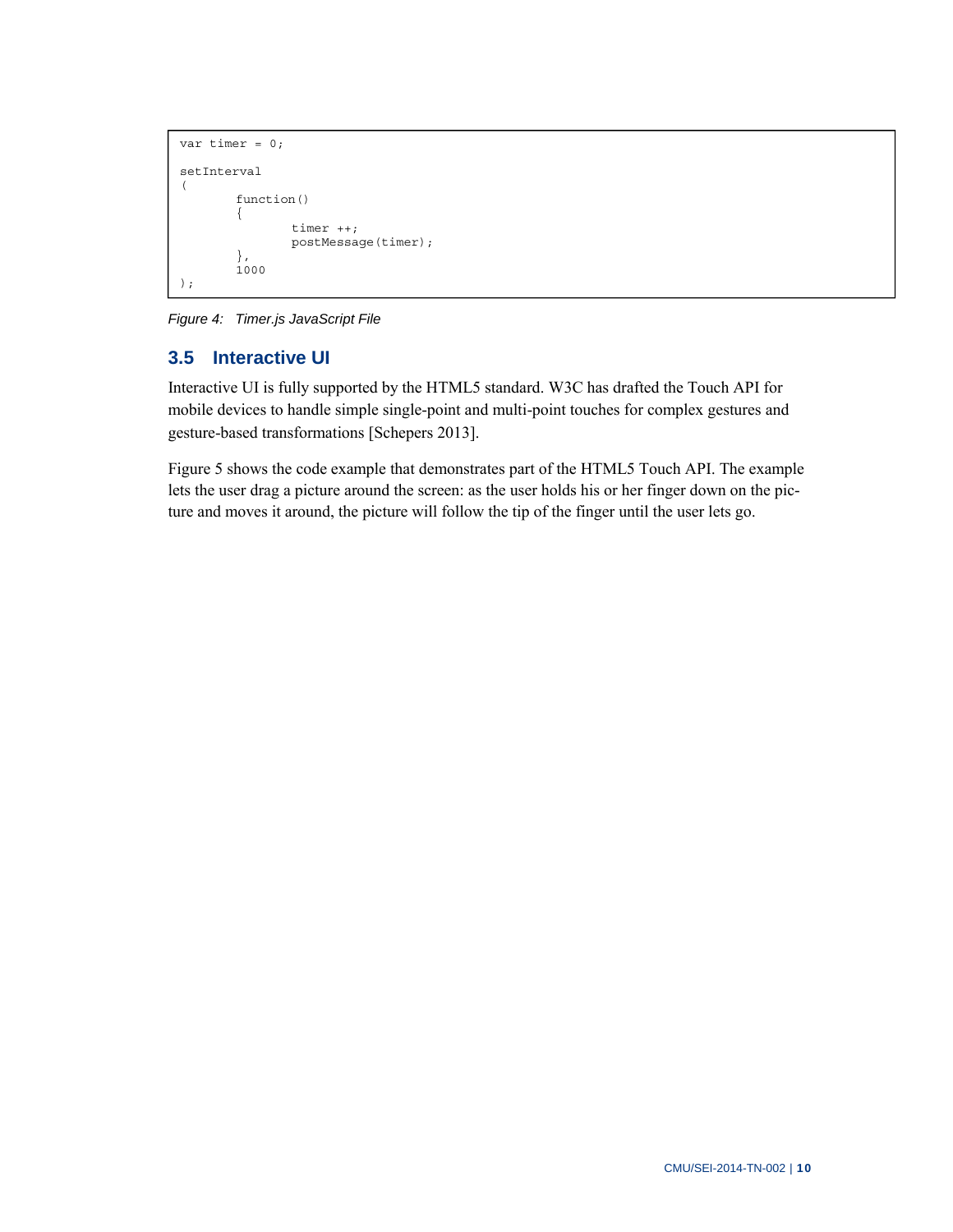```
<!DOCTYPE html> 
<html> <head></head> 
    <body onload="startup()"> 
      <h2>Android Users: Drag Me!</h2> 
       <br \=""> 
      <div id="TouchDemo"> 
         <img style="border: 10px solid ; width: 150px; height: 200px;" 
            src="Turnipe_Cake_TO.jpg" alt=""> 
       </div> 
       <script> 
          //global variables to keep track of the picture's location 
         var el = document.getElementById("TouchDemo"); 
        var posX = 0, posY = 0, lastPosX = 0, lastPosY = 0;
         function startup() { 
                el.addEventListener("touchstart", handleStart, false); 
                el.addEventListener("touchend", handleEnd, false); 
                el.addEventListener("touchcancel", handleCancel, false); 
 el.addEventListener("touchleave", handleEnd, false); 
 el.addEventListener("touchmove", handleMove, false); 
 } 
          function handleStart(evt) { 
                evt.preventDefault(); 
                posX = evt.touches[0].pageX; 
                posY = evt.touches[0].pageY; 
         } 
         function handleMove(evt) { 
                evt.preventDefault(); 
                el = document.getElementById("TouchDemo"); 
                //the new positions of the image, 
                //but needs to be offset by the height and width to center the drag 
                posX = evt.touches[0].pageX + lastPosX - 90; 
                posY = evt.touches[0].pageY + lastPosY - 150; 
               if (posX < 0) {
                      posX = 0; } 
               if (posY < 0) {
                      posY = 0; } 
                //the major method for altering the image, there is also rotation and scale 
               var transform = "translate3d(" + posX + "px," + posY + "px, 0)";
                el.style.webkitTransform = transform; 
         } 
         function handleEnd(evt) { 
                evt.preventDefault(); 
                lastPosX = evt.touches[0].pageX; 
                lastPosY = evt.touches[0].pageY; 
         } 
          function handleCancel(evt) { 
                evt.preventDefault(); 
 } 
       </script> 
   </body> 
</html>
```
*Figure 5: HTML5 Code Example for Interactive UI*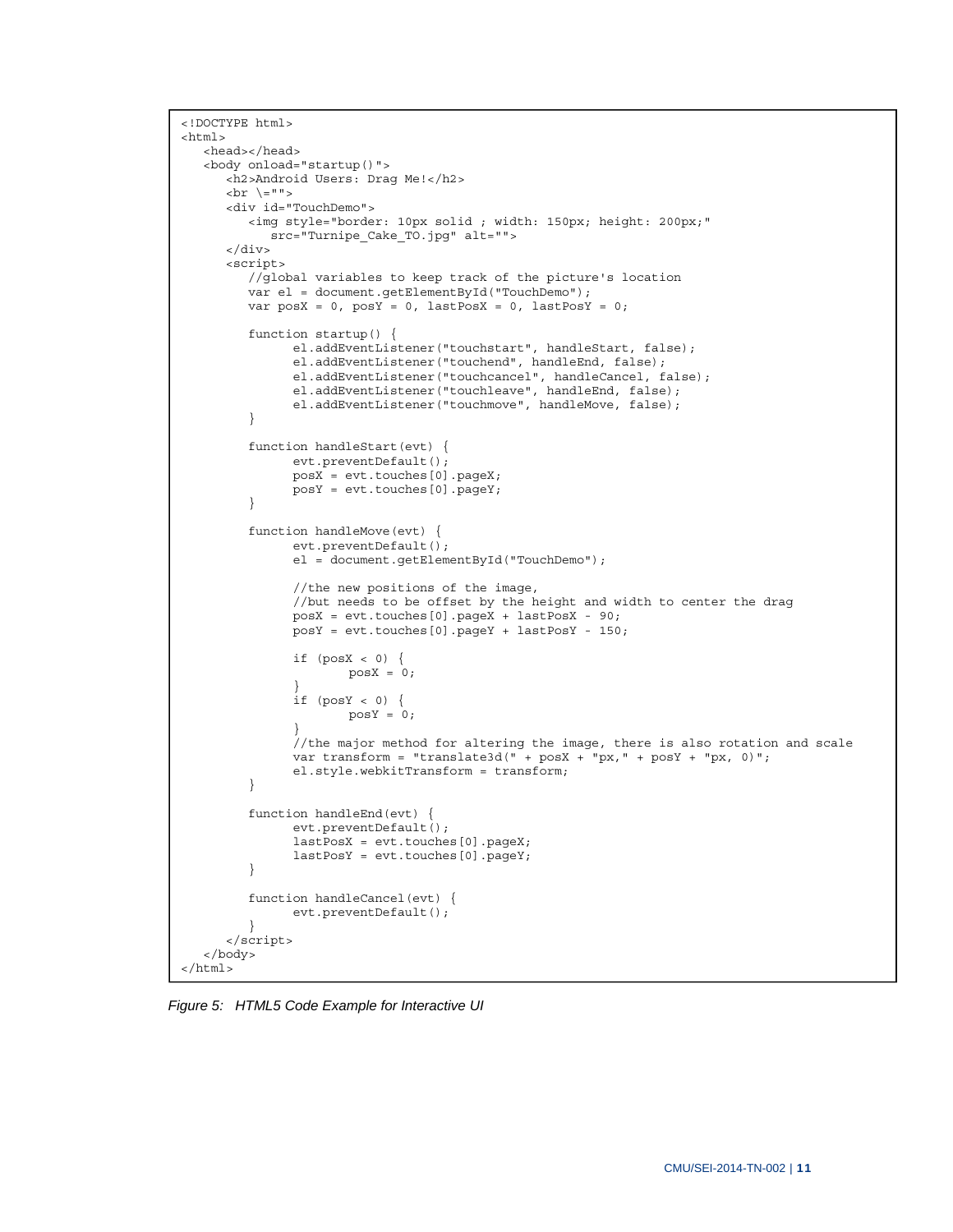#### **3.6 User Notification**

User notification is defined as the alert texts, sounds, or device vibration that the user receives when an important event has occurred, such as when receiving a text message from another user even if the text messaging application is not open in the foreground.

The user notification feature is not currently supported by the Android mobile web browsers as of December 2013, even though there is an HTML5 notification API in the draft stage [Gregg 2013]. However, there is a third-party JavaScript API called Pusher that simulates the notification feature by overlaying an HTML <div> block on top of the webpage when a notification is received. Developers can embed the Pusher API to send, receive, and display notifications in text form in real time [Pusher 2012]. The Pusher API is closed-source and therefore we cannot show a code example.

#### **3.7 Access to Files**

Access to files is fully supported by the HTML5 standard via the HTML5 File API drafted by W3C [Ranganathan 2013].

Figure 6 shows a JavaScript code example that demonstrates the use of this API. It enables the user to select a file and displays some of the file properties such as file size and last-modified date.

```
<!DOCTYPE HTML> 
<html>
    <head> 
      <title>File API Examples</title>
    </head> 
   <h1>File API Example</h1> 
  chr/s <div> 
       Click on the button below to select a file to inspect 
    </div> 
   <input type="file" id="files" name="files[]" multiple /> 
    <output id="list"></output> 
   <script> 
       function handleFileSelect(evt) { 
        var files = evt.target.files; 
        // FileList object 
        // files is a FileList of File objects. List some properties. 
       var output = [];
       for (var i = 0, f; f = files[i]; i++) {
                output.push('<li><strong>', escape(f.name), '</strong> (', f.type || 'n/a', ') 
                   - ', f.size, ' bytes, last modified: ', f.lastModifiedDate ? 
                   f.lastModifiedDate.toLocaleDateString() : 'n/a', '</li>'); 
 } 
       document.getElementById('list').innerHTML = '<ul>' + output.join('') + '</ul>';
 } 
       document.getElementById('files').addEventListener('change', handleFileSelect, false); 
    </script> 
</html>
```
*Figure 6: JavaScript Code Example for Accessing Files 3*

<sup>3</sup> Reprinted from Bidelman [Bidelman 2010]. Code examples are subject to the Apache 2.0 License ([http://www.apache.org/licenses/LICENSE-2.0\).](http://www.apache.org/licenses/LICENSE-2.0)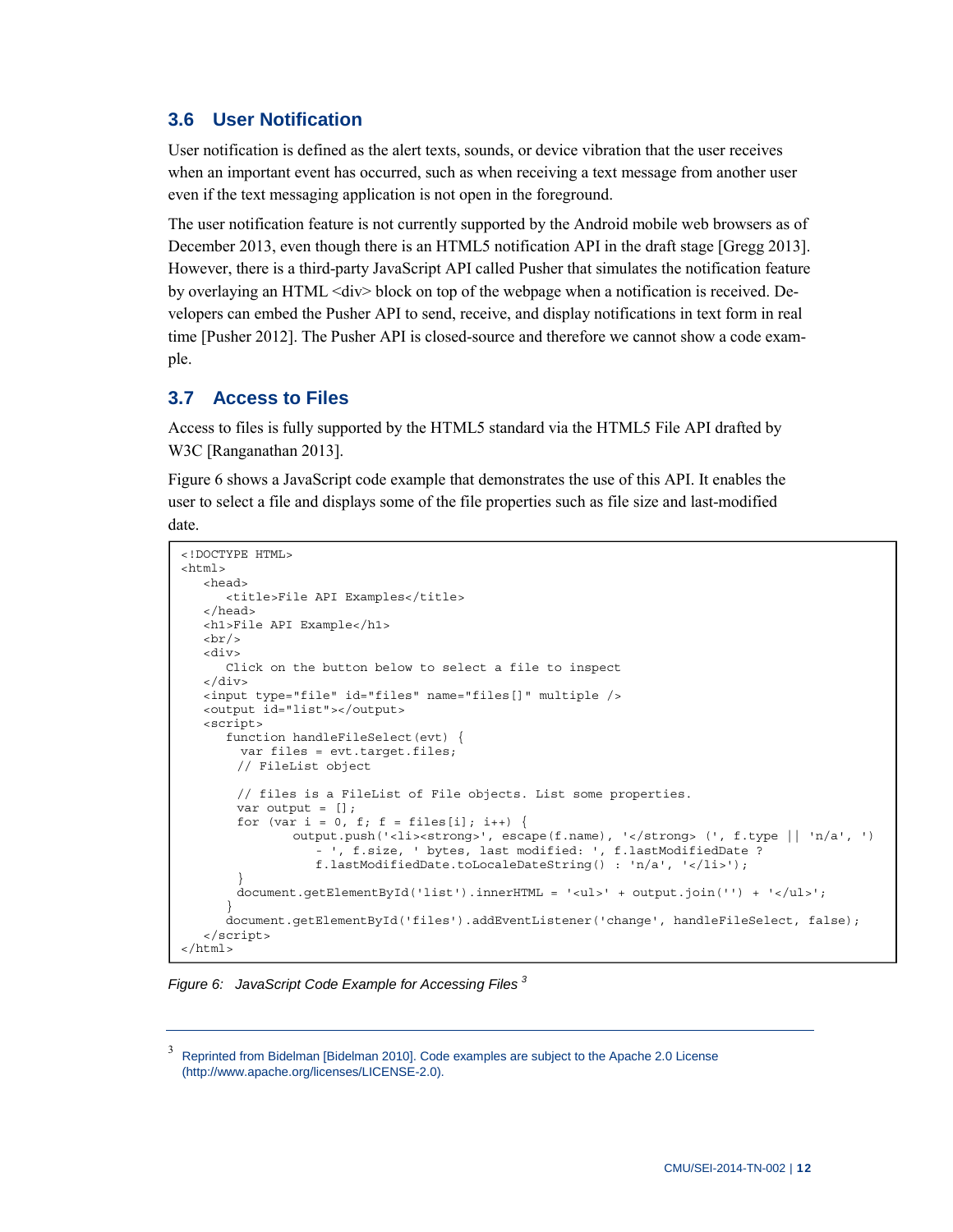It is important to note that some mobile browsers, such as Google Chrome for Android, have restricted HTML5 file access to certain directories, while other mobile browsers, such as Firefox for Android and Dolphin, have access to more directories. For example, during test runs, Google Chrome was able to access photos only from the pictures directory, while the Firefox for Android and Dolphin web browsers were able to access files from more than just the pictures directory.

## **3.8 Accelerometer**

The accelerometer feature is fully supported by the HTML5 standard device motion API drafted by W3C [Block 2011]. The test mobile web browsers on the Android platform have adopted this API.

Figure 7 shows the code example that demonstrates the use of this API. The code example accesses the accelerometer of the mobile device and displays the acceleration or delta movements of the mobile device in x, y, and z coordinates. The details of the operations can be found on the W3C website [Block 2011].

```
<!DOCTYPE HTML> 
<h+ml> <head> 
       <title>Accelerometer</title> 
    </head> 
    <body> 
      < p > <h1 id="accelerometer"></h1> 
      \langle/p>
       <script> 
          window.addEventListener("devicemotion", function(event) { 
                 // Process event.acceleration 
                 var keepDigits = 1000000; 
                 document.getElementById("accelerometer").innerHTML = "X: " + 
                      parseInt(event.acceleration["x"] * keepDigits) + "</br> Y: " + 
                     parseInt(event.acceleration["y"] * keepDigits) + "</br> Z: " +
                     parseInt(event.acceleration["z"] * keepDigits);
          }, true); 
       </script> 
    </body> 
</html>
```
*Figure 7: HTML5 Code Example for Accelerometer* 

## **3.9 Orientation**

Orientation is fully supported by the HTML5 standard via the device orientation API. This standard was drafted by W3C to support accessing the mobile device's ability to determine its own orientation: portrait or landscape. The test mobile web browsers on the Android platform have adopted this API.

Figure 8 shows the code example that demonstrates the use of this API. It accesses the mobile device's orientation, which is represented by the variables alpha, beta, and gamma. The details of the operations can be found on the W3C website [Block 2011].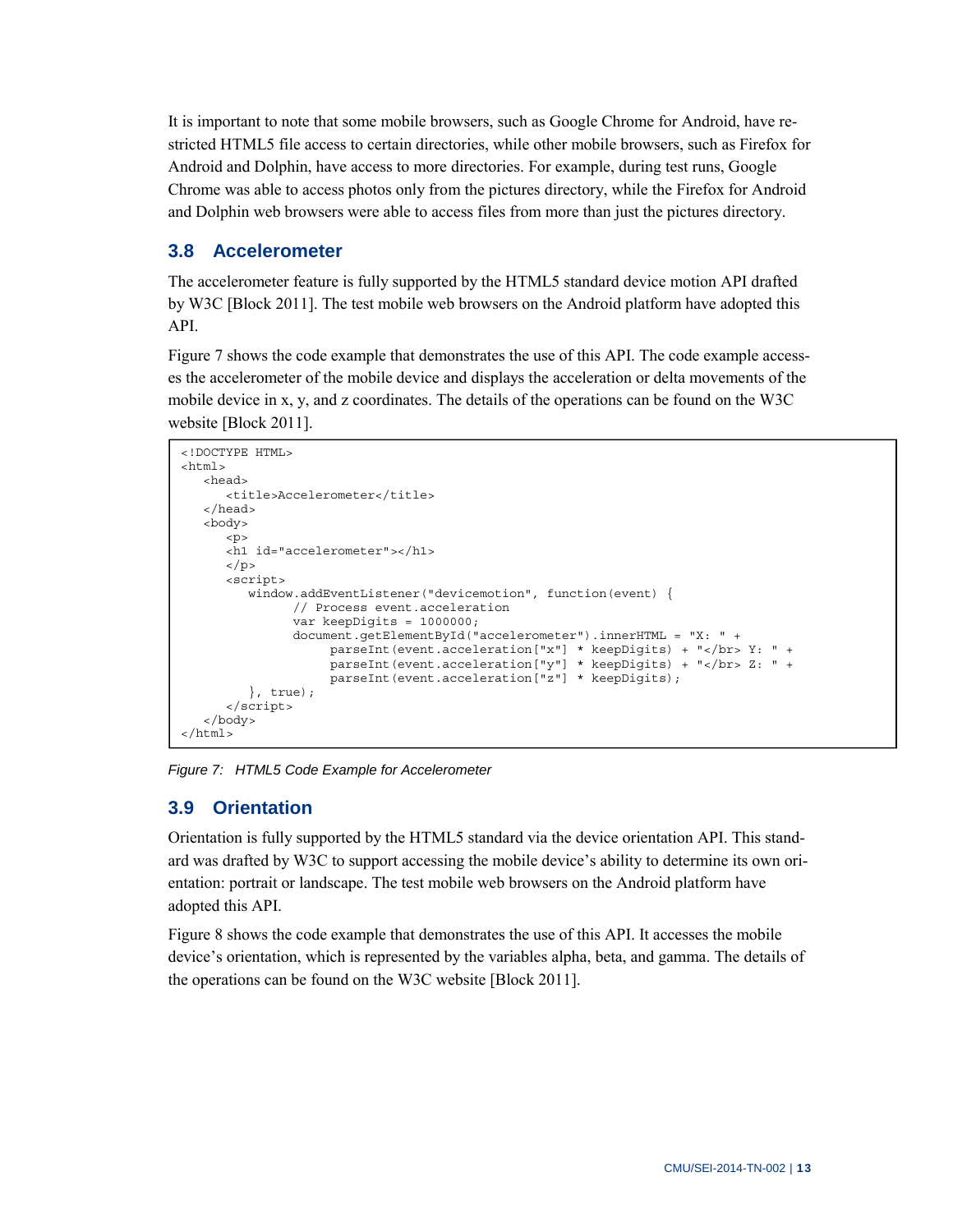```
<!DOCTYPE HTML> 
<html>
    <head> 
       <title>Orientation</title> 
    </head> 
    <body> 
      < p > <h1 id="orientation"></h1> 
       </p> 
       <script> 
         window.addEventListener("deviceorientation", function(event) {
                 // process event.alpha, event.beta and event.gamma 
                 document.getElementById("orientation").innerHTML = "Alpha: " + 
                   parseInt(event.alpha) + "</br> Beta: " + parseInt(event.beta) + 
                  " </br> Gamma: " + parseInt (event.gamma);
          }, true); 
       </script> 
    </body> 
</html>
```
*Figure 8: HTML5 Code Example for Orientation* 

#### **3.10 Microphone**

The microphone feature is fully supported by the HTML5 standard via multiple APIs. The earlier established HTML5 API that can access the microphone is the media capture API that overrides the HTML input element to accept audio files captured straight from the microphone on mobile devices [Kostiainen 2013a]. However, this implementation is sub-optimal because during the test runs, using this API simply resulted in a file selector instead of accessing the mobile device's microphone. This means that if the mobile device does not have a voice recorder application installed, there is no way to access the microphone. The newer HTML5 API that can access the microphone is WebRTC, which can directly access the microphone and receive the voice as streaming data [Google 2011].

Figure 9 shows the code example that lets the user access the microphone and record audio to a file using the media capture API. The code example works as follows: when the user taps on the button, an application selector pops up asking the user to select an audio recorder app to record the audio file. An example of voice capture using WebRTC can be found on the HTML5Rocks website; the website provides a demo of a video chat client that resides inside a web browser with no extra plugin installations required [Dutton 2012].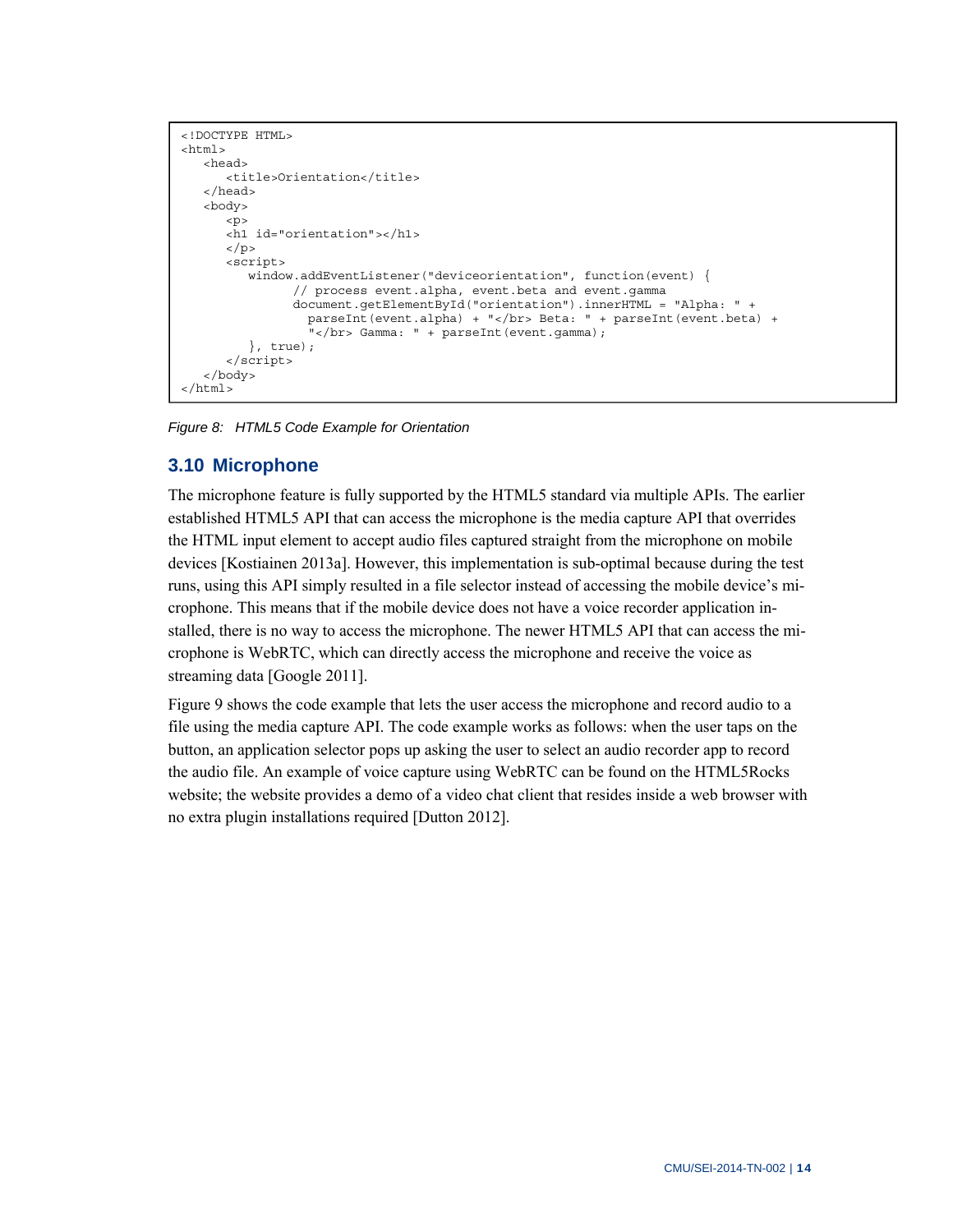```
<!DOCTYPE HTML> 
<html> <head> 
      <title>Microphone</title> 
    </head> 
    <body> 
      < p > Currently it doesn't work so well with Nexus 7 Chrome browser. It just launches a 
          file selector, and audio recorder is not one of the options if you don't have it 
          installed. 
      \langle p \rangle <form action="server.cgi" method="post" enctype="multipart/form-data"> 
          <input type="file" accept="audio/*;capture=microphone"> 
       </form> 
       <form action="server.cgi" method="post" enctype="multipart/form-data"> 
          <input type="file" name="audio" accept="audio/*" capture> 
          <input type="submit" value="Upload"> 
       </form> 
    </body> 
</html>
```
*Figure 9: HTML5 Code Example for Microphone* 

#### **3.11 Compass**

The compass feature is also fully supported by the HTML5 standard as it uses the same API that is used for accessing the orientation of the device. To access the compass features on mobile devices, developers can employ the already available device orientation API [Block 2011], and inversing the alpha variable will provide the heading of the compass reading.

Figure 10 shows the code example that demonstrates the compass feature. It displays the compass heading (North, South, East, or West) for the top of the device when held in portrait mode.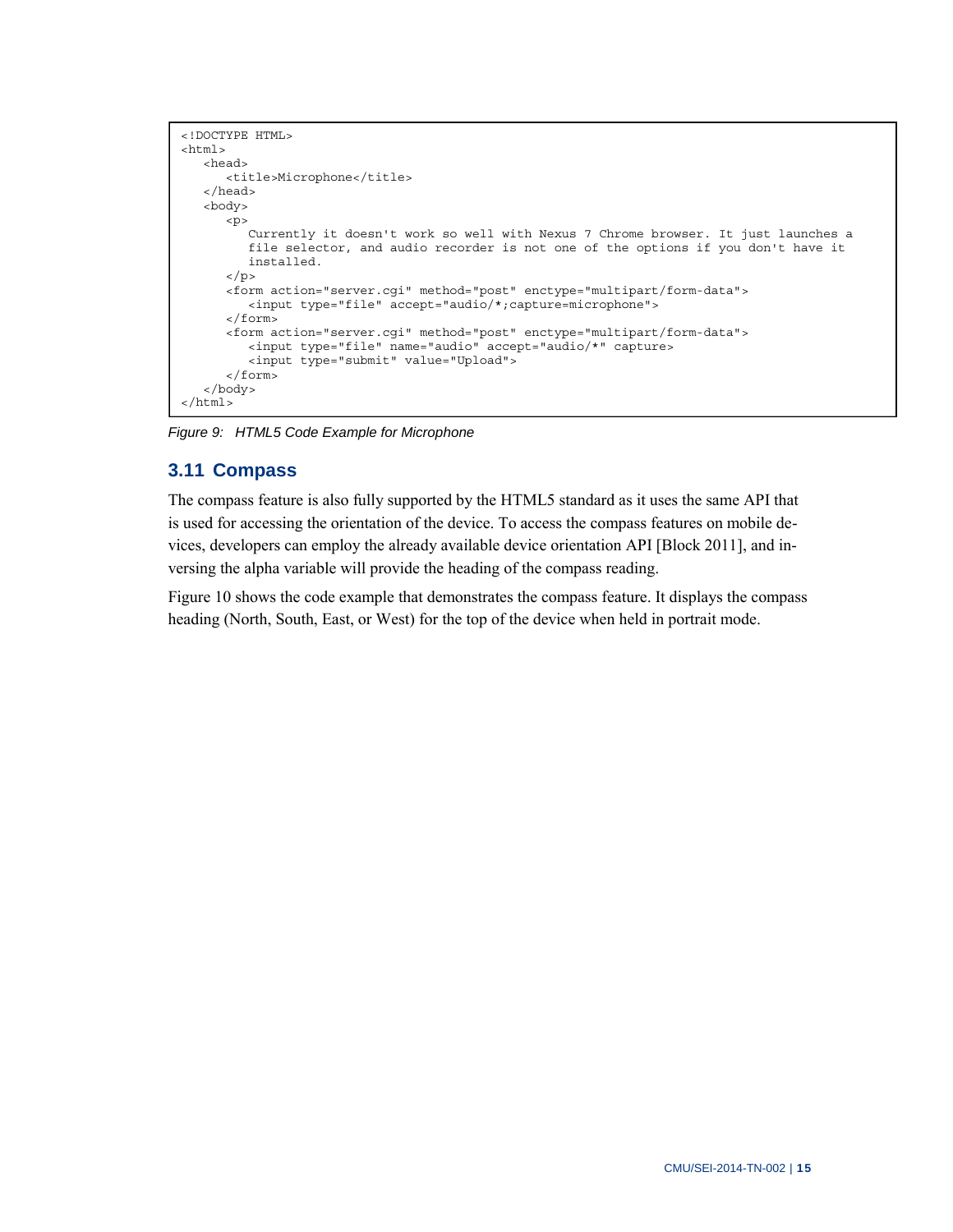```
<!DOCTYPE HTML> 
<html>
    <head> 
       <title>Compass</title> 
    </head> 
    <body> 
      < p > <h1 id="compass"></h1> 
      \langlebr>
       Note: the device needs to be in portrait mode, and preferably lying on a flat surface. 
       </p> 
       <script> 
          window.addEventListener("compassneedscalibration", function(event) { 
                alert('Your compass needs calibrating! Wave your device in a figure-eight 
                         motion'); 
               event.preventDefault();
          }, true); 
          window.addEventListener("deviceorientation", function(event) { 
                 // process event.alpha, event.beta and event.gamma 
                document.getElementById("compass").innerHTML = "You are facing: " + 
                  headingToDirection(parseInt(event.alpha));
          }, true); 
          //simply take 360 degrees and subtract the device orientation's alpha to get the 
          // direction 
          function headingToDirection(alpha) { 
               var heading = 360 - parseInt(alpha);
                 //approximate the heading 
               if (heading > 337 || heading < 23)
                       return "North"; 
                if (heading > 22 && heading < 68) 
                        return "North-East"; 
                if (heading > 67 && heading < 113) 
                       return "East"; 
                if (heading > 112 && heading < 158) 
                        return "South-East"; 
                if (heading > 157 && heading < 203) 
                        return "South"; 
                if (heading > 202 && heading < 248) 
                        return "South-West"; 
                if (heading > 247 && heading < 293) 
                        return "West"; 
                if (heading > 292 && heading < 338) 
                       return "North-West"; 
 } 
       </script> 
    </body> 
</html>
```
*Figure 10: HTML5 Code Example for Compass* 

#### **3.12 Ambient Light**

The ambient light feature is not currently supported by the HTML5 standard because, as of December 2013, W3C has only begun to draft the Ambient Light Events API [Turner 2013], and only some of the mobile web browsers have adopted it. For example, Firefox for Android supports the ambient light feature but Google Chrome and Dolphin do not.

Figure 11 shows the code example that demonstrates the ambient light feature. It reads the ambient light sensor's data (in unit of lux on the Nexus 7) and displays it in the "Ambient Light" HTML element. During the test runs, Firefox for Android was able to access and display the ambient light sensor's data, but nothing was accessed or displayed on the Google Chrome and Dolphin web browsers.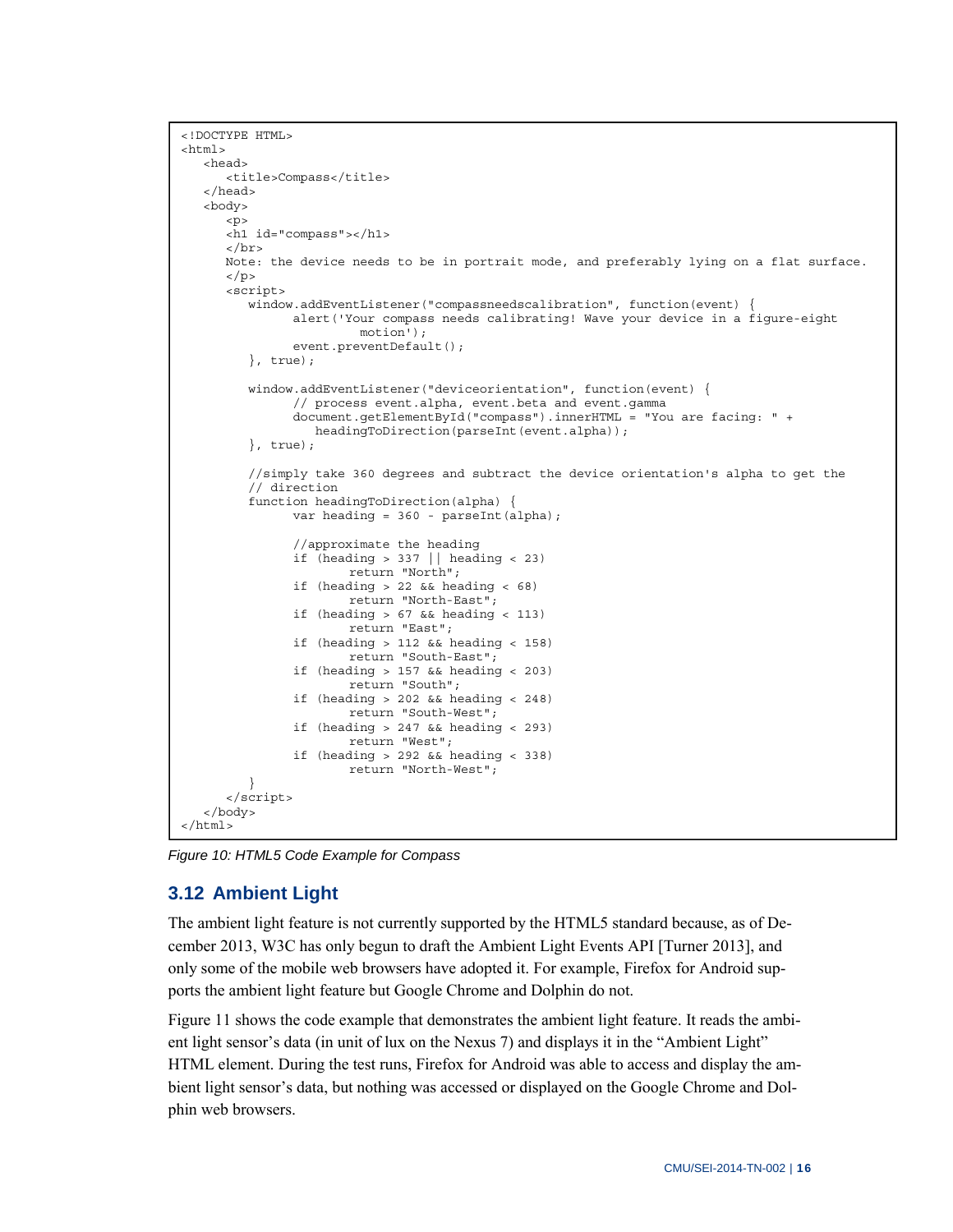```
<!DOCTYPE HTML> 
<html>
    <head> 
      <title>Ambient Light</title>
    </head> 
    <body> 
      < p > <h1 id="Ambient Light">Your browser does not support this feature.</h1> 
       </p> 
       <script> 
         deviceLightHandler = function(event) { 
                 document.getElementById("Ambient Light").innerHTML = "Ambient light value = " + 
                    event.value + " lux."; 
          } 
          window.addEventListener('devicelight', deviceLightHandler); 
       </script> 
    </body> 
</html>
```
*Figure 11: HTML5 Code Example for Ambient Light* 

### **3.13 Proximity**

The proximity feature is not currently supported by the HTML5 standard because W3C has only began to draft the Proximity Events API as of October 2013 [Kostiainen 2013b], and only some of the mobile web browsers have adopted it as of December 2013. For example, Firefox for Android supports the proximity feature, but Google Chrome and Dolphin do not.

Figure 12 shows the code example that demonstrates the proximity feature. It shows a non-zero value when a physical object is far from the mobile device and a zero value when a physical object is close to the mobile device.

```
<!DOCTYPE HTML> 
<html>
    <head> 
       <title>Proximity</title> 
    </head> 
    <body> 
      < p > <h1 id="Proximity">Your browser does not support this feature.</h1> 
      \langle/p>
       <script> 
          // Event Handler 
          deviceProximityHandler = function(event) { 
                document.getElementById("Proximity").innerHTML = "min = " + event.min + 
                  "; max = " + event.max + "value = " + event.value; } 
          // Assigning the Event Handler to a Listener 
          window.addEventListener('deviceproximity', deviceProximityHandler); 
       </script> 
    </body> 
</html>
```
*Figure 12: HTML5 Code Example for Proximity* 

#### **3.14 Ambient Temperature**

Ambient temperature is not currently supported by the HTML5 standard because the draft of the Ambient Temperature Events API is only in the early stages as of October 2013 [Caceres 2013a]. The test mobile web browsers did not support it as of December 2013.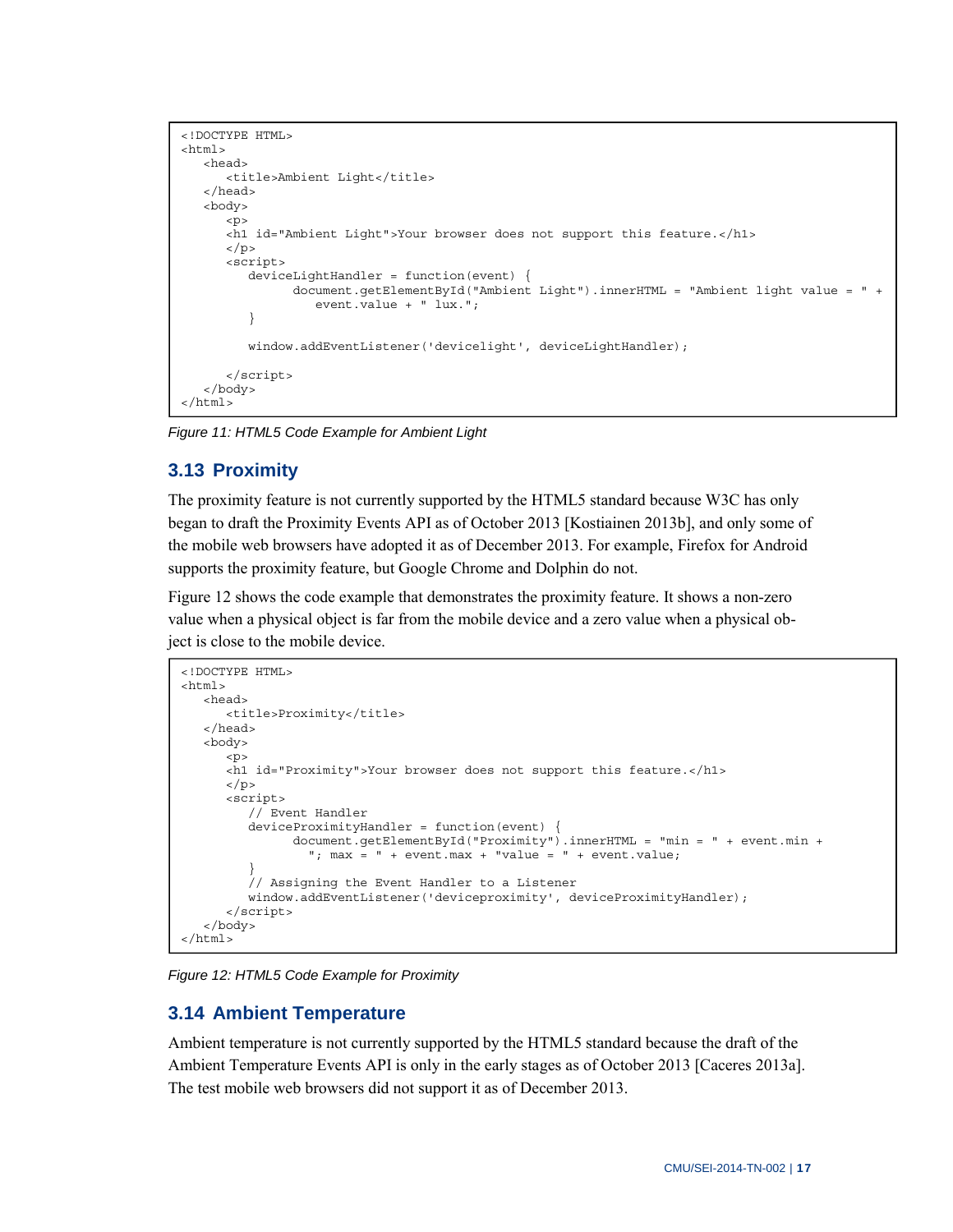Figure 13 shows the code example that demonstrates the ambient temperature feature. It is supposed to show the ambient temperature of the device's surrounding environment in units of Celsius. However, nothing is accessed or displayed on the HTML page when executing the code example on all the test mobile web browsers.

```
<!DOCTYPE HTML> 
<h+ml> <head> 
       <title>Temperature</title> 
    </head> 
    <body> 
      < p > <h1 id="Temperature">Your browser does not support this feature.</h1> 
      \langle/p>
       <script> 
          tempHandler = function(event) { 
                document.getElementById("Temperature").innerHTML = "Temperature = " + 
                    event.value + "\overline{C}";
          } 
          window.addEventListener('ambienttemperature', tempHandler); 
         navigator.system.watch("AmbientTemperature", tempHandler);
       </script> 
    </body> 
\epsilon/html>
```
*Figure 13: HTML5 Code Example for Ambient Temperature* 

## **3.15 Ambient Humidity**

Ambient humidity is not currently supported by the HTML5 standard because the draft of the Ambient Humidity Events API is only in the early stages as of December 2013 [Caceres 2013b]. The test mobile web browsers did not support it as of December 2013.

Figure 14 shows the code example that demonstrates the ambient humidity feature. It is supposed to show the ambient humidity of the device's surrounding environment in percentage of relative humidity. However, nothing is accessed or displayed on the HTML page when executing the code example on all the test mobile web browsers.

```
<!DOCTYPE HTML> 
<html> 
    <head> 
       <title>Humidity</title> 
    </head> 
    <body> 
      < p > <h1 id="Humidity">Your browser does not support this feature.</h1> 
      \langle p \rangle <script> 
          humidityHandler = function(event) { 
                  document.getElementById("Humidity").innerHTML = "Humidity = " + event.value + 
                    " %"; 
           } 
           window.addEventListener('ambienthumidity', humidityHandler); 
       </script> 
    </body> 
</html>
```
*Figure 14: HTML5 Code Example for Ambient Humidity*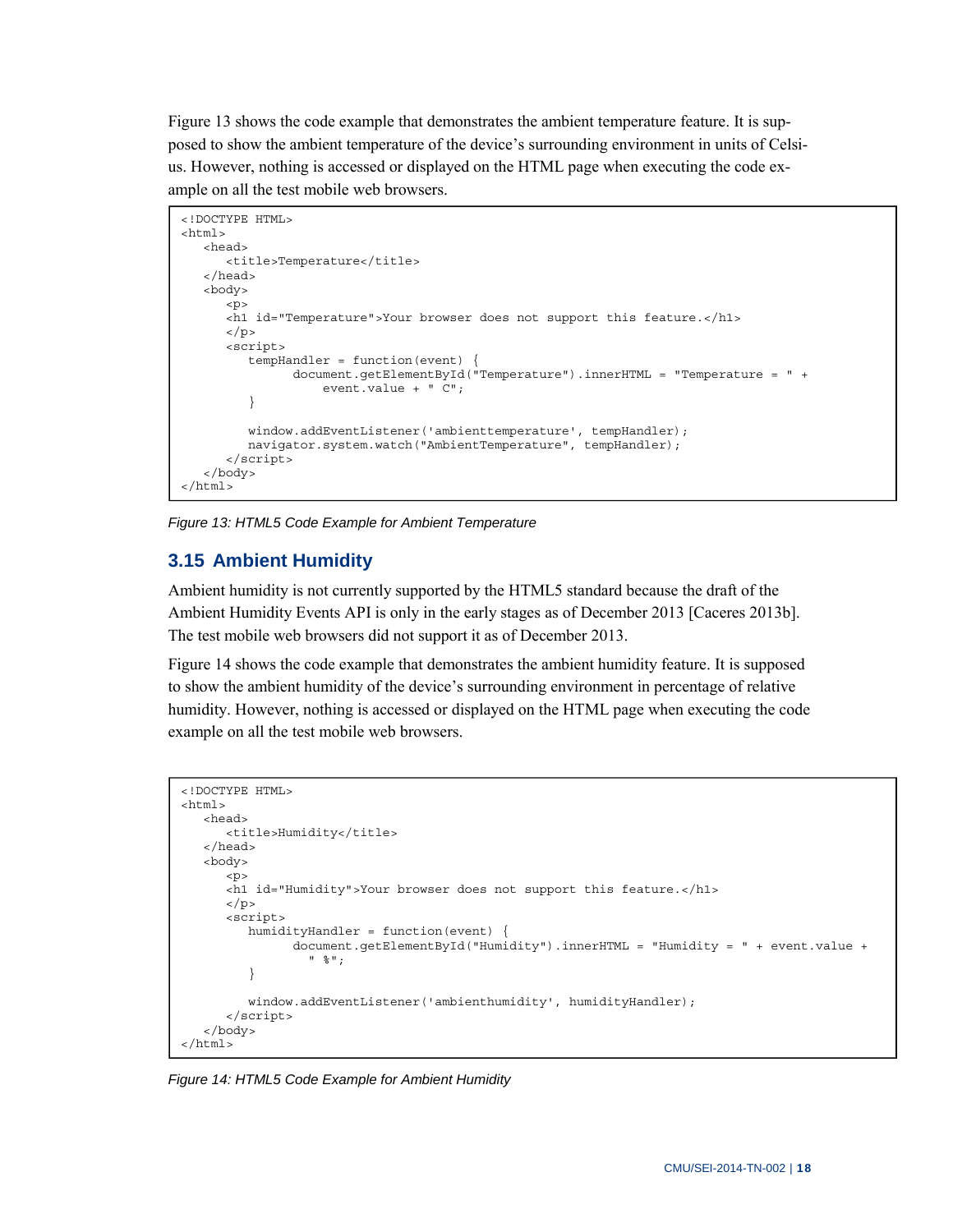### **3.16 Atmospheric Pressure**

Atmospheric pressure is not currently supported by the HTML5 standard because the draft of the Atmospheric Pressure Events API is only in the early stages as of December 2013 [Tran 2013]. The test mobile web browsers did not support it as of December 2013.

Figure 15 shows the code example that demonstrates the ambient pressure feature. It is supposed to show the atmospheric pressure of the device's surrounding environment. However, nothing is accessed or displayed on the HTML page when executing the code example on all the test mobile web browsers.

```
<!DOCTYPE HTML> 
<htm1 <head> 
       <title>Pressure</title> 
    </head> 
    <body> 
      < p > <h1 id="Pressure">Your browser does not support this feature.</h1> 
      \langle/p>
       <script> 
          pressureHandler = function(event) { 
                 document.getElementById("Pressure").innerHTML = "Pressure = " + event.value + " 
kP"; 
          } 
          window.addEventListener('AtmPressure', pressureHandler); 
          navigator.system.watch("AmbientAtmosphericPressure", pressureHandler); 
       </script> 
    </body> 
</html>
```
*Figure 15: HTML5 Code Example for Atmospheric Pressure* 

## **3.17 Battery Status**

Battery status is not currently supported by the test mobile web browsers on the Android platform as of December 2013, even though W3C has a candidate recommendation for the battery status API as of the year 2012 [Kostiainen 2012].

The code example shown in Figure 16 is supposed to show the battery charge state, battery level, and discharge time, but all values show up as unknown when executed in the Google Chrome and Dolphin web browsers. On Firefox for Android, the battery level and discharging time do appear, but only where there is change in the battery level; however, the charging state still appears as unknown.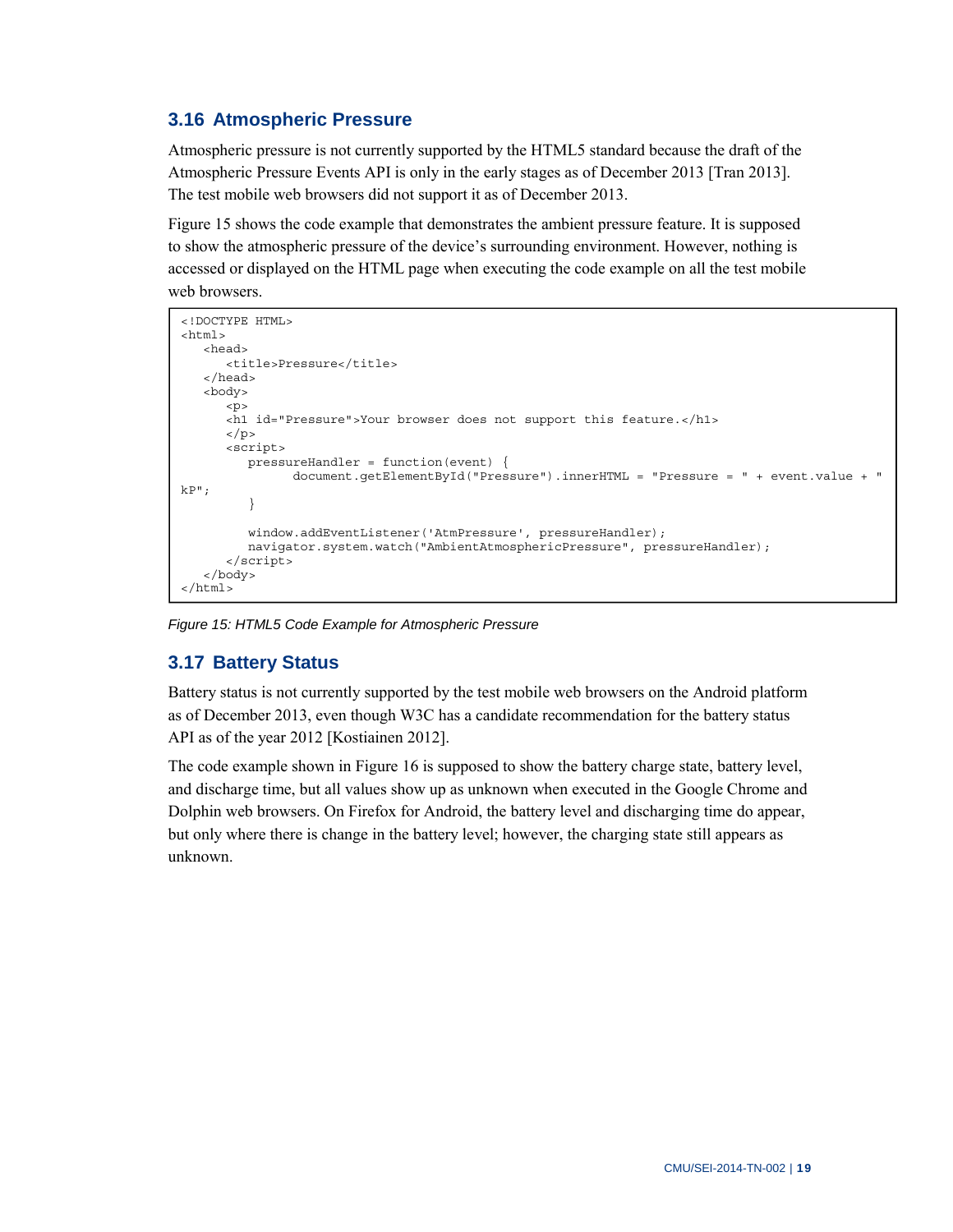```
<!DOCTYPE html> 
<html> 
   <head> 
      <title>Battery Status API Example</title>
       <script> 
          var battery = navigator.battery; 
          battery.onchargingchange = function() { 
                 document.querySelector('#charging').textContent = battery.charging ? 
                    'charging' : 'not charging'; 
          }; 
         battery.onlevelchange = function() {
                document.querySelector('#level').textContent = battery.level;
          }; 
          battery.ondischargingtimechange = function() { 
                 document.querySelector('#dischargingTime').textContent = 
                    battery.dischargingTime / 60; 
          }; 
       </script> 
    </head> 
    <body> 
       <div id="charging"> 
          (charging state unknown) 
       </div> 
       <div id="level"> 
          (battery level unknown) 
       </div> 
       <div id="dischargingTime"> 
          (discharging time unknown) 
       </div> 
    </body> 
</html>
```
*Figure 16: HTML5 Code Example for Battery Status* 

## **3.18 Audio Playback**

Audio playback is fully supported by the HTML5 standard. Developers can simply use the "audio" and "source" HTML elements to indicate source location of the audio file and the type of audio file to play. The mobile web browser will render an audio player when the web page opens.

Figure 17 shows the code example that demonstrates the audio playback feature. The test web browsers will render the audio element with an audio player that can control the playback of the audio file.

```
<!DOCTYPE html> 
<html> 
    <body> 
       <audio controls> 
          <source src="justin_bieber_beauty_and_a_beat.mp3" type="audio/mpeg"> 
         Your browser does not support the audio element.
       </audio> 
    </body> 
</html>
```
*Figure 17: HTML5 Code Example for Audio Playback*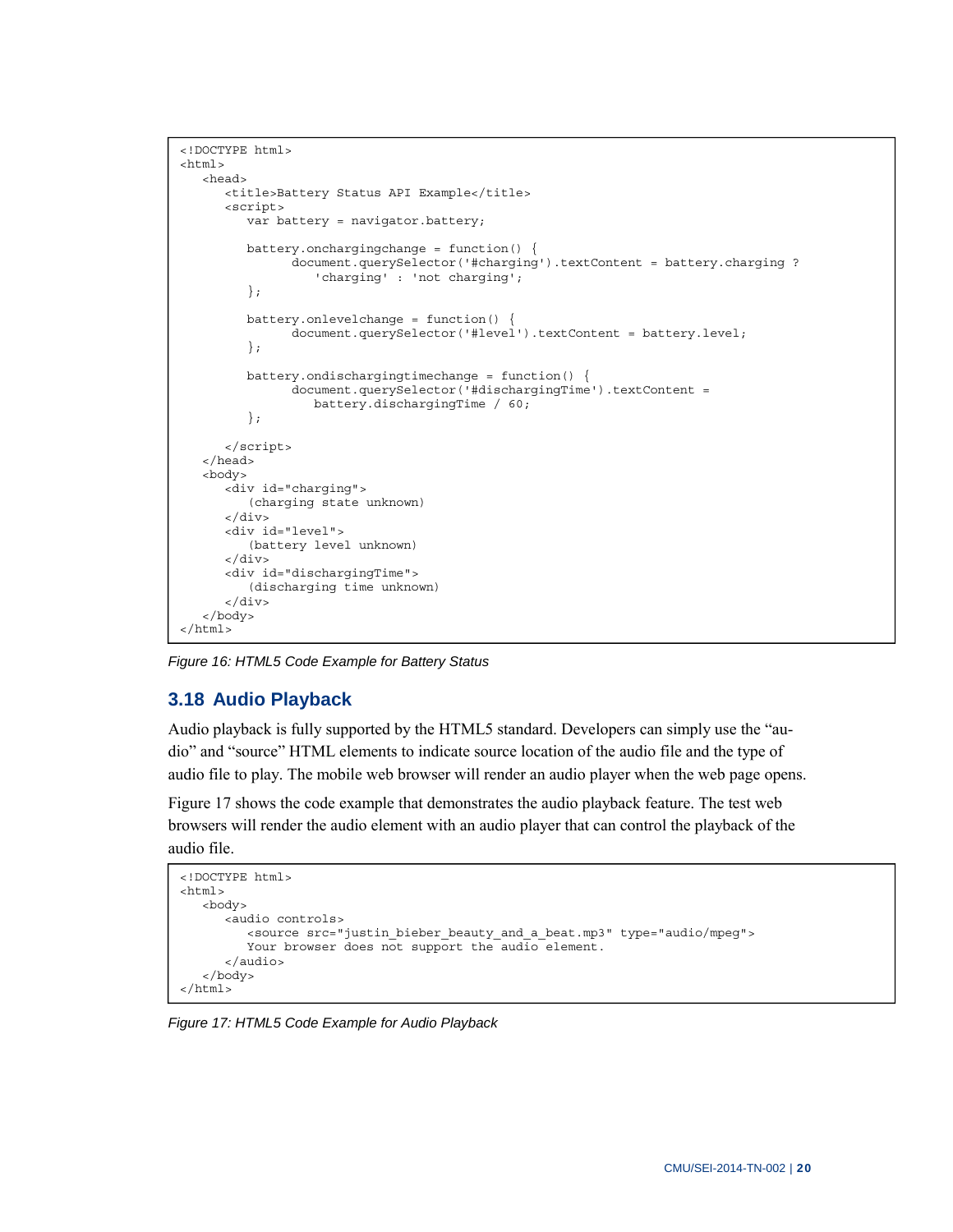## **3.19 Video Playback**

Video playback is fully supported by the HTML5 standard. Developers can simply use the "video" and "source" HTML elements to indicate the source location of the video file and the type of video file to play. The mobile web browser will render a video player when the web page opens.

Figure 18 shows the code example that demonstrates the video playback feature. The test mobile web browsers will render the video element with a video player that can control the playback of the video file.

```
<!DOCTYPE html> 
<html> 
   <body> 
       <video width="320" height="240" controls> 
          <source src="Dubstep_Cat.mp4" type="video/mp4"> 
          Your browser does not support the video tag. 
       </video> 
    </body> 
</html>
```
*Figure 18: HTML5 Code Example for Video Playback*

#### **3.20 Camera**

Accessing the camera is fully supported by the HTML5 standard via the media capture API [Kostiainen 2013a] or WebRTC [Google 2011]. Using the media capture API, developers can use the input HTML element and indicate the type of media to capture to access the camera. Using WebRTC, developers can use the application to directly access the camera as streaming data.

Figure 19 shows the code example that demonstrates the camera feature. On the selected test mobile web browsers, it displays a file selector that will prompt the user to select an app that can view images, and one of the options will be the camera app. After the user has taken a picture, the web page will display the result.

However, the problem with the media capture API is that if the mobile device does not have a camera app installed, then using the media capture API will not allow the user to access the camera.

An example of camera capture using WebRTC can be found on the HTML5Rocks website where there is a demo of a video chat client that resides inside a web browser with no extra plugin installations required [Dutton 2012].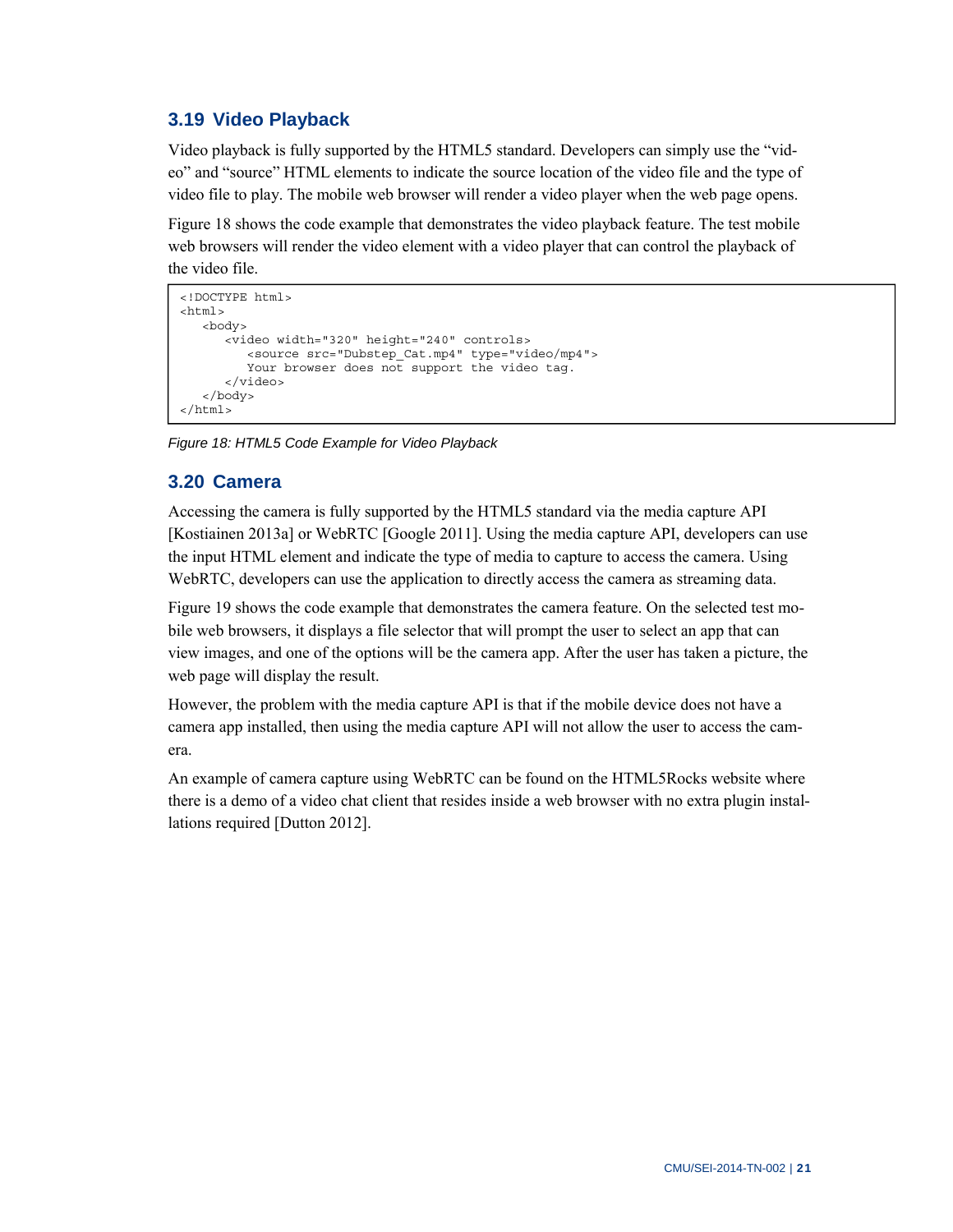```
<!DOCTYPE HTML> 
<html> 
   <head> 
       <title>Camera</title> 
    </head> 
    <body> 
      < p > Take a picture: 
          <input type="file" name="Camera" accept="image/*" capture> 
      \langle /p>
       <canvas></canvas> 
       <script> 
          var input = document.querySelector('input[type=file]'); 
         input.\nonchange = function()var file = input.files[0];
                 displayAsImage(file); 
          }; 
          function displayAsImage(file) { 
                 var imgURL = URL.createObjectURL(file), img = document.createElement('img'); 
                 img.onload = function() { 
                         URL.revokeObjectURL(imgURL); 
                 }; 
                 img.src = imgURL; 
                 document.body.appendChild(img); 
 } 
       </script> 
    </body> 
</html>
```
*Figure 19: HTML5 Code Example for Using the Camera* 

#### **3.21 Vibration**

Vibration is not currently supported by the HTML5 standard, even though W3C has a candidate recommendation for the Vibration API as of July 2013 [Kostiainen 2013c]. During tests, the Google Chrome and Dolphin web browsers did not support this feature, but the Firefox for Android browser did support this feature.

Figure 20 shows the code example that demonstrates the vibration feature. It shows a single button on a web page that will vibrate the mobile device for one second when the user taps the but-

ton.

```
<!DOCTYPE html> 
<html> 
    <body> 
       <button type="button" onclick="vibrate()"> 
       Vibrate 
       </button> 
    </body> 
    <script> 
       function vibrate() { 
         // vibrate for 1000 ms 
         navigator.vibrate(1000); 
       } 
    </script> 
</html>
```
*Figure 20: HTML5 Code Example for Vibration*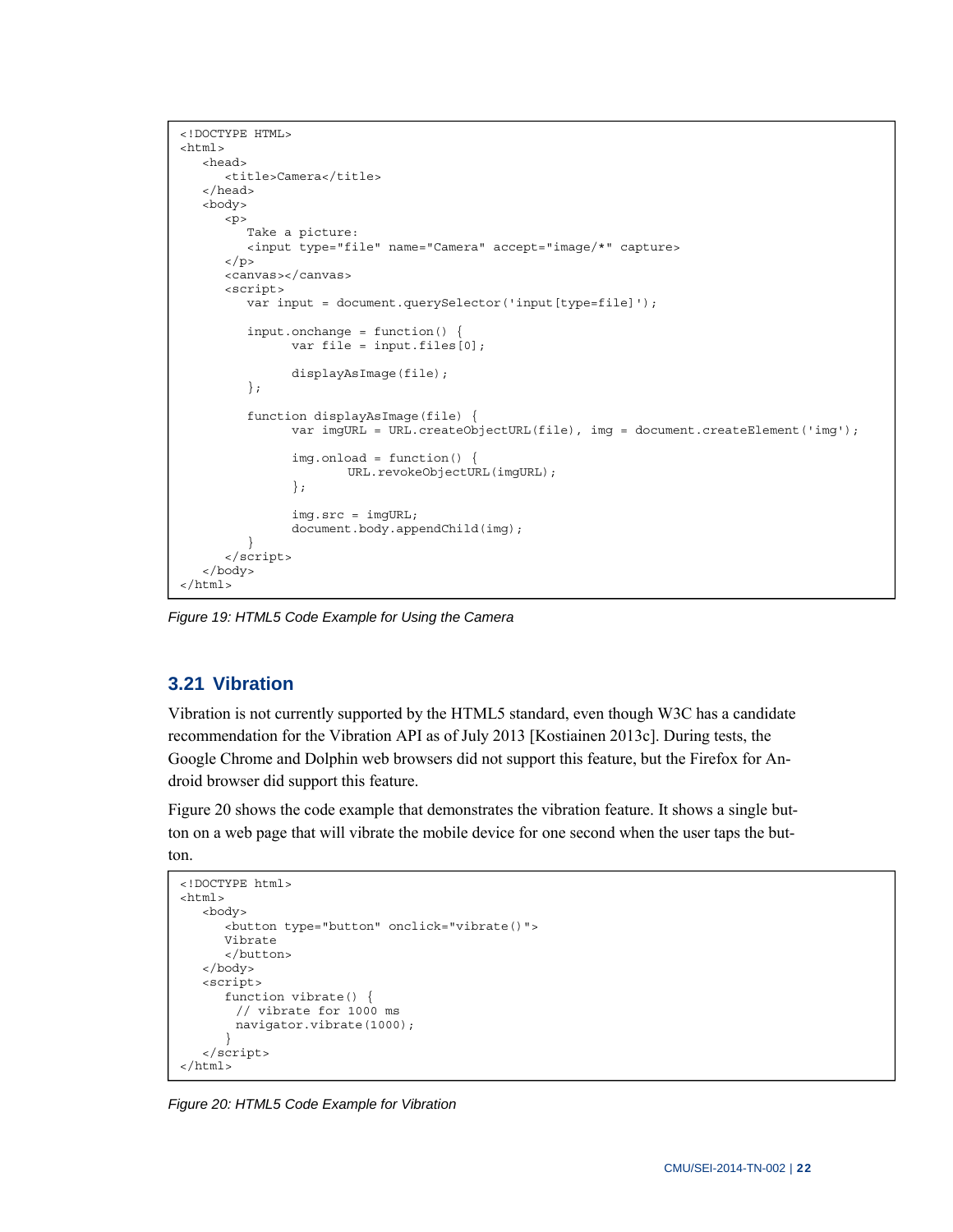## **4 Follow-Up Evaluation: Bridging Frameworks**

In Section 4, we discussed HTML5 support for edge application development features and noted that many of them were not currently supported by the HTML5 standard. As a workaround for those development features, we have investigated the use of bridging frameworks to create hybrid mobile applications. More specifically, we investigated the usage of PhoneGap to create a notification application and a battery status application for the Android platform. These two features were selected because they are not supported by the HTML5 standard, but they can be supported by using PhoneGap. We also looked at SenchaTouch as an alternative bridging framework.

## **4.1 PhoneGap**

PhoneGap is an open-source mobile application bridging framework, based on project Cordova, that enables developers to use standard web technologies such as HTML5, CSS3, and JavaScript, to develop hybrid mobile applications across multiple mobile platforms such as iOS and Android [PhoneGap 2014a]. The hybrid mobile applications that are generated by PhoneGap appear as native applications to the mobile platforms because PhoneGap creates a single Android Activity application (i.e., wrapper application) that uses the Activity's onCreate() method to load an HTML5 web page containing all the application logic and presentation. Figure 21 shows the wrapper application source code for the notification demo application for the Android platform.

```
//NotificationDemo.java 
package org.apache.cordova.notification; 
import android.os.Bundle; 
import org.apache.cordova.*; 
public class NotificationDemo extends DroidGap 
{ 
     @Override 
     public void onCreate(Bundle savedInstanceState) 
\{ super.onCreate(savedInstanceState); 
         // Set by <content src="index.html" /> in config.xml 
         super.loadUrl(Config.getStartUrl()); 
         //super.loadUrl("file:///android_asset/www/index.html") 
     } 
}
```
*Figure 21: PhoneGap Wrapper Application for the Notification Demo* 

The main benefit of this approach is that the hybrid applications can access the mobile platform's native APIs via the PhoneGap framework. However, developers must be aware that the hybrid mobile applications are applications that appear native to the mobile platforms and must be installed onto the device like any other native mobile application. For example, the hybrid mobile applications created via PhoneGap are compiled into .apk files for the Android platform.

The following sections explain the structure and details of the hybrid mobile applications created using PhoneGap.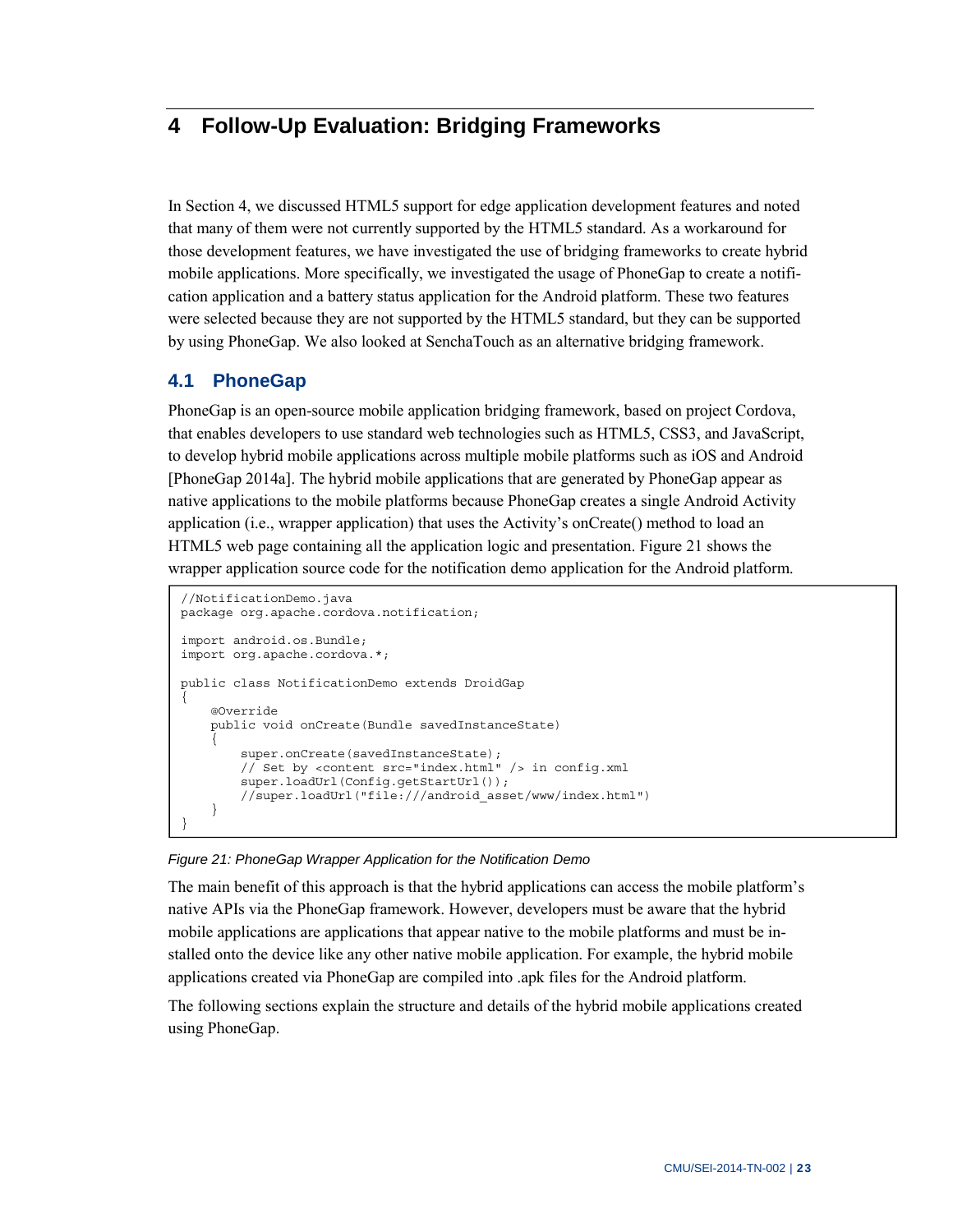#### **4.1.1 Notification Hybrid Mobile Application**

Notification is an essential feature on mobile devices for notifying the user of important events. Examples of notification methods are pop-up alerts, notification bar messages, sound alerts, and vibration alerts. Unfortunately, as noted earlier, the HTML5 technology does not support this development feature. PhoneGap has a Notifications API that enables the hybrid mobile application to directly access the notification mechanisms that are available on the mobile platforms [Phone-Gap 2014c].

As shown in Figure 21, the wrapper application for the notification hybrid mobile application loads the core application logic and presentation from the HTML5 web page, [file:///android\\_asset/www/index.html tha](file:///android_asset/www/index.html)t is shown in Figure 22. This HTML5 web page starts the application with the PhoneGap framework and connects it to all the PhoneGap APIs. Next, three buttons are created on the web page for showing a pop-up notification alert, playing a notification beep sound, and vibrating the mobile device. The API calls that perform these actions navigator.notification.alert(), navigator.notification.beep(), and navigator.notification.vibrate() are specifically defined by the PhoneGap API and not the HTML5 standard. The full set of PhoneGap APIs is available on the PhoneGap Documentation website [PhoneGap 2014b].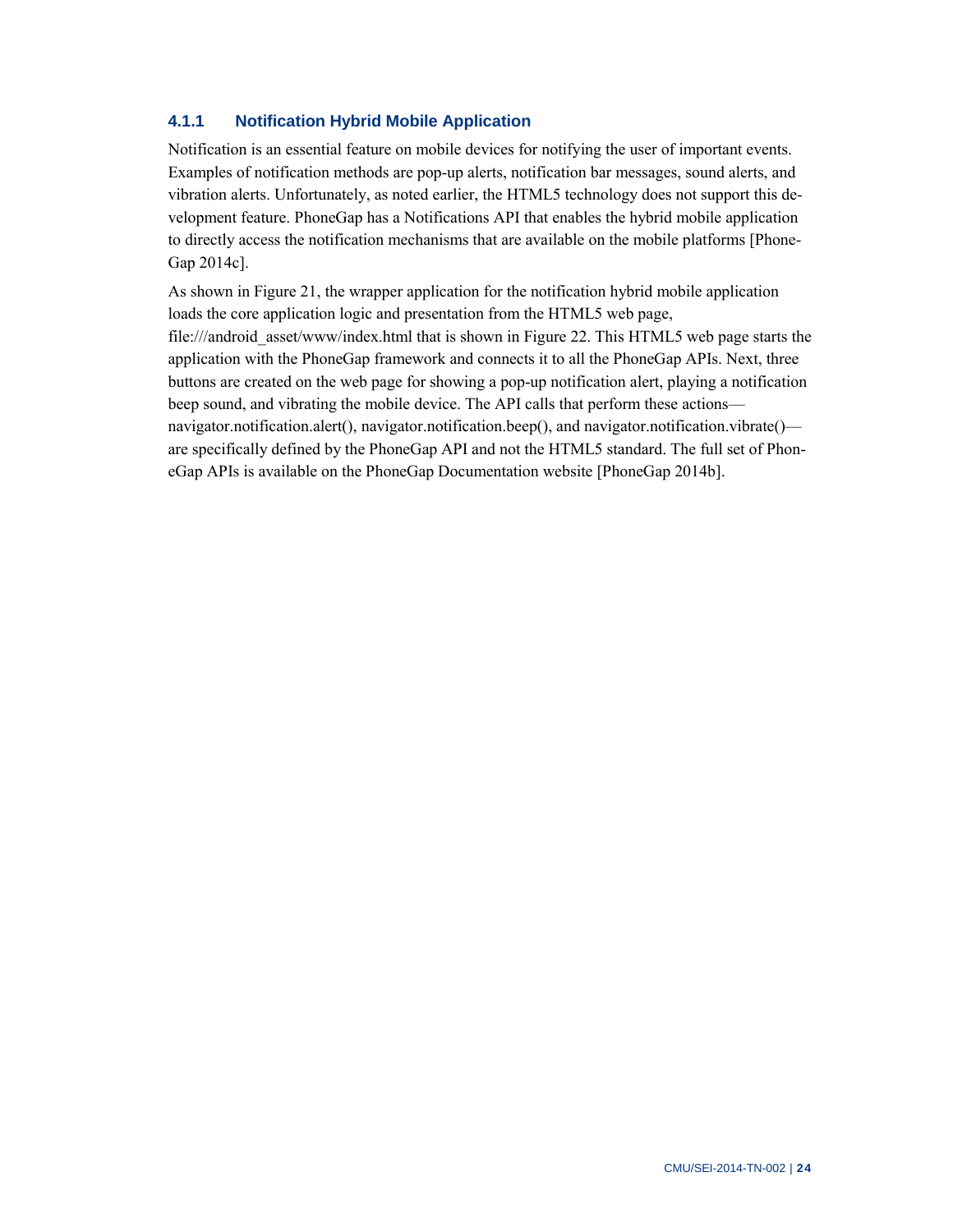```
<!DOCTYPE html> 
<html>
    <head> 
       <meta charset="utf-8" /> 
       <meta name="format-detection" content="telephone=no" /> 
       <meta name="viewport" content="user-scalable=no, initial-scale=1, maximum-scale=1, 
            minimum-scale=1, width=device-width, height=device-height, 
            target-densitydpi=device-dpi" /> 
       <link rel="stylesheet" type="text/css" href="css/index.css" /> 
      <title>Notification Demo</title>
    </head> 
    <body> 
       <div class="app"> 
          <h1>Apache Cordova</h1> 
          <div id="deviceready" class="blink"> 
             <p class="event listening"> 
                 Connecting to Device 
             </p> 
             <p class="event received"> 
                Device is Ready 
            \langle/p>
             <button type="button" onclick="showAlert(); return false;"> 
             <font size="7">Show Alert</font> 
              </button> 
            br/br/br/ <button type="button" onclick="playBeep(); return false;"> 
             <font size="7">Play Beep</font> 
             </button> 
             br/\frac{1}{2}br/ <button type="button" onclick="vibrate(); return false;"> 
              <font size="7">Vibrate</font> 
              </button> 
          </div> 
       </div> 
       <script type="text/javascript" src="cordova.js"></script> 
       <script type="text/javascript" src="js/index.js"></script> 
       <script type="text/javascript"> 
          app.initialize(); 
          // alert dialog dismissed 
          function alertDismissed() { 
          // do nothing for now } 
          // Show a custom alert 
         function showAlert() {
                 navigator.notification.alert( 
                'You are the champion!', // message<br>alertDismissed, // callback
                alertDismissed,
                'Success', \frac{1}{\sqrt{1 + \text{title}}}}'Rejoice' // buttonName);
          } 
          // Beep 1 time 
          function playBeep() { 
                navigator.notification.beep(1);} 
          // Vibrate for 2 seconds 
          function vibrate() { 
                 navigator.notification.vibrate(2000); } 
       </script> 
    </body> 
</html>
```
*Figure 22: Notification Application Logic and Presentation HTML5 Web Page*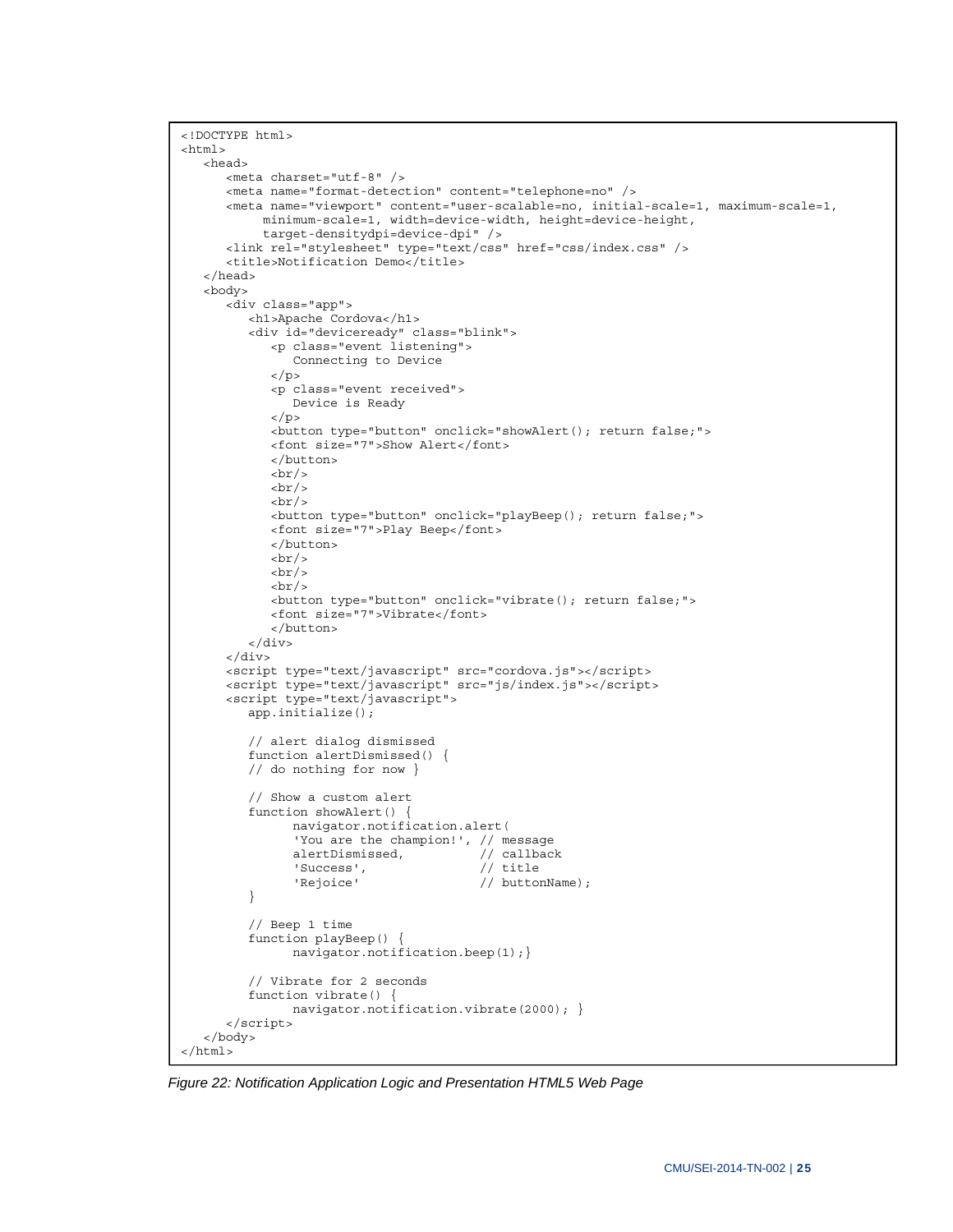#### **4.1.2 Battery Status Hybrid Mobile Application**

Battery status is an important development feature that can enable applications to tailor the application's level of processing and resource usage based on the remaining battery life of a user's session. HTML5 alone cannot access this information, but there is a PhoneGap API that provides battery status information [PhoneGap 2014d].

Figure 23 shows the core application logic and presentation code for the battery status hybrid mobile application. It attaches the battery listener upon app initialization, and when it receives the battery information event, it posts a message indicating remaining battery percentage and whether the device is plugged into a power source.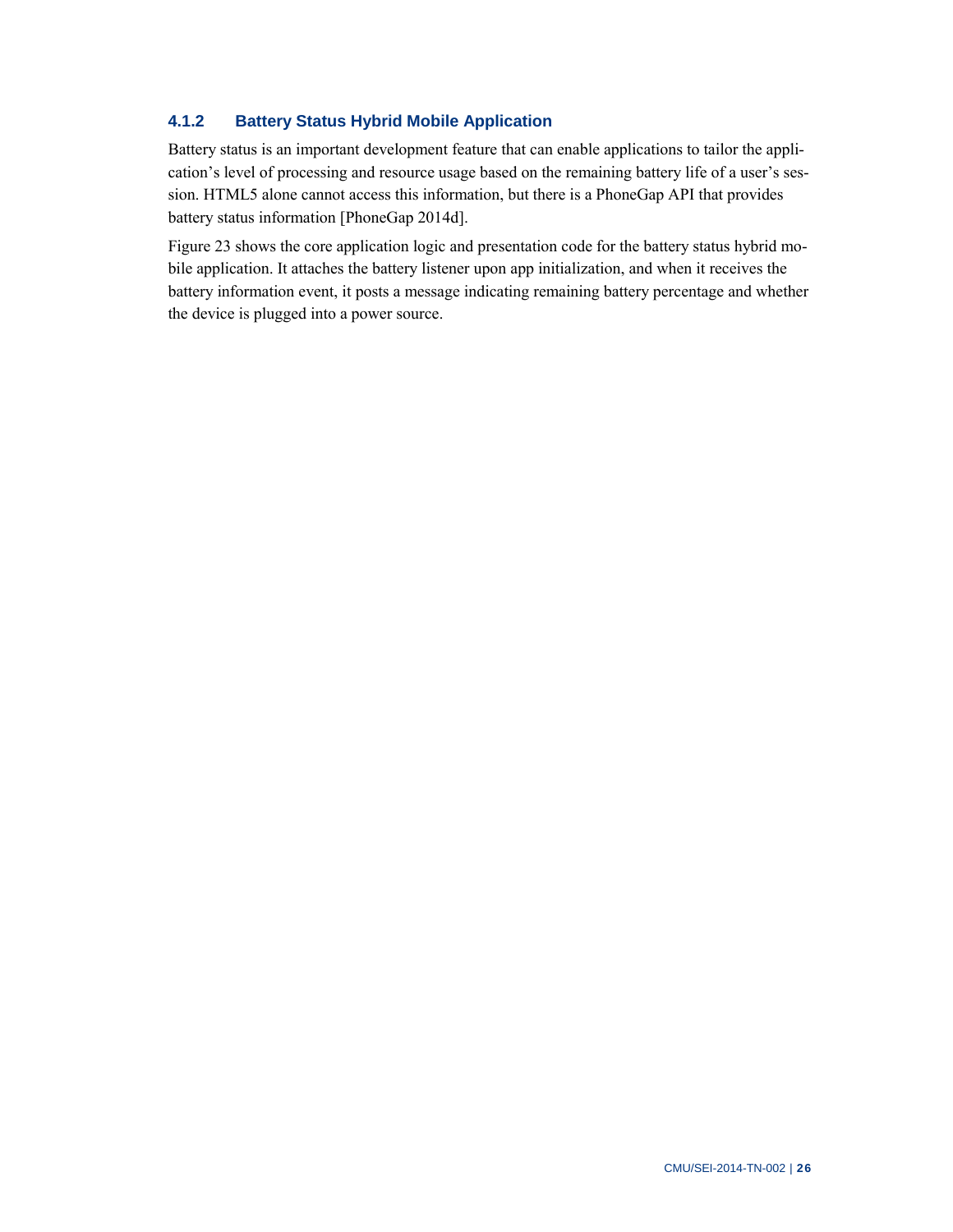```
<!DOCTYPE html> 
<html>
   <head> 
      <meta charset="utf-8" /> 
      <meta name="format-detection" content="telephone=no" /> 
      <meta name="viewport" content="user-scalable=no, initial-scale=1, maximum-scale=1, 
          minimum-scale=1, width=device-width, height=device-height, 
          target-densitydpi=device-dpi" /> 
      <link rel="stylesheet" type="text/css" href="css/index.css" /> 
     <title>Hello World</title>
   </head> 
   <body> 
      <div class="app"> 
         <h1>Apache Cordova</h1> 
         <div id="deviceready" class="blink"> 
            <p class="event listening"> 
               Connecting to Device 
           \langle p \rangle <p class="event received"> 
               Device is Ready 
           \langle/p>
        \langlediv>
      </div> 
     br />
     br />
     br />
      <h1 id='BatteryInfo'>Battery information has not been retrieved yet.</h1> 
      <script type="text/javascript" src="cordova.js"></script> 
      <script type="text/javascript"> 
        var app = {
                // Application Constructor 
               initialize : function() { 
                       this.bindEvents(); 
 }, 
                // Bind Event Listeners 
                // Bind any events that are required on startup. Common events are: 
 // 'load', 'deviceready', 'offline', and 'online'. 
 bindEvents : function() { 
                      document.addEventListener('deviceready', this.onDeviceReady, false);
 }, 
                // deviceready Event Handler 
                // The scope of 'this' is the event. In order to call the 'receivedEvent' 
               // function, we must explicitly call 'app.receivedEvent(...);' 
               onDeviceReady : function() { 
                       app.receivedEvent('deviceready'); 
                       //attach the battery listener here 
                       window.addEventListener("batterystatus", onBatteryStatus, false); 
 }, 
                // Update DOM on a Received Event 
               receivedEvent : function(id) { 
                       var parentElement = document.getElementById(id); 
                       var listeningElement = parentElement.querySelector('.listening'); 
                      var receivedElement = parentElement.querySelector('.received');
 listeningElement.setAttribute('style', 'display:none;'); 
 receivedElement.setAttribute('style', 'display:block;'); 
                       console.log('Received Event: ' + id); 
 } 
         }; 
         function onBatteryStatus(info) { 
               // Handle the online event 
               document.getElementById('BatteryInfo').innerHTML = "Is battery plugged? " + 
                  info.isPlugged + ". The battery Level is: " + info.level + "%"; 
 } 
         app.initialize(); 
      </script> 
   </body> 
</html>
```
*Figure 23: Battery Status Application Logic and Presentation HTML5 Web Page*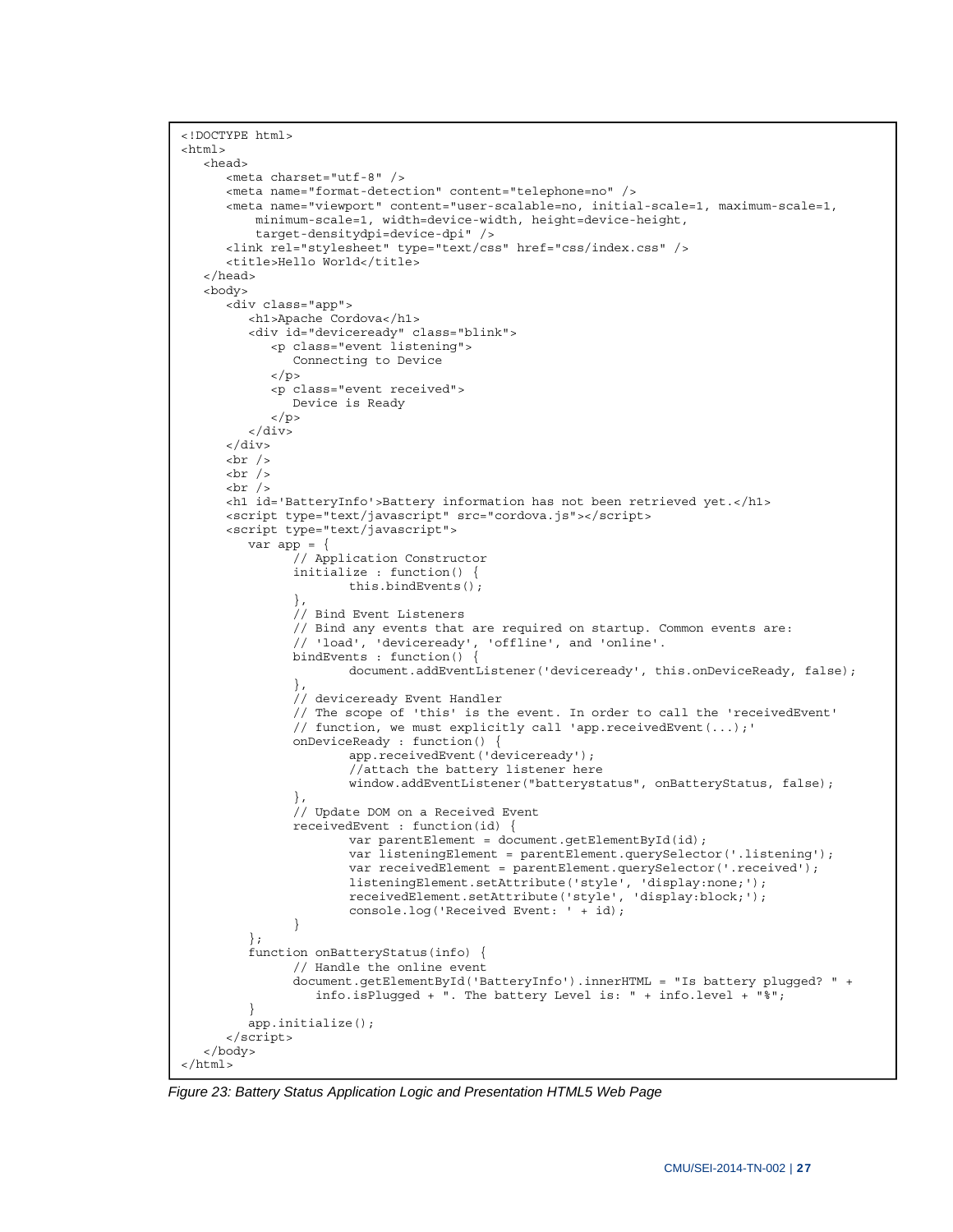### **4.2 SenchaTouch**

SenchaTouch is another bridging framework that uses web technologies to develop cross-platform hybrid mobile applications. The main focus of SenchaTouch is the user interface (UI) of hybrid mobile applications, which is why it provides an extensive set of UI elements for developers. Applications implemented using SenchaTouch still have the portability aspect because they can run on multiple mobile platforms [Sencha 2013a].

The SenchaTouch SDK includes many examples that demonstrate capabilities, and they all use current HTML5 web technologies. The basic development process is to implement the hybrid mobile applications using SenchaTouch APIs and then upload them to a web server. The user can access those apps by visiting the website/server [Pearce 2011].

Though applications written using SenchaTouch can exist as mobile web applications, they cannot access the device-level APIs more than the HTML5 technology alone can. In order to access the device-level APIs, such as the notification API, the developer still must integrate PhoneGap with SenchaTouch and package the applications into native mobile applications using PhoneGap [Sencha 2013b].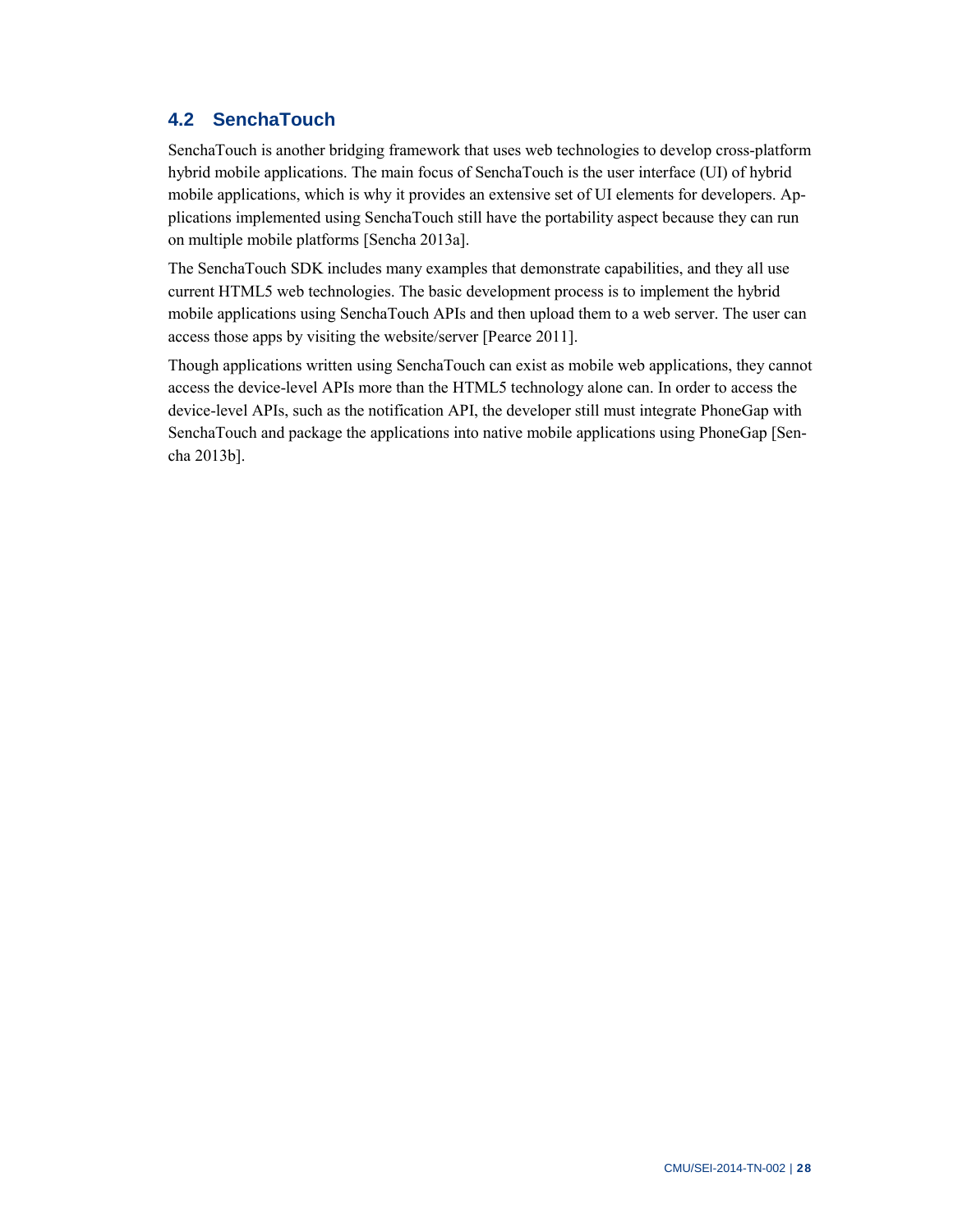## **5 Software Architecture Implications**

Aside from the functional requirements for edge applications, there are software quality attributes to consider, such as the maintainability, performance, and portability of the applications. The main focus of this section is to examine the effect that the use of HTML5 and bridging frameworks has on these quality attributes.

#### **5.1 Maintainability**

Maintainability is defined as "the degree of effectiveness and efficiency with which a product or system can be modified by the intended maintainers" [Bass 2013]. We are specifically interested in the ease of updating the applications as technologies evolve. The questions to answer are the following:

- Will the evolution of HTML5 affect currently implemented HTML5 mobile applications?
- $\bullet$  Will the evolution of Android OS<sup>4</sup> affect currently implemented HTML5 mobile applications?
- Will the evolution of the bridging frameworks affect currently implemented hybrid mobile applications?
- Can hybrid mobile applications be migrated to HTML5 mobile applications as new development features are added to the HTML5 standard?

If the answer to any of the above question is "yes," then the follow up question is "What percentage of code must be updated and how much development time will it consume?"

The following subsections will explore the answers to these questions in detail.

#### **5.1.1 Evolution of HTML5 and Its Effects on HTML5 Applications**

The evolution of HTML5 involves adding new APIs to the specification and enabling more development features. As listed in Table 2 of Section 4, there are many development features that are not currently supported by the HTML5 standard but are in the process of being formalized.

In looking at the changes to the HTML5 specification over the years, we notice that once an API has been formally approved, there are no further changes to the API. For example, the Geolocation API has not changed from the year 2008 draft [Propescu 2008] to the current approved specification dated 2013 [Propescu 2012]. The same navigator.geolocation.watch Position() JavaScript function is used to track the location of the mobile device. If this practice continues, then the evolution of HTML5 will not affect any existing mobile applications implemented using the HTML5 standard.

#### **5.1.2 Evolution of Android OS and Its Effects on HTML5 Applications**

To understand the effects of Android OS evolution on HTML5 applications, we looked at the version histories of Android OS. Table 3 shows the only two entries that relate to HTML5 support and their corresponding release dates. HTML5 support was first provided in Android 2.0 Éclair,

<sup>4</sup> The question is limited to Android OS because that was the platform that was selected for the experiments. However, the same question would apply to any other mobile platform.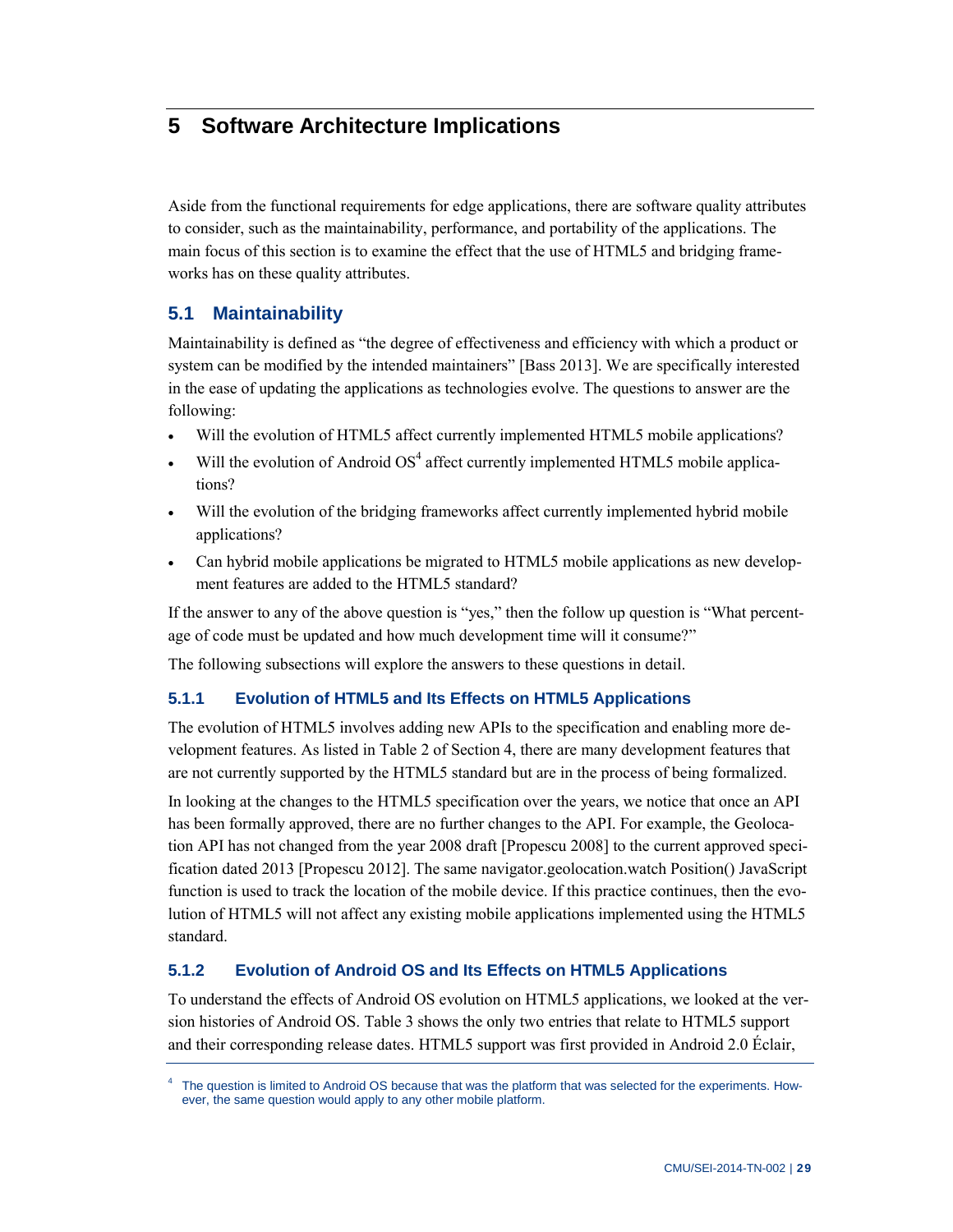which was released on October 26, 2009. The next entry is from Android 2.2 Froyo, which added the HTML5 Files API support but did not change any of the existing HTML5 support.

| Date         | <b>Version Number</b> | <b>Change Log Details</b>                                                                                                          |
|--------------|-----------------------|------------------------------------------------------------------------------------------------------------------------------------|
| 26 Oct. 2009 | Android 2.0 Eclair    | refreshed browser UI with bookmark thumbnails, double-<br>tap zoom and support for HTML5 (Initial support for<br>HTML5 on Android) |
| 20 May 2010  | Android 2.2 Froyo     | support for file upload fields in the Browser application<br>(Files API support)                                                   |

*Table 3: Android OS Version History Related to HTML5 Support [Wikipedia 2013a]* 

Because HTML5 support is more likely to be built into the web browsers, we examined the version histories of two mobile web browsers on the Android platform: Google Chrome and Firefox for Android. Table 4 shows all the versions of Google Chrome that relate to HTML5 support and their corresponding release dates. As with the Android OS version history, we noticed that in all the versions of Google Chrome, only new HTML5 features were added and no changes were made towards existing HTML5 support.

| Date         | <b>Version Number</b> | <b>Change Log Details</b>                                                                                                                                              |  |
|--------------|-----------------------|------------------------------------------------------------------------------------------------------------------------------------------------------------------------|--|
| 12 Oct. 2009 | 3.0.195               | HTML5 video and audio tag support                                                                                                                                      |  |
| 25 Jan. 2010 | 4.0.249               | improved HTML5 support                                                                                                                                                 |  |
| 21 May 2010  | 5.0.375               | increased HTML5 support (Geolocation API, App Cache,<br>web sockets, and file drag-and-drop)                                                                           |  |
| 21 Oct. 2010 | 7.9.517               | implemented HTML5 parsing algorithm, File API                                                                                                                          |  |
| 27 Apr. 2011 | 11.0.696              | HTML5 Speech Input API                                                                                                                                                 |  |
| 31 Jul. 2012 | 21.0.1180             | HTML5 audio/video and WebAudio now support 24-bit<br>PCM wave files                                                                                                    |  |
| 10 Jan. 2013 | 24.0.1312             | The HTML5 datalist element now supports suggesting a<br>date and time.                                                                                                 |  |
| 2 Oct. 2013  | 30.0.1599             | DeviceMotion (device acceleration and rotation rates)<br>events and two new experimental features behind a flag:<br>Web Speech API (recognition) and the Vibration API |  |

Table 4: Android Google Chrome Version History Related to HTML5 Support [Wikipedia 2013b]

Table 5 shows all the versions of Firefox for Android that relate to HTML5 support and their corresponding release dates. Similar to the Android OS version history as well as the Google Chrome version history, we noticed that in all the versions of Firefox for Android, only new HTML5 features were added and no changes were made towards existing HTML5 support.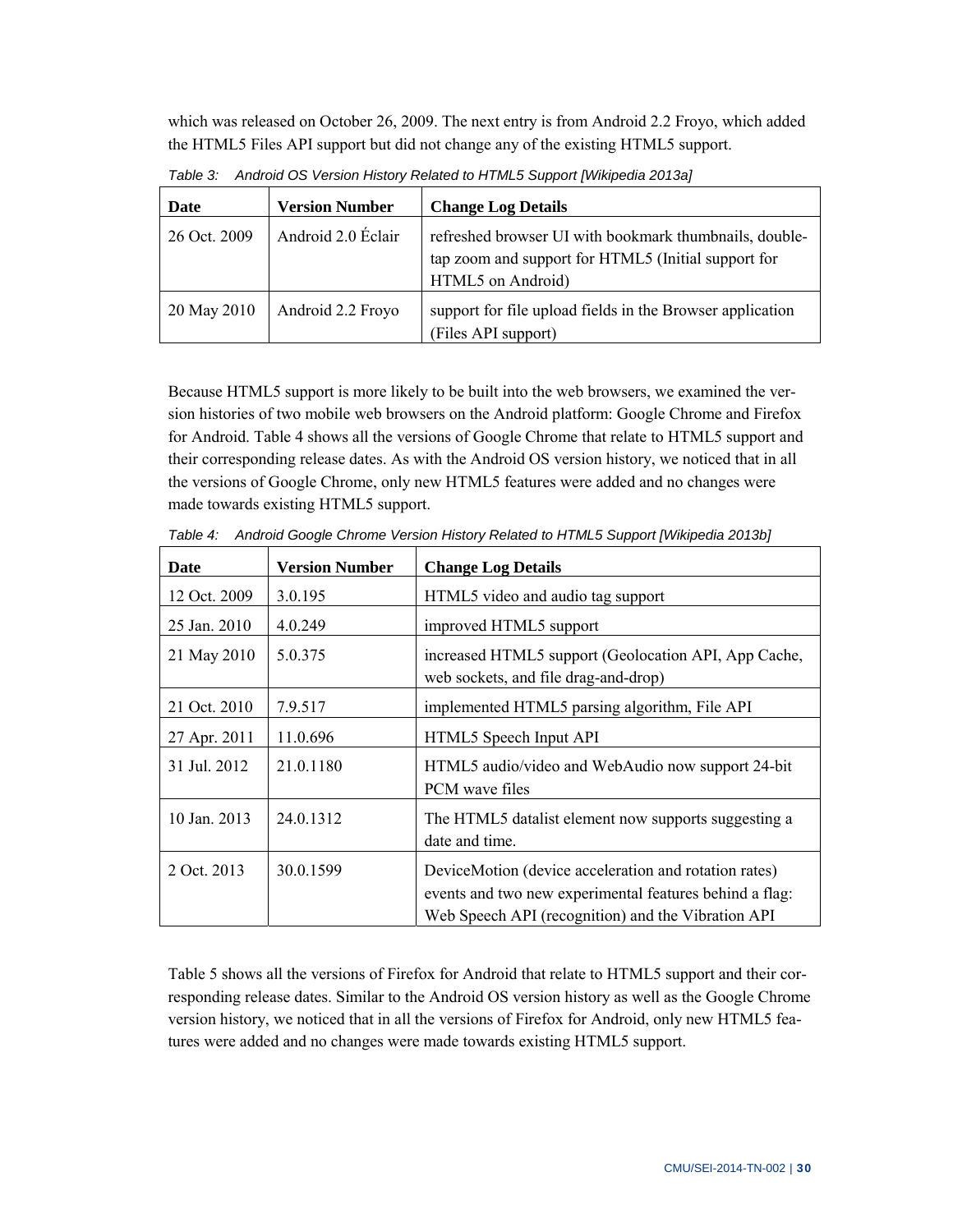| <b>Date</b>  | <b>Version Number</b> | <b>Change Log Details</b>                                                                                                                                      |
|--------------|-----------------------|----------------------------------------------------------------------------------------------------------------------------------------------------------------|
| 29 Mar. 2011 | $\overline{4}$        | HTML5 support in Firefox for Android and Maemo in-<br>cludes Location-Aware Browsing, device orientation, ac-<br>celerometer, desktop notifications and more   |
| 16 Aug. 2011 | 6                     | single touch events API, and IndexedDB API for local<br>database storage                                                                                       |
| 27 Sep. 2011 | 7                     | The WebSocket API is now available in Firefox for An-<br>droid.                                                                                                |
| 21 Dec. 2011 | 9                     | HTML5 Input Tag for Camera Access, and HTML5 Form<br>Validation                                                                                                |
| 31 Jan. 2012 | 10                    | HTML5 new<br>bdi> element for bi-directional text isola-<br>tion, along with supporting CSS properties                                                         |
| 16 Feb. 2012 | 11                    | HTML5 The outerHTML property is now supported on<br>HTML elements.                                                                                             |
| 28 Aug. 2012 | 15                    | HTML5 The <audio> and <video> elements now support<br/>the played attribute, and the <source/> element now sup-<br/>ports the media attribute.</video></audio> |
| 2 Apr. 2013  | 20                    | HTML5 <canvas> now supports blend modes, and Vari-<br/>ous <audio> and <video> improvements.</video></audio></canvas>                                          |
| 25 Jun. 2013 | 22                    | new HTML5 <data> and <time> elements</time></data>                                                                                                             |

Table 5: Firefox for Android Version History Related to HTML5 Support [Wikipedia 2013c]

From the examination of the version histories of Android OS, Google Chrome web browser, and Firefox for Android web browser, and observing that no changes were implemented on any existing HTML5 feature support, we concluded that if these practices continue, the evolution of Android OS will not affect any existing mobile application implemented using the HTML5 standard. However, this conclusion is simply based on historical data and does not preclude future changes in practices.

#### **5.1.3 Evolution of Bridging Frameworks and Its Effects on Hybrid Mobile Applications**

To understand the evolution of bridging frameworks and its effect on hybrid mobile applications, we examined the version history of PhoneGap, looking for any major differences in its APIs. PhoneGap was selected simply because of its larger web presence, its open source, and its easily available documentation.

From the oldest version of PhoneGap (version 0.9.2)[PhoneGap 2014e] up to the newest version of PhoneGap (version 3.1.0) [PhoneGap 2014b], new APIs were added in each subsequent release, and there was only one API that was changed during this time frame: The Network API from version 0.9.5.1 [PhoneGap 2014f] was changed to the Connection API in version 0.9.6 [PhoneGap 2014g]. This API is mainly used to retrieve the information of the connectivity meth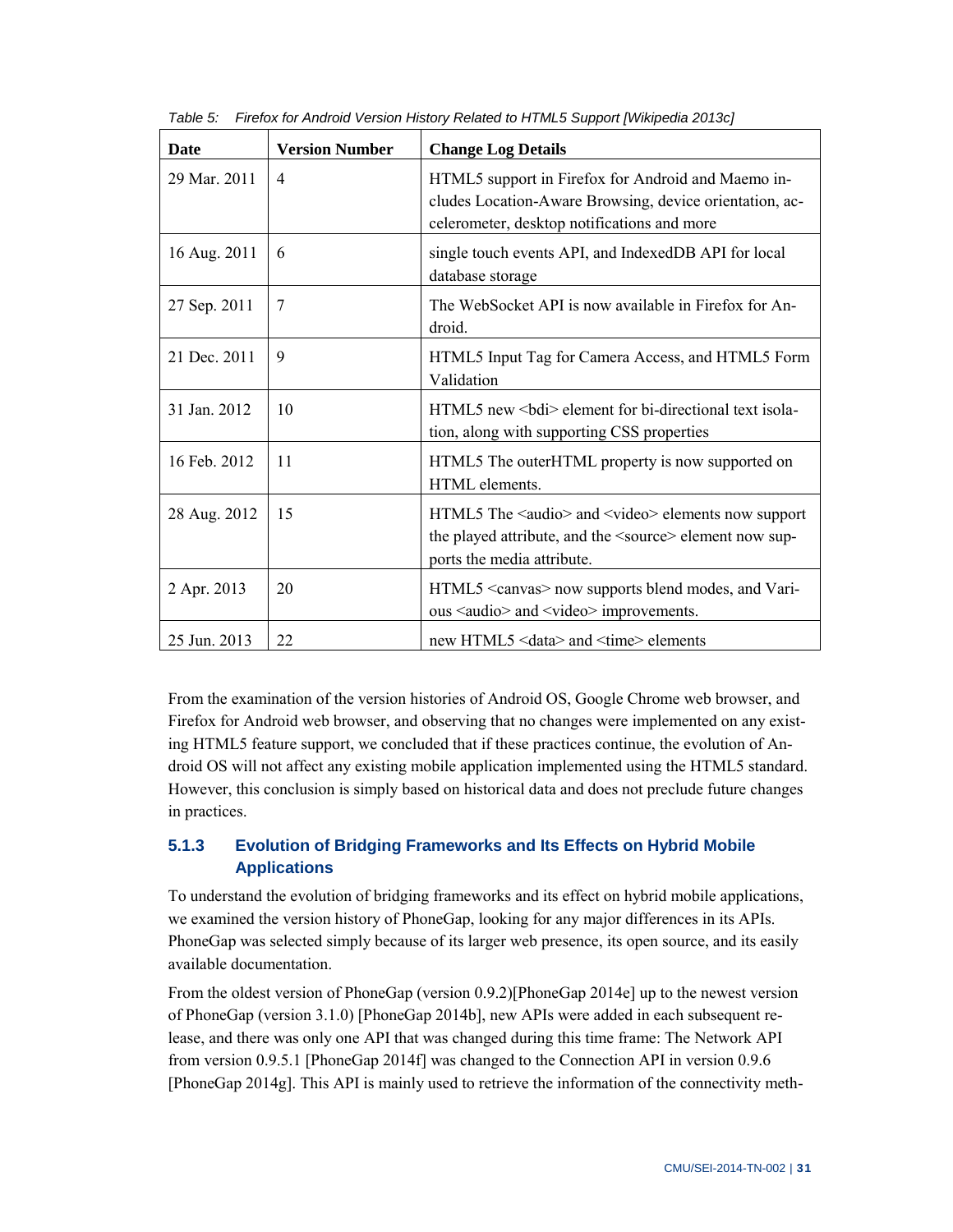ods available on the mobile device—for example, to determine whether the device has cellular or Wi-Fi connectivity [PhoneGap 2014h].

From examining the version history of PhoneGap, we concluded that the evolution of bridging frameworks will not affect any existing hybrid mobile applications developed using PhoneGap, unless the applications used the Network API from version 0.9.5.1 or lower and wanted to switch to using PhoneGap version 0.9.6 or higher.

### **5.1.4 Migrating Hybrid Mobile Applications to HTML5 Applications**

To understand the difficulty of transitioning a hybrid mobile application to an HTML5 application, we selected the accelerometer feature because it could be developed using either PhoneGap or HTML5.

Figure 24 shows the core application logic and presentation code for the accelerometer hybrid mobile application. There is a single button on the HTML page, and when it is pressed, it displays the accelerometer data exactly as in the accelerometer HTML5 mobile application shown in Section 4.8, Figure 7. This code example will work if it is built and deployed with PhoneGap, but will not run properly and will show errors if it is opened in any web browser. This result is expected because the PhoneGap APIs and HTML5 APIs are very different. In addition, the web browser is not able to detect the PhoneGap APIs without building the code through PhoneGap because the app cannot connect to the PhoneGap framework during the app initialization stage (the first line of the embedded JavaScript: app.initialize()).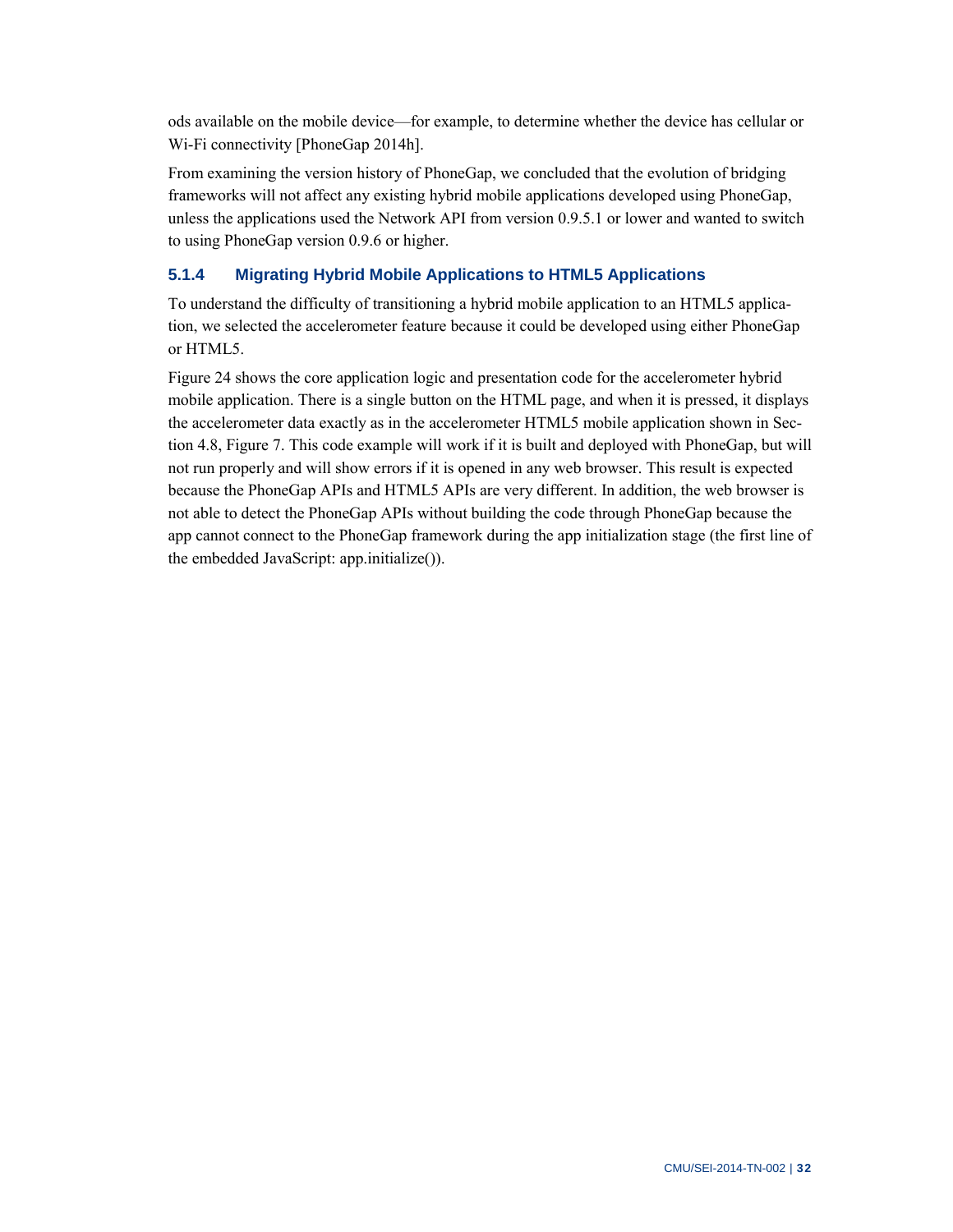```
<h+ml> <head> 
       <meta charset="utf-8" /> 
       <meta name="format-detection" content="telephone=no" /> 
       <meta name="viewport" content="user-scalable=no, initial-scale=1, maximum-scale=1, 
            minimum-scale=1, width=device-width, height=device-height, 
            target-densitydpi=device-dpi" /> 
       <link rel="stylesheet" type="text/css" href="css/index.css" /> 
       <title>Acceleration</title> 
    </head> 
    <body> 
       <div class="app"> 
          <h1>Apache Cordova</h1> 
          <div id="deviceready" class="blink"> 
             <p class="event listening"> 
                 Connecting to Device 
             </p> 
             <p class="event received"> 
                Device is Ready 
            \langle/p>
          </div> 
       </div> 
      \braket{\text{br}} > \braket{\text{br}} > \braket{\text{br}} <button type="button" onclick="toggleAccel();"> 
       <font size="10">Toggle Accelerometer</font> 
       </button> 
       <br/><br/><br/><br/> 
       <h1>Current acceleration in x-coordinate: </h1> 
       <h1 id='x'></h1> 
       <br/><br/><br/><br/> 
       <h1>Current acceleration in y-coordinate: </h1> 
       <h1 id='y'></h1> 
       <br/><br/><br/><br/> 
       <h1>Current acceleration in z-coordinate: </h1> 
       <h1 id='z'></h1> 
       <script type="text/javascript" src="cordova.js"></script> 
 <script type="text/javascript" src="js/index.js"></script> 
 <script type="text/javascript" src="main.js"></script> 
       <script type="text/javascript"> 
          app.initialize(); 
          var accelerationWatch = null; 
          function updateAcceleration(a) { 
                document.getElementById('x').innerHTML = roundNumber(a.x);
                document.getElementById('y').innerHTML = roundNumber(a.y);
                 document.getElementById('z').innerHTML = roundNumber(a.z); 
          } 
         var toggleAccel = function() \{ if (accelerationWatch !== null) { 
                         navigator.accelerometer.clearWatch(accelerationWatch); 
                         updateAcceleration({ 
                                 x : "", y : "", z : "" 
                         }); 
                         accelerationWatch = null; 
                 } else { 
                        var options = \{\};
                         options.frequency = 1000; 
                         accelerationWatch = 
                               navigator.accelerometer.watchAcceleration(updateAcceleration, 
                               function(ex) { 
                                alert("accel fail (" + ex.name + ": " + ex.message + ")");
                         }, options); 
 } 
          }; 
       </script> 
    </body> 
</html>
```
*Figure 24: Accelerometer Application Logic and Presentation HTML5 Web Page*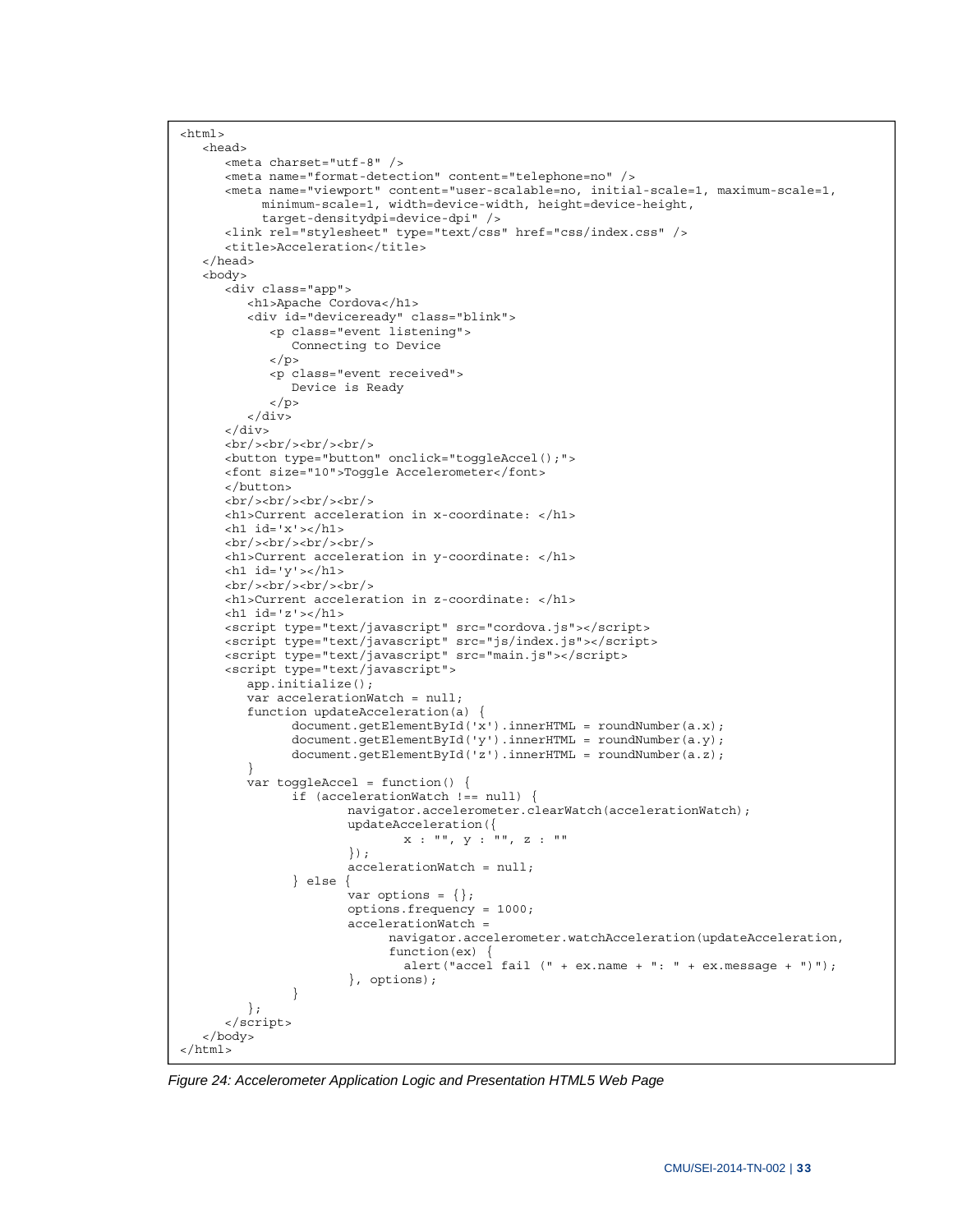However, the migration from a hybrid mobile application to a pure HTML5 mobile application is still possible. The developer would have to manually remove all the JavaScript code related to PhoneGap, and replace it with the corresponding HTML5 JavaScript code. Although up to 100% of the JavaScript source code of a hybrid mobile app created using PhoneGap must be replaced, the original HTML web page layout and the CSS files that define the look and feel of the web page can be preserved.

In summary, to migrate hybrid mobile applications to HTML5 mobile applications, the application logic must be modified, but the presentation of the mobile application can be preserved. Having a coding standard that localizes JavaScript code in specific areas of the HTML5 file or places it in external files can facilitate the process.

#### **5.2 Performance**

Performance is about "time and a software system's ability to meet timing requirements" [Bass 2013]. We are specifically interested in two aspects related to performance: application execution time and memory usage. Though there are many articles that indicate that native applications have better performance than HTML5 applications [Regmi 2011], we still conducted a simple performance test to validate this statement: We measured the application execution time (one run) and memory usage of a native mobile application and an HTML5 mobile application that use the Geolocation feature.

#### **5.2.1 Execution Time Analysis**

To compare the execution time of a native mobile application against an HTML5 mobile application using the Geolocation feature, timestamp code was added at the beginning of the mobile application and then subtracted from the timestamp after the location of the mobile device was retrieved. The measured execution time does not include the HTML page fetching and rendering, as it only measures the time between when the Geolocation API is called and when a location is received. In addition, because the execution time may fluctuate due to the mobile device background processes or other operating system factors, three test runs were performed for each mobile application and their average time was retrieved for comparison. Also, network location is used over GPS location for more consistent timings. Our test runs were performed on the Samsung Galaxy S4, and Table 6 lists the results of the test runs for a native mobile application and an HTML5 mobile application that solely use the Geolocation feature upon application startup.

| <b>Test Run</b> | <b>Native Mobile Application Execution</b><br>Time (milliseconds) | <b>HTML5 Mobile Application Execu-</b><br>tion Time (milliseconds) |
|-----------------|-------------------------------------------------------------------|--------------------------------------------------------------------|
| #1              | 59                                                                | 192                                                                |
| #2              | 64                                                                | 282                                                                |
| #3              | 67                                                                | 167                                                                |
| Average         | 63                                                                | 214                                                                |

*Table 6: Execution Times for a Native and an HTML5 Mobile Geolocation Application* 

Our test runs show that accessing the Geolocation feature on a native mobile application is approximately three times faster than accessing the Geolocation feature on an HTML5 native mobile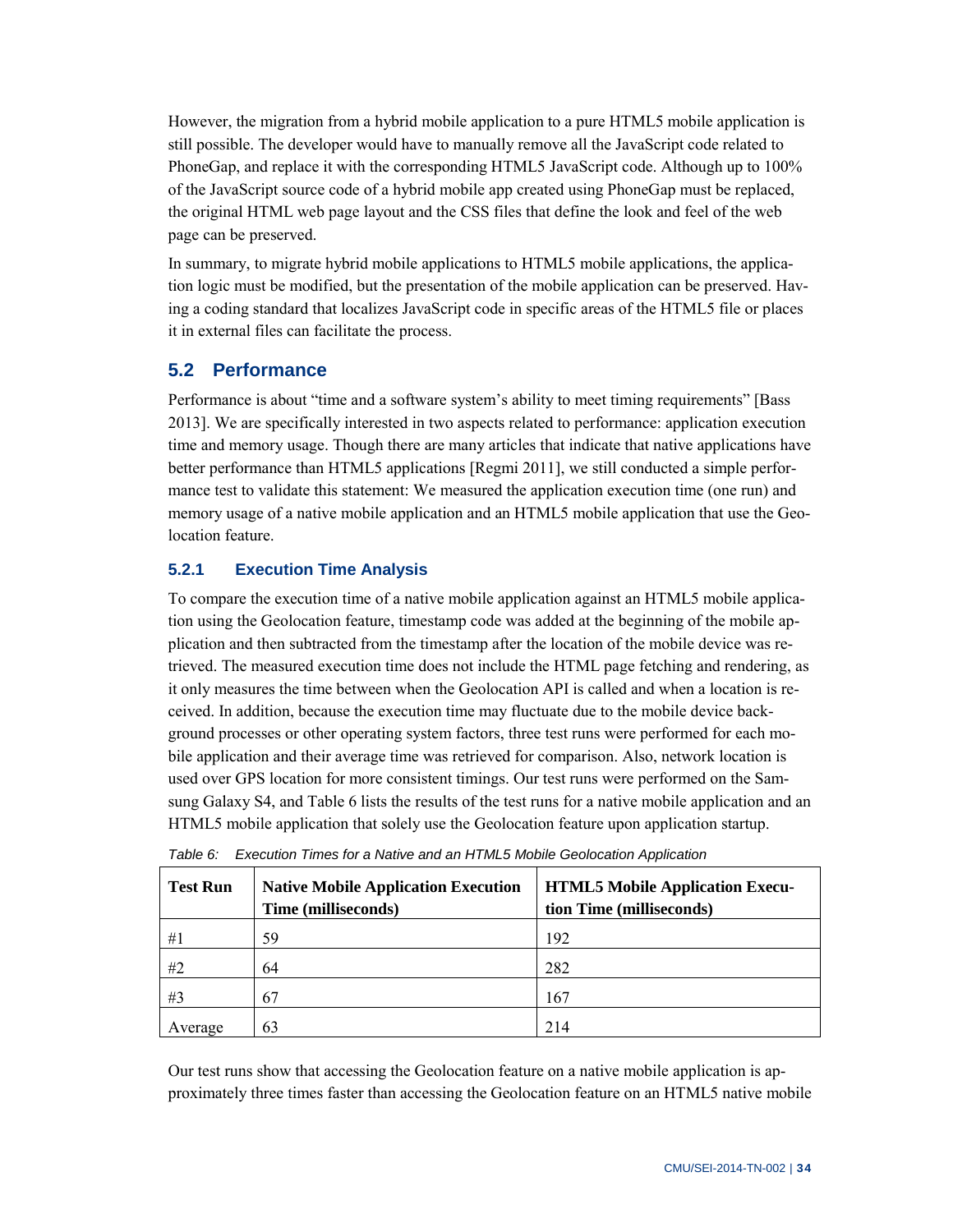application, which supports the claim that HTML5 mobile applications are slower in terms of execution time when compared to native mobile applications. This is expected, given that HTML5 applications run within a web browser.

#### **5.2.2 Memory Usage Analysis**

To understand the memory usage of native mobile applications and HTML5 applications, we used a free memory usage analysis tool on the Android mobile device called Memory Usage<sup>5</sup> to display the memory usage of any running process. Measuring the memory usage of the native mobile application is easy: we observe the memory usage of the running application. However, measuring the memory usage of an HTML5 application is more complex because the HTML5 mobile application runs inside a web browser. In our tests we first measured the memory usage of the mobile web browser (Google Chrome and Firefox for Android) with no web pages open to obtain a measurement baseline. We then measured the memory usage of the web browser running only the HTML5 mobile application that uses the Geolocation feature. Finally we subtracted the first value (only web browser) from the second value (browser plus mobile application) to obtain an approximate measurement of the memory usage for just the HTML mobile application. Table 7 shows all these values.

| <b>Software</b><br>Component                                                         | <b>Memory</b><br><b>Usage</b><br>(MB) |
|--------------------------------------------------------------------------------------|---------------------------------------|
| (1) Native Mobile Application                                                        | 44                                    |
| (2) Google Chrome (no web pages open)                                                | 11.16                                 |
| (3) HTML5 Mobile Application Running in Google Chrome $(Total)^6$                    | 24.16                                 |
| (4) HTML5 Mobile Application Running in Google Chrome (Only app: $(3) - (2)$ )       | 13.0                                  |
| (5) Firefox for Android (no web pages open)                                          | 11.1                                  |
| (6) HTML5 Mobile Application Running in Firefox for Android (Total)                  | 25.1                                  |
| (7) HTML5 Mobile Application Running in Firefox for Android (Only app: $(6) - (5)$ ) | 14.0                                  |

|  | Table 7: Memory Usage for a Native and an HTML5 Mobile Geolocation Application |
|--|--------------------------------------------------------------------------------|
|  |                                                                                |

<sup>5</sup> <https://play.google.com/store/apps/details?id=mem.usage>

<sup>&</sup>lt;sup>6</sup> The memory usage values for Google Chrome are the result of adding the memory usage values of the two running processes associated to Google Chrome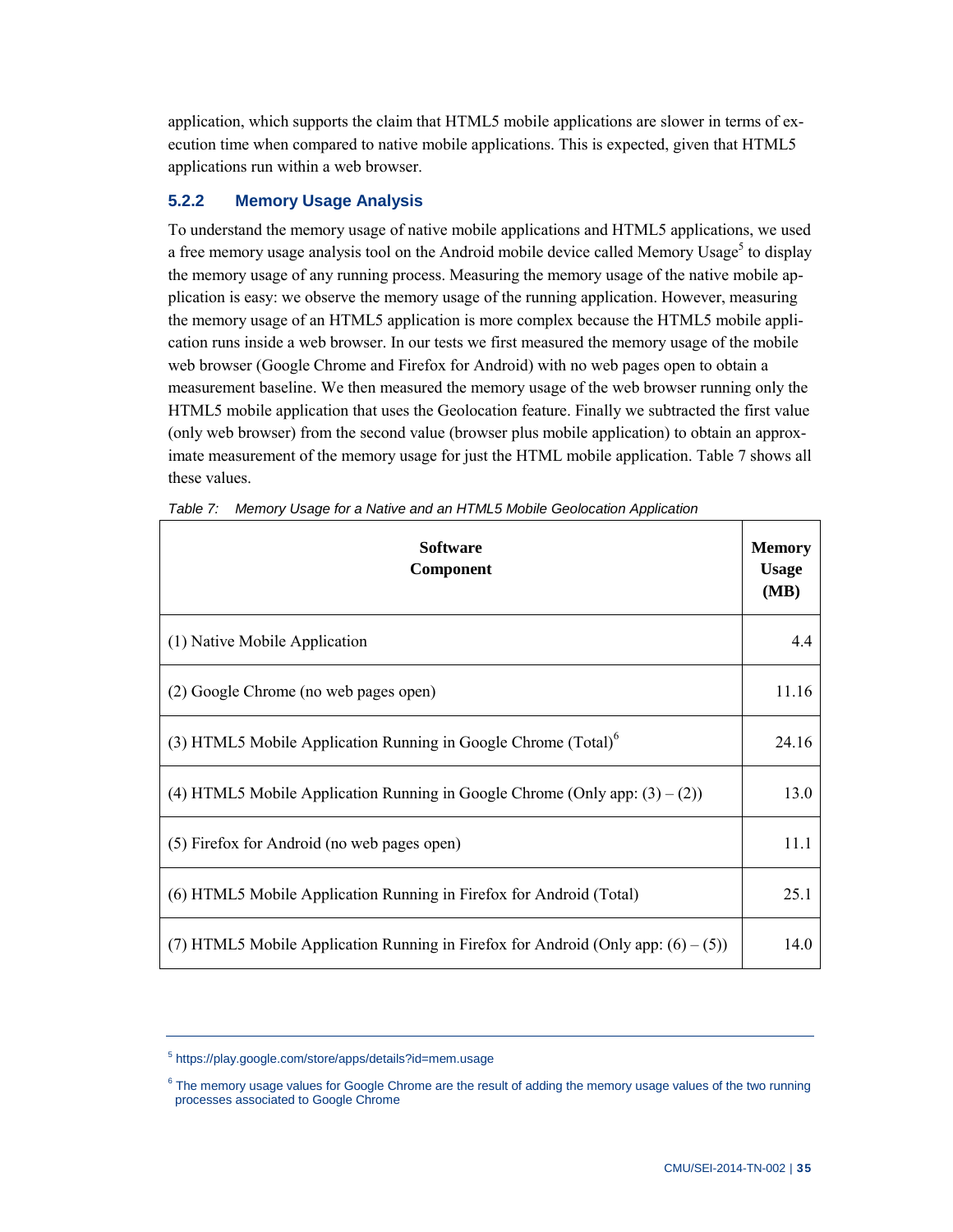Our analysis shows that the memory usage of a native mobile application is approximately three times smaller than an HTML5 mobile application that uses the Geolocation feature, which supports the claim that HTML5 mobile applications are less memory efficient when compared with native mobile applications. It is interesting to note that the memory usage of the HTML5 mobile application does not vary greatly between the two mobile web browsers. However, given that we used a very simple method to determine the amount of memory consumed by the HTML5 mobile application, the results are likely not precise.

### **5.3 Portability of HTML5 Among Mobile Web Browsers**

Portability refers to "the ease with which software that was built to run on one platform can be changed to run on a different platform" [Bass 2013**]**. Portability is one of the drivers of HTML5 that enable applications to be developed once and then to run on multiple mobile platforms. However, in our studies, we were interested in examining the portability of HTML5 applications across the selected test mobile web browsers.

During the investigation and implementation of HTML5 mobile applications, we noticed that different web browsers support HTML5 development features differently. Table 8 lists the edge application development features and their support from the selected test mobile web browsers. The HTML5 feature support is listed either as "fully supported" if the HTML5 code example for that particular feature works flawlessly or "not supported" if the HTML5 code example for that particular feature did not work as of December 2013.

| <b>Edge Application</b><br><b>Development Feature</b>    | <b>Google Chrome</b><br>for Android | <b>Firefox for</b><br>Android | <b>Dolphin for</b><br><b>Android</b> |
|----------------------------------------------------------|-------------------------------------|-------------------------------|--------------------------------------|
| geolocation                                              | fully supported                     | fully supported               | fully supported                      |
| Wi-Fi communication -<br>client-server                   | fully supported                     | fully supported               | not supported                        |
| $Wi$ -Fi communication – peer-<br>to-peer                | fully supported                     | fully supported               | not supported                        |
| <b>Bluetooth communication</b>                           | not supported                       | not supported                 | not supported                        |
| background processing                                    | fully supported                     | fully supported               | not supported                        |
| interactive UI (such as touch<br>interface and gestures) | fully supported                     | fully supported               | not supported                        |
| user notification                                        | not supported                       | not supported                 | not supported                        |
| access to files                                          | fully supported                     | fully supported               | fully supported                      |
| accelerometer                                            | fully supported                     | fully supported               | not supported                        |
| orientation                                              | fully supported                     | fully supported               | fully supported                      |
| microphone                                               | fully supported                     | fully supported               | not supported                        |
| compass                                                  | fully supported                     | fully supported               | fully supported                      |
| ambient light                                            | not supported                       | fully supported               | not supported                        |

*Table 8: HTML5 Features Support for Android Web Browsers*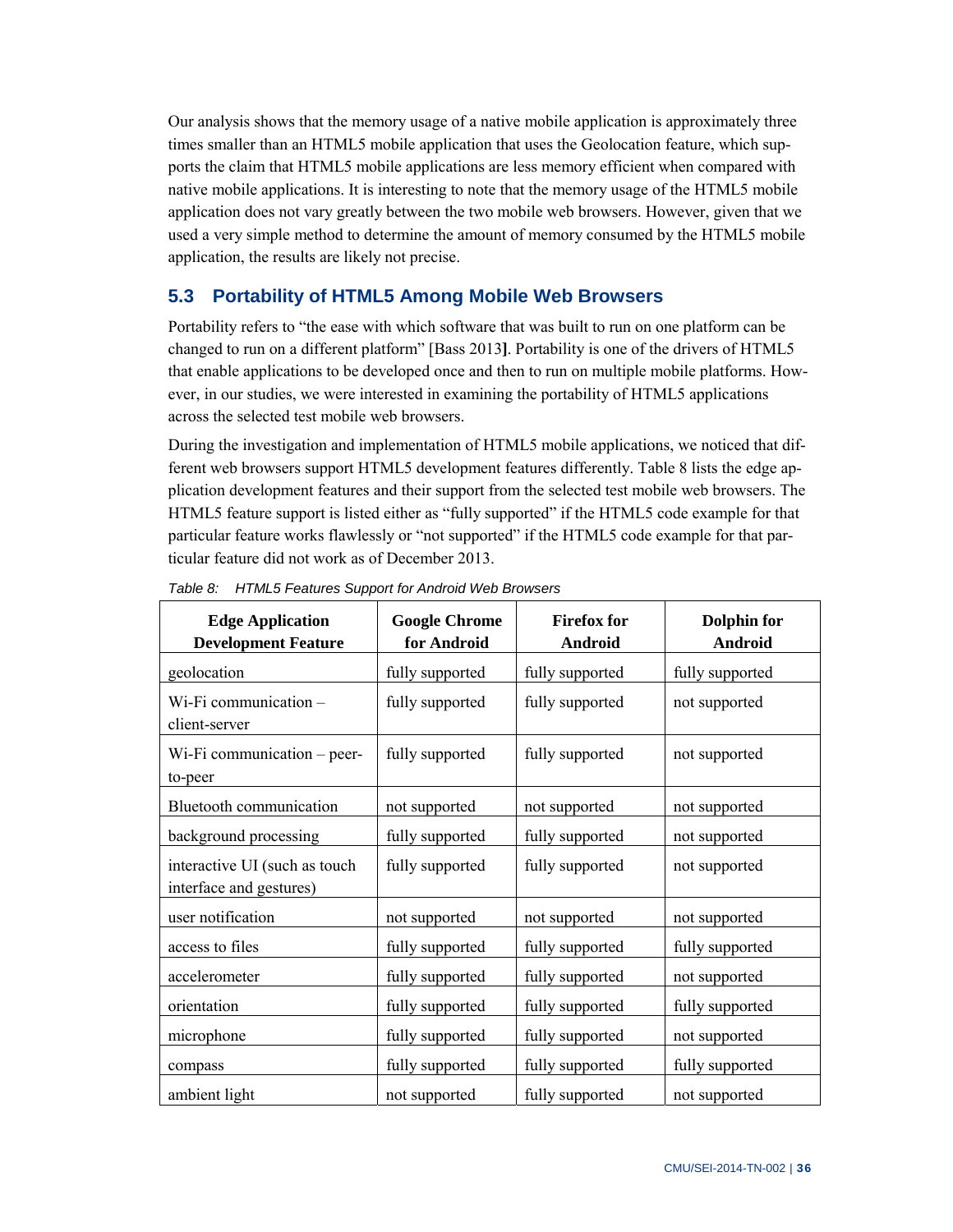| proximity            | not supported   | fully supported | not supported   |
|----------------------|-----------------|-----------------|-----------------|
| ambient temperature  | not supported   | not supported   | not supported   |
| ambient humidity     | not supported   | not supported   | not supported   |
| atmospheric pressure | not supported   | not supported   | not supported   |
| battery status       | not supported   | fully supported | not supported   |
| audio playback       | fully supported | fully supported | fully supported |
| video playback       | fully supported | fully supported | fully supported |
| camera               | fully supported | fully supported | fully supported |
| vibration            | not supported   | fully supported | not supported   |

From testing the HTML5 features on multiple test mobile web browsers, we are able to conclude that the support of HTML5 features across mobile web browsers is not consistent; this means that the choice of web browser is very important when running edge applications.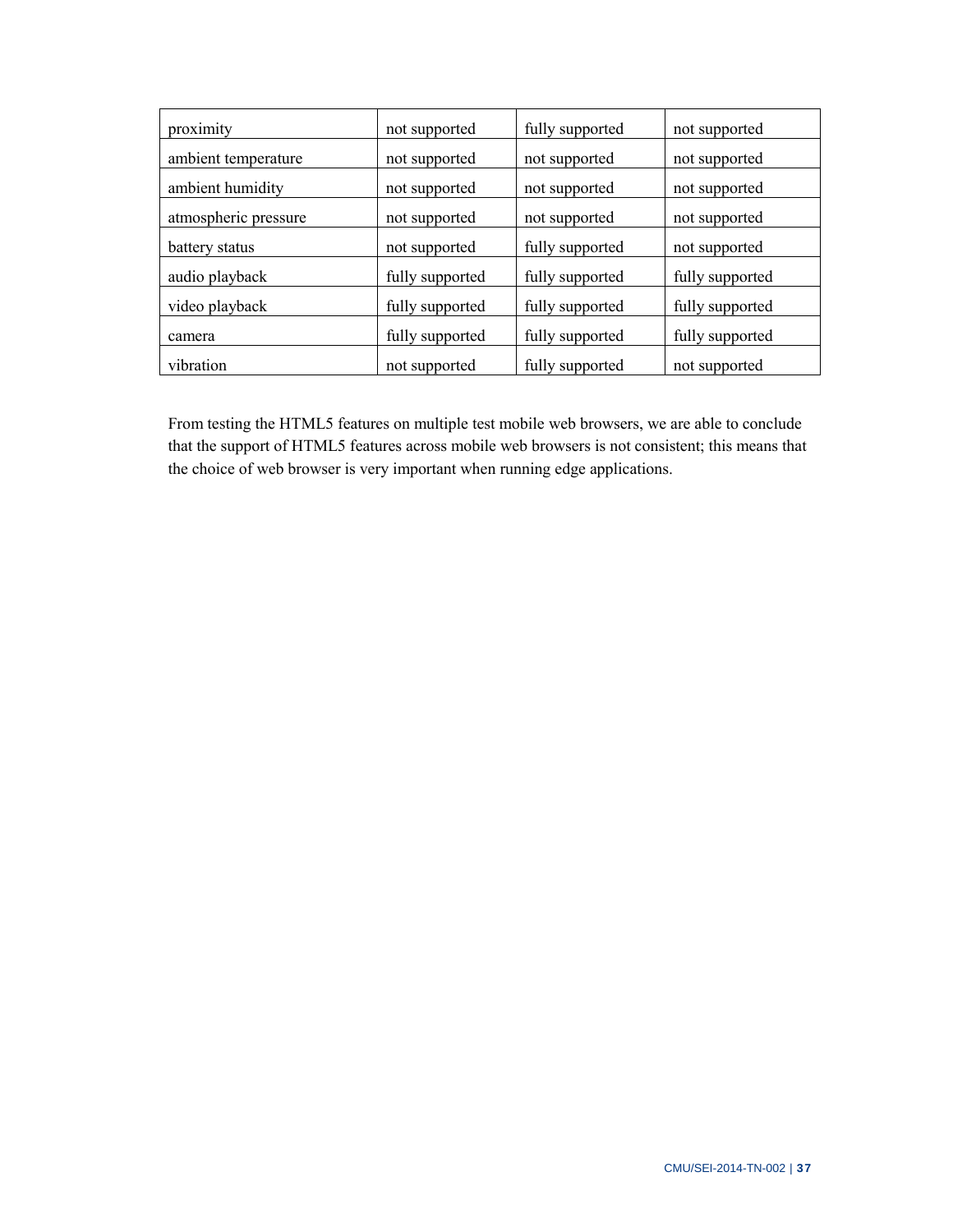## **6 Related Work**

Researchers have conducted many studies on the usefulness of HTML5 technology with in-depth analysis of many of its features. In one such study, Melamed and Clayton evaluated HTML5 features such as offline storage, geolocation, interactive user interface, and local persistence of data for designing and implementing pervasive media applications [Melamed 2010]. They found that HTML5 combined with geolocation could provide most of the features required by pervasive media mobile apps. However, they did not analyze all the features that can be leveraged by edge applications. Torunski evaluated the use of HTML5 in a cloud-based system targeted at emergency response planning in which HTML5 was used to build client software that retrieved and used information from cloud servers [Torunski 2012]. The study showed that HTML5 simplified the development of cloud-based systems. However, the study did not target the usage of HTML5 for mobile applications, but rather focused on desktop applications and rich graphical user interface features.

Many research studies have focused on using HTML5 on mobile devices to solve a specific problem. Zhu and colleagues focused on using HTML5 to build a framework for mobile web application development that improves reusability of source code and eases the reconstruction and integration of mobile applications [Zhu 2013]. Regmi and colleagues analyzed the performance of web applications implemented using HTML5, with a specific focus on network dependency, user experience, and performance of mobile devices [Regmi 2011]. Jeremić and colleagues list a broad set of HTML5 features for mobile devices and describe, step-by-step, how to use these features to build a mobile web application [Jeremic 2013]. Hu and colleagues specifically researched location-based services, using the HTML5 Geolocation feature and Google Maps application programming interfaces (APIs) [Hu 2013]. In addition to research papers, there are also many books that discuss and teach mobile HTML5 application development [Kyrnin 2012, Kessin 2012, Holdnener 2011, Oehlman 2011]. Although these studies focus on the use of HTML5 features in mobile application, they do not completely address the features required by sensor-rich and dynamic edge applications.

Finally, there is research conducted on the comparison of native and hybrid mobile application development approaches. Hybrid mobile application development approaches combine native mobile development features with HTML5 and other web application development features. Zibula and Majchrzak analyzed cross-platform development using HTML5, jQuery Mobile, and PhoneGap [Zibula 2012]. Ristimäki discusses the use of the Android software development kit (SDK) for implementing a mobile application to control sensors and actuators [Ristimaki 2013]. Ghatol and Patel describe and teach hybrid mobile application development using PhoneGap, which is a mobile web framework that provides the feature set of native mobile development to mobile web application development [Ghatol 2011]. Although these research documents provide a broad overview of using bridging frameworks to develop mobile applications in a hybrid manner, combining the use of native mobile SDKs and HTML5, they do not specifically address how hybrid mobile development approaches can benefit edge applications.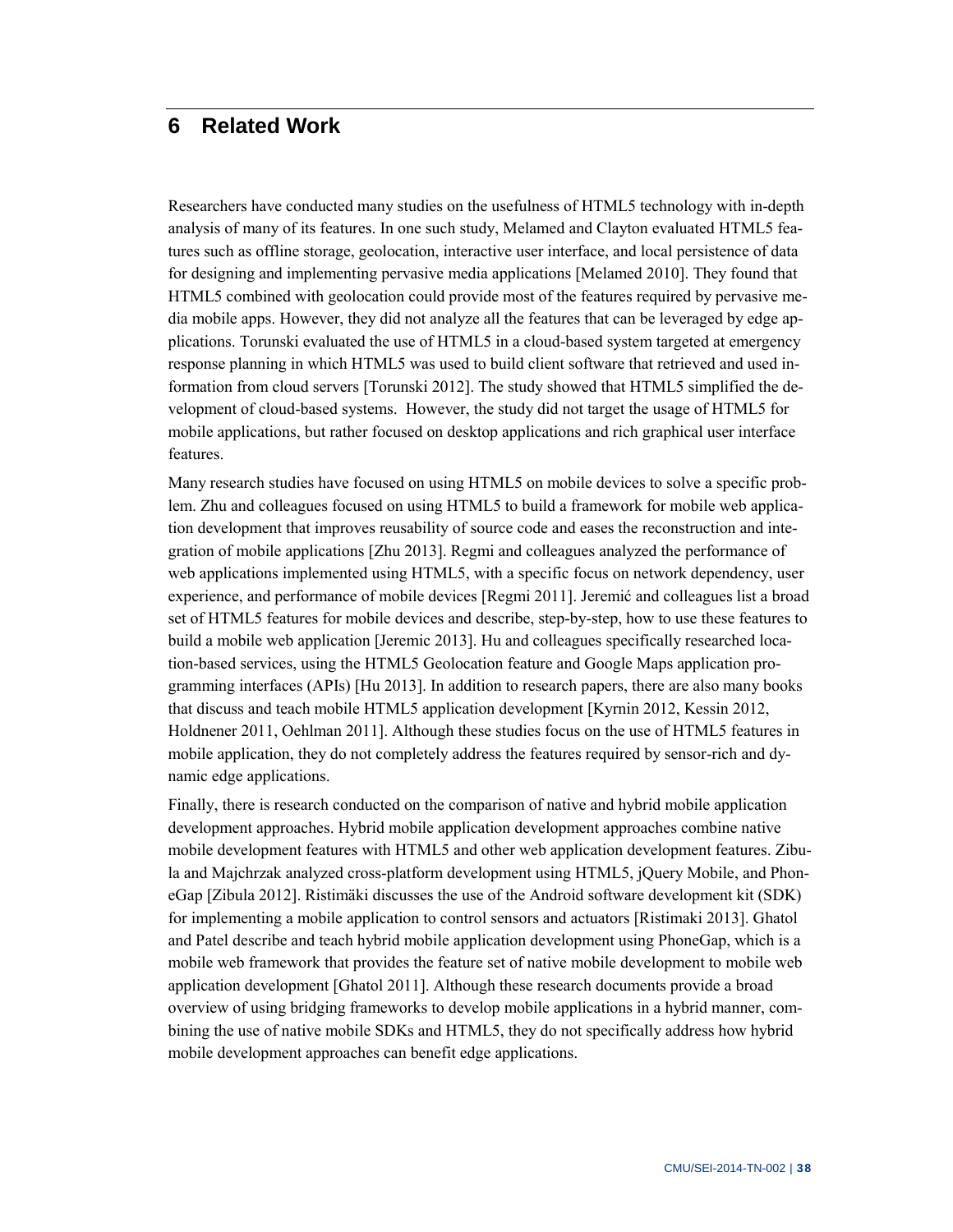## **7 Summary and Conclusions**

We analyzed a total of 22 edge application development features via the construction of code examples for each of the development features. Thirteen of those features are supported by HTML5, eight have high possibility of being supported in the future, and one feature is not supported by HTML5.

As for the missing development features required by edge applications, we analyzed whether bridging frameworks such as PhoneGap or SenchaTouch could fulfill the requirements. Though the bridging frameworks do provide more native device-level API access, the resulting applications appear native to the mobile platforms, which means that they must be installed on the mobile device.

Finally, we examined the software architecture implications of HTML5 mobile applications and discovered that the maintainability of HTML5 mobile applications looks promising as the evolution of the HTML5 standard and Android OS has not modified any released APIs. When we compared the performance of HTML5 mobile applications to native applications on the Android platform, we discovered that indeed the HTML5 mobile applications are 3.4 times slower and use 3 times more memory. In addition, from running our HTML5 code examples, we discovered that portability of HTML5 mobile applications across mobile web browsers varies: Firefox for Android supports 16 HTML5 edge application development features, Android Google Chrome supports 13 features, and Dolphin supports 7 HTML5 edge application development features.

Overall, the HTML5 web standard as of today still lacks support for many of the critical edge development features. Bridging frameworks can fill the missing development features, but unfortunately, applications become compiled into native mobile applications. However, there has been huge progress since this research started and adoption of HTML5 is growing. There are entire operating systems currently being developed in HTML5, such as Firefox OS.<sup>7</sup> Although HTML5 might not be currently ready for the development of edge applications because many required features are still not fully suppported, it will likely only be a matter of time before it is possible.

<sup>7</sup> <http://www.mozilla.org/en-US/firefox/os/>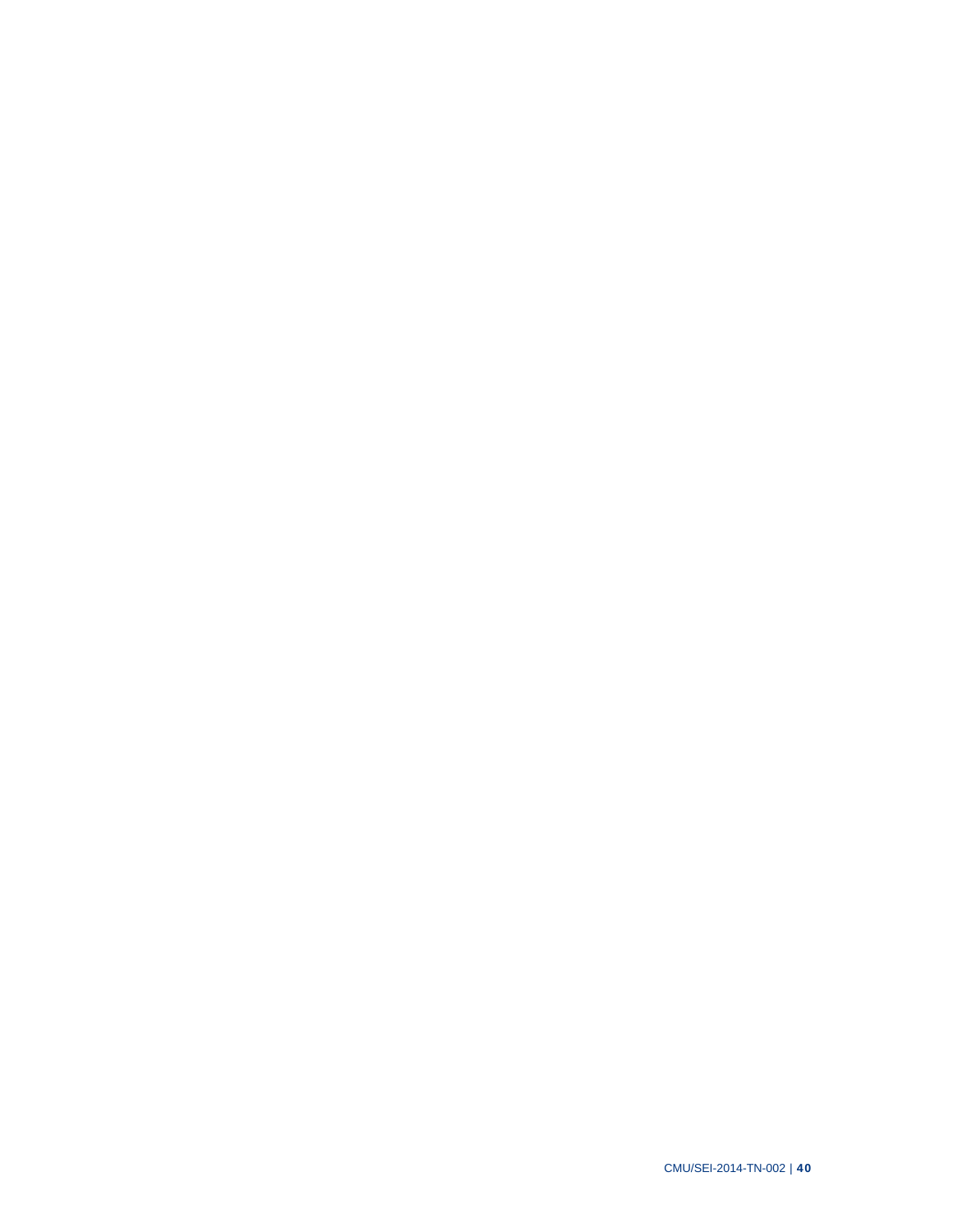## **Bibliography**

*URLs are valid as of the publication date of this document.* 

#### **[Bass 2013]**

Bass, Len, Clements, Paul & Kazman, Rick. *Software Architecture in Practice – 3rd ed*. Addison-Wesley SEI Series in Software Engineering. Boston, MA, USA. 2013.

#### **[Bidelman 2010]**

Bidelman, Eric. "Reading Files in JavaScript Using the File APIs." *HTML5 Rocks*. 18 June, 2010. <http://www.html5rocks.com/en/tutorials/file/dndfiles/>

#### **[Block 2011]**

Block, Steve & Popescu, Andrei. "DeviceOrientation Event Specification." *World Wide Web Consortium (W3C)*. 2011. <http://dev.w3.org/geo/api/spec-source-orientation.html>

#### **[Caceres 2013a]**

Cáceres, Marcos & Nv, Balaji. "Ambient Temperature Events." *World Wide Web Consortium (W3C)*. 2013.<https://dvcs.w3.org/hg/dap/raw-file/default/temperature/Overview.html>

#### **[Caceres 2013b]**

Cáceres, Marcos & Nv, Balaji. "Ambient Humidity Events." *World Wide Web Consortium (W3C).* 2013. <https://dvcs.w3.org/hg/dap/raw-file/default/humidity/Overview.html>

#### **[Chromium 2013]**

*The Chromium Blog*. "Chrome 29 Beta: Web Audio and WebRTC in Chrome for Android." 2013. <http://blog.chromium.org/2013/07/chrome-29-beta-web-audio-and-webrtc-in.html>

#### **[Dutton 2012]**

Dutton, Sam. "Getting Started with WebRTC." *HTML5 Rocks*. 23 July 2012. <http://www.html5rocks.com/en/tutorials/webrtc/basics/>

#### **[Ghatol 2011]**

Ghatol, Rohit & Patel, Yogesh. *Beginning PhoneGap: Mobile Web Framework for JavaScript and HTML*5. Apress, 2011. <http://books.google.com/books?hl=en&lr=&id=GTXQWFtx34sC&oi=fnd&pg=PA1&dq=html5+> android+application+sensors+%22html5%22+-presentation+-

brochure&ots=t0E5ej60CA&sig=JdXgbOZZ9A56XlEEqNT5KsKyz-4#v=onepage&q&f=false

#### **[Google 2011]**

Google Inc. *WebRTC*. 2011-2013.<http://www.webrtc.org/>

#### **[Gregg 2013]**

Gregg, John & van Kesteren, Anne "Web Notifications." *World Wide Web Consortium (W3C)*. 2013.<http://www.w3.org/TR/2013/WD-notifications-20130912/>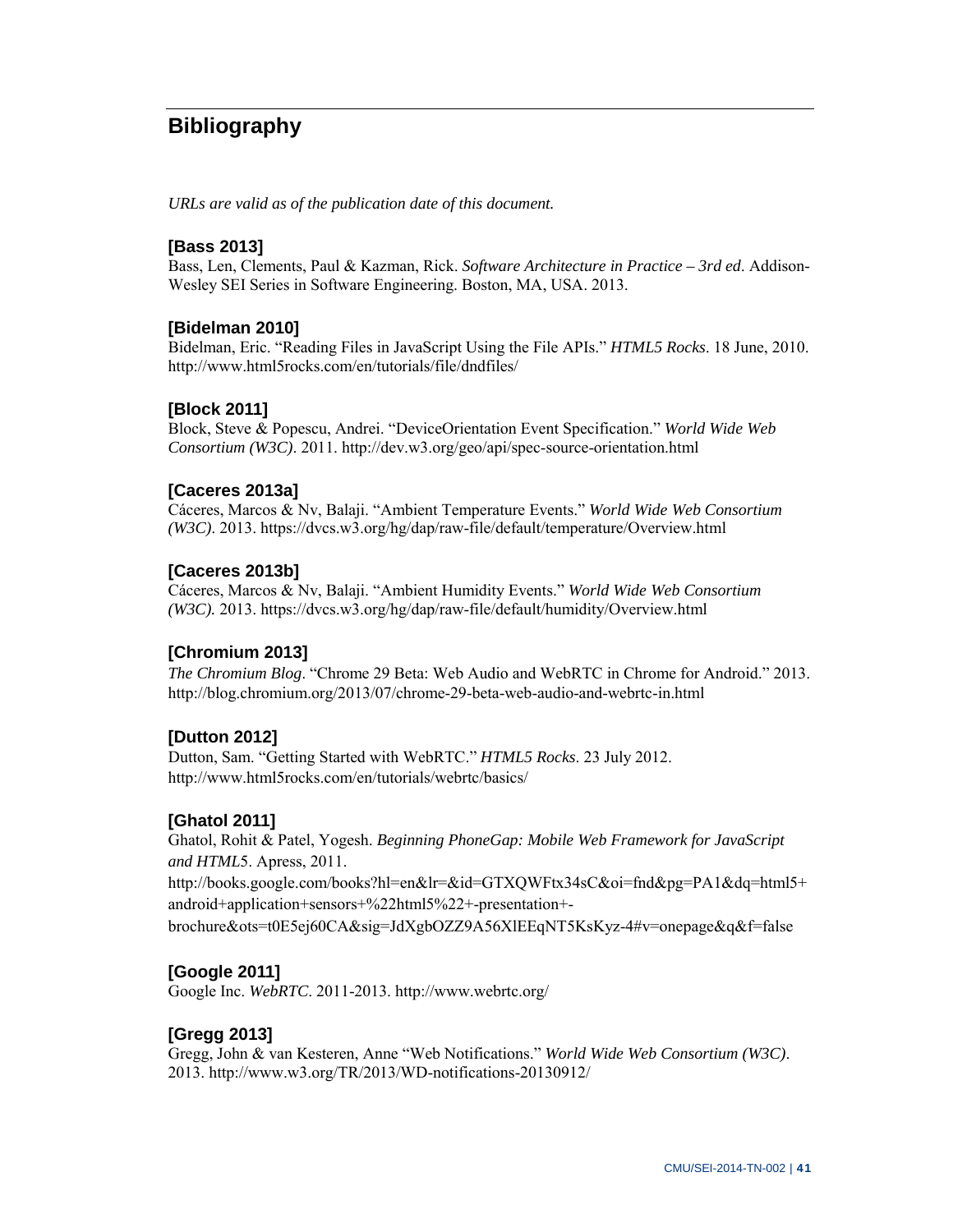#### **[Hickson 2011]**

Hickson, Ian. "The WebSocket API." *World Wide Web Consortium (W3C)*, 2011. <http://www.w3.org/TR/2011/WD-websockets-20110929/>

#### **[Hickson 2012]**

Hickson, Ian. "Web Workers," *World Wide Web Consortium (W3C)*. 2012. <http://www.w3.org/TR/workers/>

#### **[Holdnener 2011]**

Holdnener III, Anthony T. *HTML5 Geolocation by O'Reilly.* O'Reilly Media, Inc., 2011. <http://books.google.com/books?hl=en&lr=&id=9aIA5P6dp2cC&oi=fnd&pg=PR7&dq=html5+an> droid+application+sensors+%22html5%22+-presentation+ brochure&ots=PgMnv8T06T&sig=uRUqggA8uClWlfwJn\_G8ci8PKn8#v=onepage&q =html5%20android%20application%20sensors%20%22html5%22%20-presentation%20-

brochure&f=false

#### **[Hu 2013]**

Hu, Wen-Chen, Kaabouch, Naima, Yang, Hung-Jen & Wang, Xiwei. "Location Based Services Using HTML5 Geolocation and Google Maps APIs." http://micsymposium.org/mics\_2013\_Proceedings/submissions/mics20130\_submission\_1.pdf

#### **[Jeremic 2013]**

Jeremić, Miljan, Damjanović, Zvonko, Kostadinović, Đorđe & Jeremić, Dušan. "Build a Mobile App with HTML5 and JavaScript." *Economics Management Information Technology 1*, 4, 2013. <http://emit.kcbor.net/Kompletni%20casopisi/EMIT%20Vol1%20No4.pdf#page=37>

#### **[Kessin 2012]**

Kessin, Zachary. *Programming HTML5 Applications,* 1st ed. O'Reilly Media, Inc., 2012. [http://books.google.com/books?hl=en&lr=&id=h8\\_Dylj8AigC&oi=fnd&pg=PR3&dq=programm](http://books.google.com/books?hl=en&lr=&id=h8_Dylj8AigC&oi=fnd&pg=PR3&dq=programm) ing+html5+application+oreilly&ots=KPu33kzEM6&sig=wp8J2kfNUFSEWhQdGyRinlDjxSY

#### **[Kostiainen 2012]**

Kostiainen, Anssi & Lamouri, Mounir. "Battery Status API." *World Wide Web Consortium (W3C)*. 2012.<http://www.w3.org/TR/battery-status/>

#### **[Kostiainen 2013a]**

Kostiainen, Anssi, Oksanen, Ilkka & Hazaël-Massieux, Dominique. "HTML Media Capture." *World Wide Web Consortium (W3C)*. 2013.<http://www.w3.org/TR/html-media-capture/>

#### **[Kostiainen 2013b]**

Kostiainen, Anssi & Tran, Dzung D. "Proximity Events." *World Wide Web Consortium (W3C).*  2013.<http://www.w3.org/TR/proximity/>

#### **[Kostiainen 2013c]**

Kostiainen, Anssi. "Vibration API." *World Wide Web Consortium (W3C).* 2013*.*  <http://www.w3.org/TR/vibration/>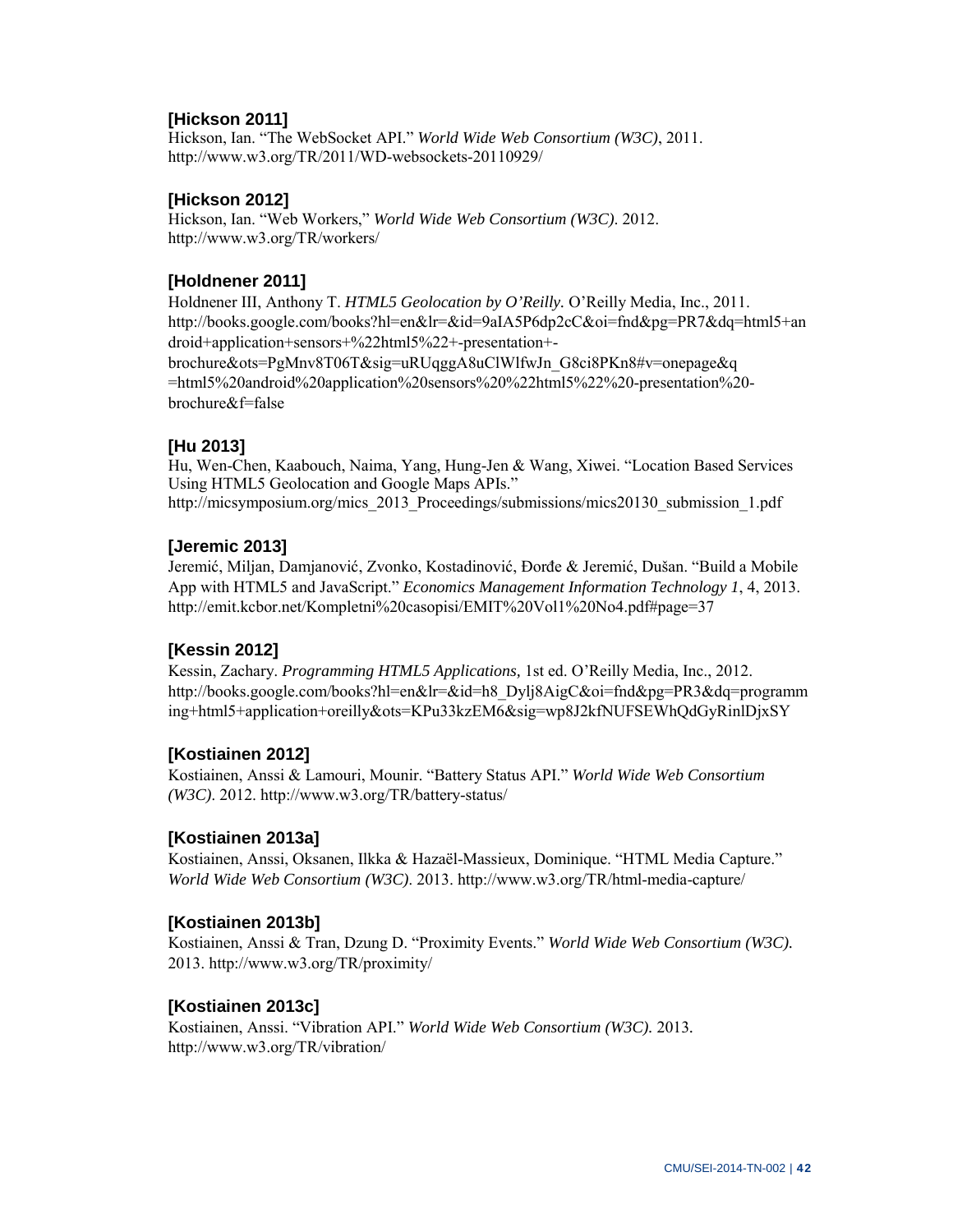#### **[Kyrnin 2012]**

Kyrnin, Jennifer*. Sam's Teach Yourself HTML5 Mobile Application Development.* Pearson Education, Inc., 2012. <http://books.google.com/books?id=Zz3LwyDCL5MC&printsec=frontcover&dq=android+html5+> development&hl=en&sa=X&ei=i5\_RUenMLsbA4APZ94HQCw&ved=0CE0Q6AEwAw#v=onepage&q  $&$ f=true

#### **[Melamed 2010]**

Melamed, Tom & Clayton, Ben. "A Comparative Evaluation of HTML5 as a Pervasive Media Platform." *Lecture Notes of the Institute for Computer Sciences, Social Informatics and Telecommunications Engineering 35* (2010): 307-325.

[http://link.springer.com/chapter/10.1007/978-3-642-12607-9\\_20#page-1](http://link.springer.com/chapter/10.1007/978-3-642-12607-9_20#page-1) 

#### **[Mozilla 2013a]**

*The Mozilla Blog*. "Web RTC Now Available Aross Mobile and Desktop with new Firefox with [Android Compatibility." September 17, 2013. https://blog.mozilla.org/blog/2013/09/17/webrtc](https://blog.mozilla.org/blog/2013/09/17/webrtc-now-available-across-mobile-and-desktop-with-new-firefox-for-android-compatibility)now[-available-across-mobile-and-desktop-with-new-firefox-for-android-compatibility](https://blog.mozilla.org/blog/2013/09/17/webrtc-now-available-across-mobile-and-desktop-with-new-firefox-for-android-compatibility) 

#### **[Mozilla 2013b]**

Mozilla Developer Network. Java Script. [https://developer.mozilla.org/en-](https://developer.mozilla.org/en-US/docs/Web/JavaScript)[US/docs/Web/JavaScript \(2](https://developer.mozilla.org/en-US/docs/Web/JavaScript)013).

#### **[Oehlman 2011]**

Oehlman, Damon & Blanc, Sebastien. *Pro Android Web Apps: Develop for Android UsingHT ML5, CSS3 & JavaScript.* Apress, 2011. <http://books.google.com/books?id=n6arJlPuiA0C&pg=PT2&lpg=PA1&ots=TG69Pn6ovr&dq=ht> ml5+android+application+development+html5&lr=

#### **[Pearce 2011]**

Pearce, James "Sencha Touch Quick Start." Sencha Inc., December 15, 2011. <http://www.sencha.com/learn/sencha-touch-quick-start/>

#### **[PhoneGap 2014a]**

PhoneGap Documentation. Overview. [http://docs.phonegap.com/en/3.0.0/guide\\_overview\\_index.md.html#Overview \(2](http://docs.phonegap.com/en/3.0.0/guide_overview_index.md.html#Overview)014).

#### **[PhoneGap 2014b]**

PhoneGap Documentation v3.1.0. Home. [http://docs.phonegap.com/en/3.1.0/index.html \(2](http://docs.phonegap.com/en/3.1.0/index.html)014).

#### **[PhoneGap 2014c]**

PhoneGap Documentation. Notification. http://docs.phonegap.com/en/3.1.0/cordova\_notification\_notification.md.html#Notification (2014).

#### **[PhoneGap 2014d]**

PhoneGap Documentation. Events. [http://docs.phonegap.com/en/3.1.0/cordova\\_events\\_events.md.html#Notification \(2](http://docs.phonegap.com/en/3.1.0/cordova_events_events.md.html#Notification)014).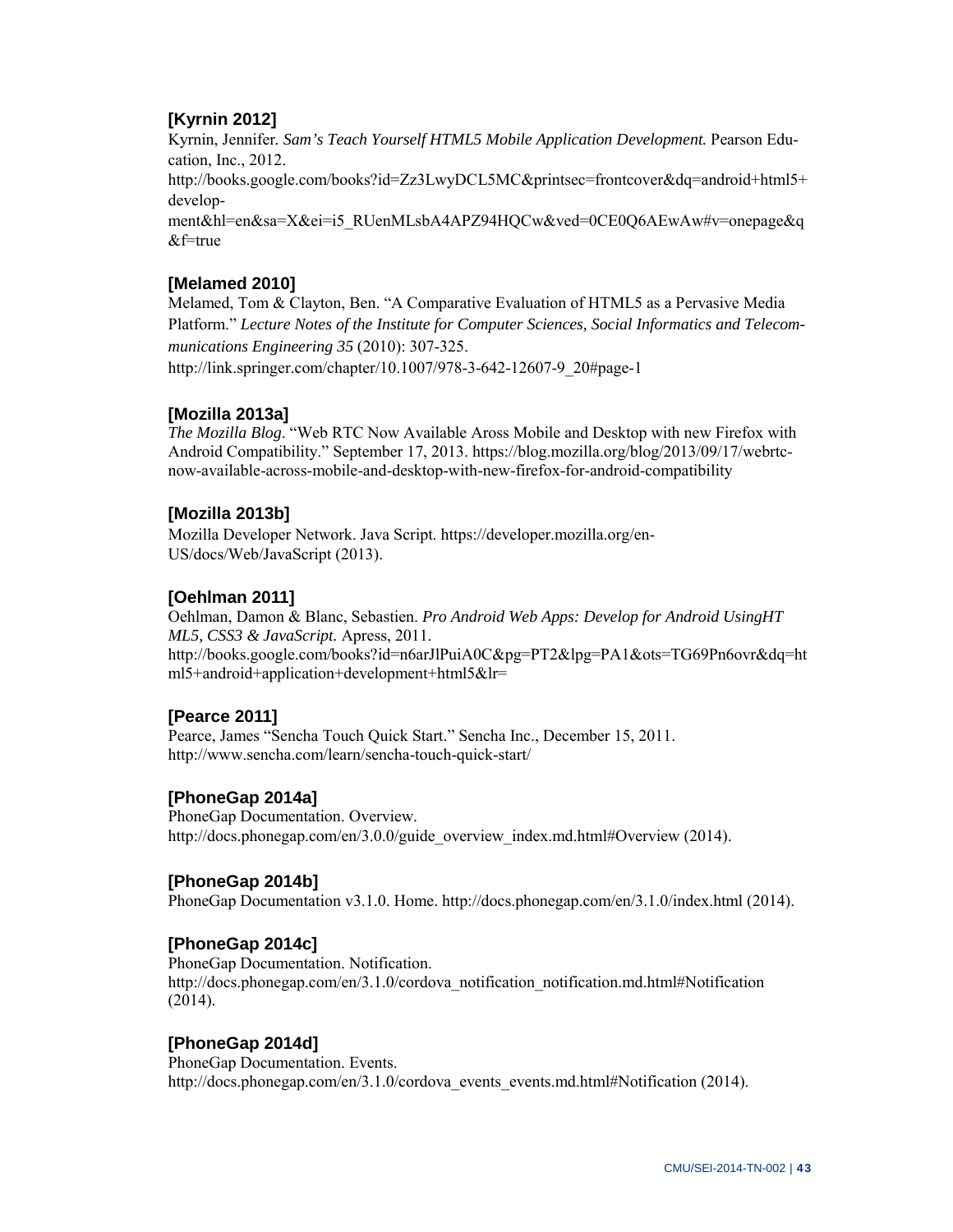#### **[PhoneGap 2014e]**

PhoneGap Documentation v0.9.2 Home. [http://docs.phonegap.com/en/0.9.2/index.html \(2](http://docs.phonegap.com/en/0.9.2/index.html)014).

#### **[PhoneGap 2014f]**

PhoneGap Documentation v0.9.5.1 Home.<http://docs.phonegap.com/en/0.9.5.1/index.html> (2014).

#### **PhoneGap 2014g]**

PhoneGap Documentation v0.9.6 Home. [http://docs.phonegap.com/en/0.9.6/index.html \(2](http://docs.phonegap.com/en/0.9.6/index.html)014).

#### **[PhoneGap 2014h]**

PhoneGap Documentation Connection. [http://docs.phonegap.com/en/3.1.0/cordova\\_connection\\_connection.md.html#Connection \(2](http://docs.phonegap.com/en/3.1.0/cordova_connection_connection.md.html#Connection)014).

#### **[Propescu 2008]**

Popescu, Andrei. "Geolocation API Specification." *World Wide Web Consortium (W3C)*. December 2008. [http://www. w](http://www)3.org/2008/TR/WD-geolocation-API-20081222

#### **[Propescu 2012]**

Popescu, Andrei. "Geolocation API Specification." *World Wide Web Consortium (W3C)*. May 2012.<http://dev.w3.org/geo/api/spec-source.html>

#### **[Pusher 2012]**

Pusher Ltd. *Pusher.* [http://pusher.com \(2](http://pusher.com)012).

#### **[Ranganathan 2013]**

Ranganathan, Arun & Sicking, Jonas. "File API." *World Wide Web Consortium (W3C)*. 2013. <http://www.w3.org/TR/FileAPI/>

#### **[Regmi 2011]**

Regni,Saroj Sharan & Adhikari, Suyog Man Singh. *Network Performance of HTML5 Web Application in Smartphone*. Master's Thesis. School of Computing, Blekinge Institute of Technology, 2011.

[http://www.medieteknik.bth.se/fou/cuppsats.nsf/all/cd7caf2c8592833dc1257952007126bf/\\$file/B](http://www.medieteknik.bth.se/fou/cuppsats.nsf/all/cd7caf2c8592833dc1257952007126bf/$file/B) TH2011Regmi.pdf

#### **[Ristimaki 2013]**

Ristimäki, Jarno. *Android Interface to a Wireless Autonomous Wide Area Sensor Network.* Master's Thesis. Helsinki Metropolia University of Applied Sciences, 2012. http://theseus17-kk.lib.helsinki.fi/bitstream/handle/10024/42503/thesis\_final\_v2.pdf?sequence=1

#### **[Schepers 2013]**

Schepers, Doug, Moon, Sangwhan, Brubeck, Matt & Barstow, Arthur, eds. "Touch Events." *World Wide Web Consortium (W3C).* 2013.<http://www.w3.org/TR/touch-events/>

#### **[Sencha 2013a]**

Sencha Inc. "SenchaTouch Overview." 2013. <http://www.sencha.com/products/touch/>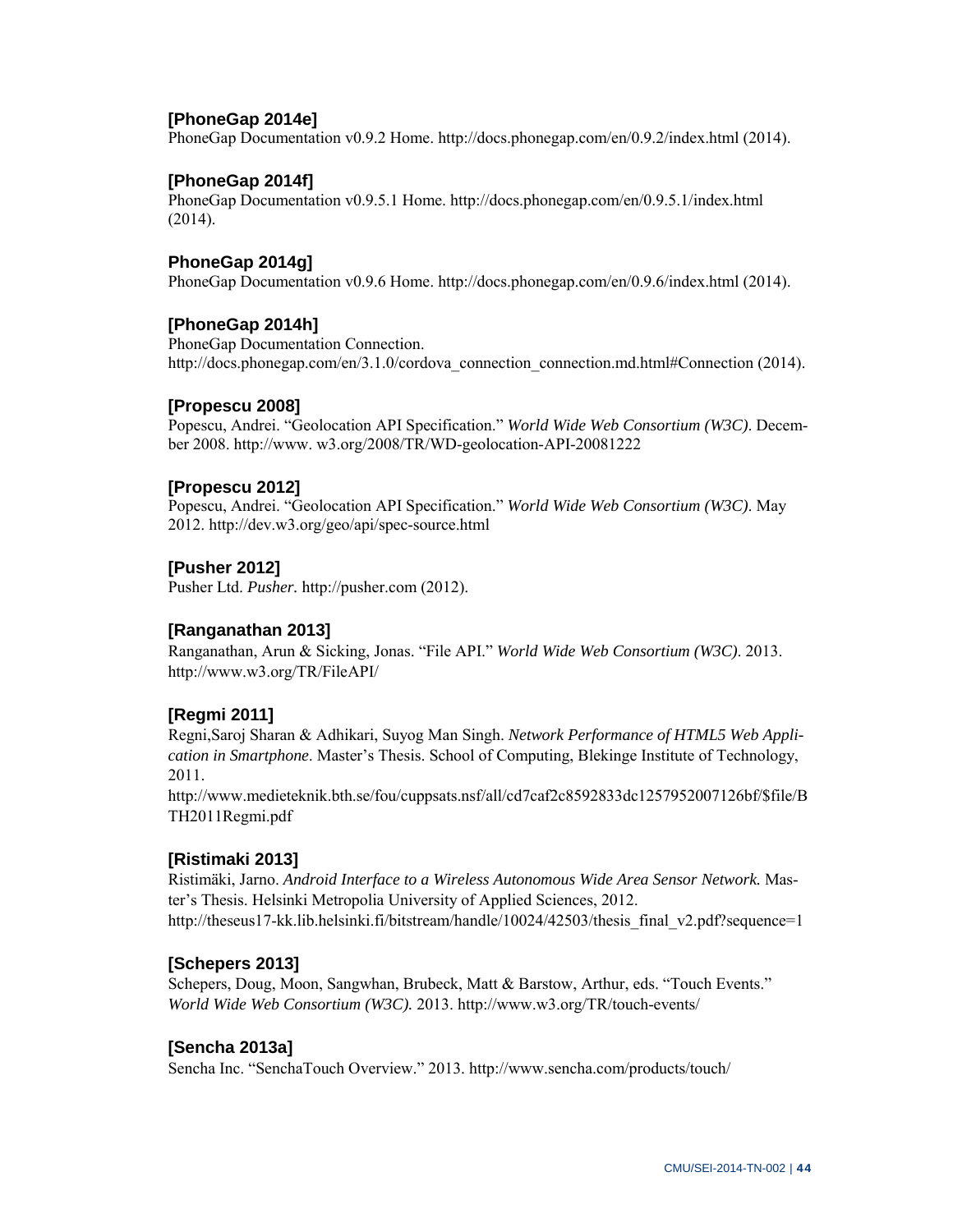#### **[Sencha 2013b]**

Sencha Inc. "SenchaTouch Features." 2013. <http://www.sencha.com/products/touch/features>

#### **[Torunski 2012]**

Torunski, Eric. *Cloud-Based Collaborative Creation and Simulation of Courses of Action: Creation of a Prototype Web Application Using New HTML5 Features.* CAE Inc., University of Ottawa, 2012. <http://ieeexplore.ieee.org/xpl/login.jsp?tp=&arnumber=6291528&url=http%3A%2F%2Fieeexplor> e.ieee.org%2Fxpls%2Fabs\_all.jsp%3Farnumber%3D6291528

#### **[Tran 2013]**

Tran, Dzung D. "Atmospheric Pressure Events." *World Wide Web Consortium (W3C)*, 2013. <https://dvcs.w3.org/hg/dap/raw-file/default/pressure/Overview.html>

#### **[Turner 2013]**

Turner, Doug & Kostiainen, Anssi. "Ambient Light Events." *World Wide Web Consortium (W3C)*, 2013.<http://www.w3.org/TR/ambient-light/>

#### **[Wikipedia 2013a]**

Wikipedia. "Android Version History." 2013. [http://en.wikipedia.org/wiki/Android\\_version\\_history](http://en.wikipedia.org/wiki/Android_version_history) 

#### **[Wikipedia 2013b]**

Wikipedia. "Google Chrome for Android." 2013. [http://en.wikipedia.org/wiki/Google\\_Chrome\\_for\\_Android#Release\\_history](http://en.wikipedia.org/wiki/Google_Chrome_for_Android#Release_history) 

#### **[Wikipedia 2013c]**

Wikipedia. "Firefox for Mobile." 2013. http://en.wikipedia.org/wiki/Firefox for mobile#History

#### **[W3C 2013]**

World Wide Web Consortium. "Cascading Style Sheets Home Page." [http://www.w3.org/Style/CSS/Overview.en.html \(2](http://www.w3.org/Style/CSS/Overview.en.html)013).

#### **[W3C 2014]**

World Wide Web Consortium. "HTML 5.1 Nightly: A Vocabulary and Associated APIs for HTML and XHTML." Editor's Draft, 21 January 2014. <http://www.w3.org/html/wg/drafts/html/master/>

#### **[Zhu 2013]**

Zhu, XiaoMin, Chen, Donghua, Chen, Ying, & Chen, Huisheng. *A Resource Integration Approach for HTML5 Mobile Applications*. Springer Science+Business Media, 2013. <http://link.springer.com/article/10.1007/s10799-013-0158-9>

#### **[Zibula 2012]**

Zibula, Alexander & Majchrzak, Tim A. *Cross-Platform Development Using HTML5, jQuery Mobile, and PhoneGap: Realizing a Smart Meter Application*. Springer, 2012. [http://link.springer.com/content/pdf/10.1007%2F978-3-642-36608-6\\_2.pdf](http://link.springer.com/content/pdf/10.1007%2F978-3-642-36608-6_2.pdf)